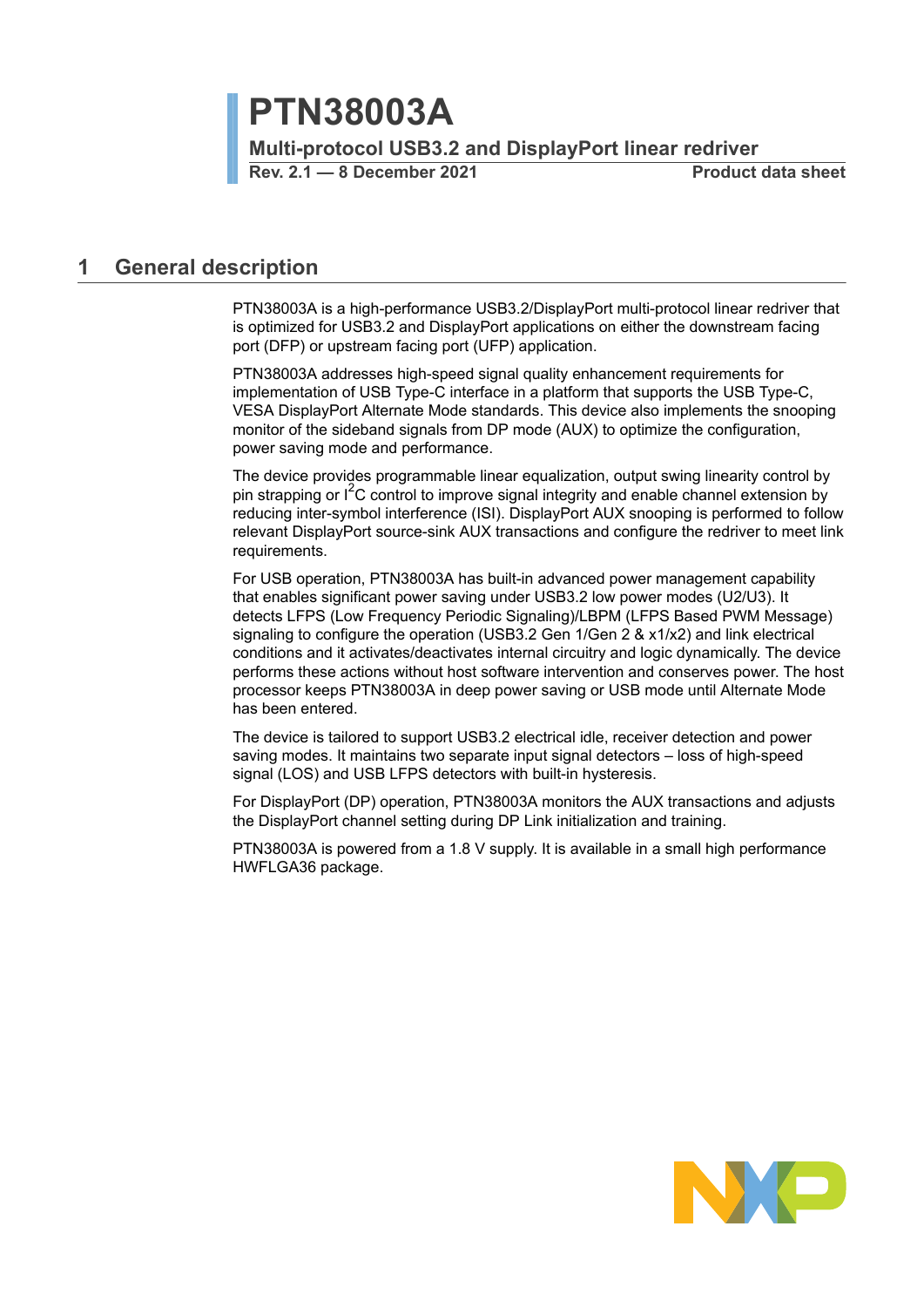#### **Multi-protocol USB3.2 and DisplayPort linear redriver**

## <span id="page-1-0"></span>**2 Features and benefits**

- **•** Flexible multi-protocol linear redriver supports three signaling combinations specified in USB Type-C and VESA specifications
	- **–** Mode 0: Deep Power saving
	- **–** Mode 1: USB3.2 Gen1x1/Gen1x2/Gen2x1/Gen2x2
	- **–** Mode 2: USB3.2 + DP 2-Lane + AUX snooping
	- **–** Mode 3: DP 4-Lane + AUX snooping
- **•** Supports USB 3.2 Gen1x1, Gen 1x2, Gen2x1, Gen2x2 (5 Gbps and 10 Gbps)
	- **–** I <sup>2</sup>C register based Flat gain control
	- **–** Peaking gain of +12.1 dB at 5 GHz
	- **–** Output linearity control: 500 mVppd to 950 mVppd
- **•** Support DP2.0 link rates at 1.62 Gbps (RBR), 2.7 Gbps (HBR), 5.4 Gbps (HBR2), 8.1 Gbps (HBR3),10 Gbps (UHBR10), 13.5 Gbps (UHBR13.5), 20 Gbps (UHBR20)
	- **–** DP AUX monitoring during DP link training to control DP channel
	- **–** I <sup>2</sup>C register based Flat gain control
	- **–** Peaking gain of 10.2 dB at 4.05 GHz, 20 dB at 10 GHz
	- **–** Output linearity control: 500 mVppd to 950 mVppd
- **•** Compliant to DisplayPort, USB3.2 standard and USB Type-C Alternate Mode interoperability testing
	- **–** Implements USB Type-C Safe state conditions on all connector facing pins
- Configurable via  $I^2C$  interface with a configurable address pin
- **•** Integrated termination resistors provide impedance matching on both transmit and receive sides
- Supports maximum voltage limit (V<sub>voltage jump</sub>) to align to the latest USB3 specification and computing platform capabilities
- **•** Autonomous Orientation detection of USB Type-C device connection
- **•** RX equalizers on all high-speed inputs to compensate for signal attenuation
- **•** Automatic receiver termination detection in USB mode
- **•** Good linearity over the frequency band (50 MHz to 10.3 GHz) and voltage dynamic range
- **•** Excellent Differential return loss performance: < -16 dB up to 10.3 GHz
- **•** Flow-through pin-out to ease PCB layout and minimize crosstalk effects **–** Very low crosstalk: DDNEXT < -50 dB up to 10.3 GHz
- **•** Low active current consumption for output swing linearity control of 950 mVppd
	- **–** USB3.2 Gen2x2 or Gen1x2 (Mode 1) active power: 250 mA (typ)
	- **–** USB3.2 Gen2x1 or Gen1x1 (Mode 1) active power: 125 mA (typ)
	- **–** 1-lane DP HBR3/UHBR10/UHBR13.5/UHBR20 (Mode 2 or 3): 62 mA (typ)
	- **–** 2-lane DP HBR3/UHBR10/UHBR13.5/UHBR20 (Mode 2 or 3): 125 mA (typ)
	- **–** 4-lane DP only HBR3/UHBR10/UHBR13.5/UHBR20 (Mode 3): 250 mA (typ)
- **•** Power–saving states:
	- **–** USB3.2 (Mode 1)
		- 0.22 mA (typ) when 2 lanes are enabled in USB3 U2/U3 states
		- 0.11 mA (typ) when 1 lane is enabled in USB3 U2/U3 states
		- 0.11 mA (typ) only Rx detection is enabled on 1 lane when no connection detected (USB Rx detection enabled)
	- **–** DisplayPort sleep D3 mode (Mode 3): 3.2 mA (typ)
	- **–** 10 μA (typ) when in deep power saving state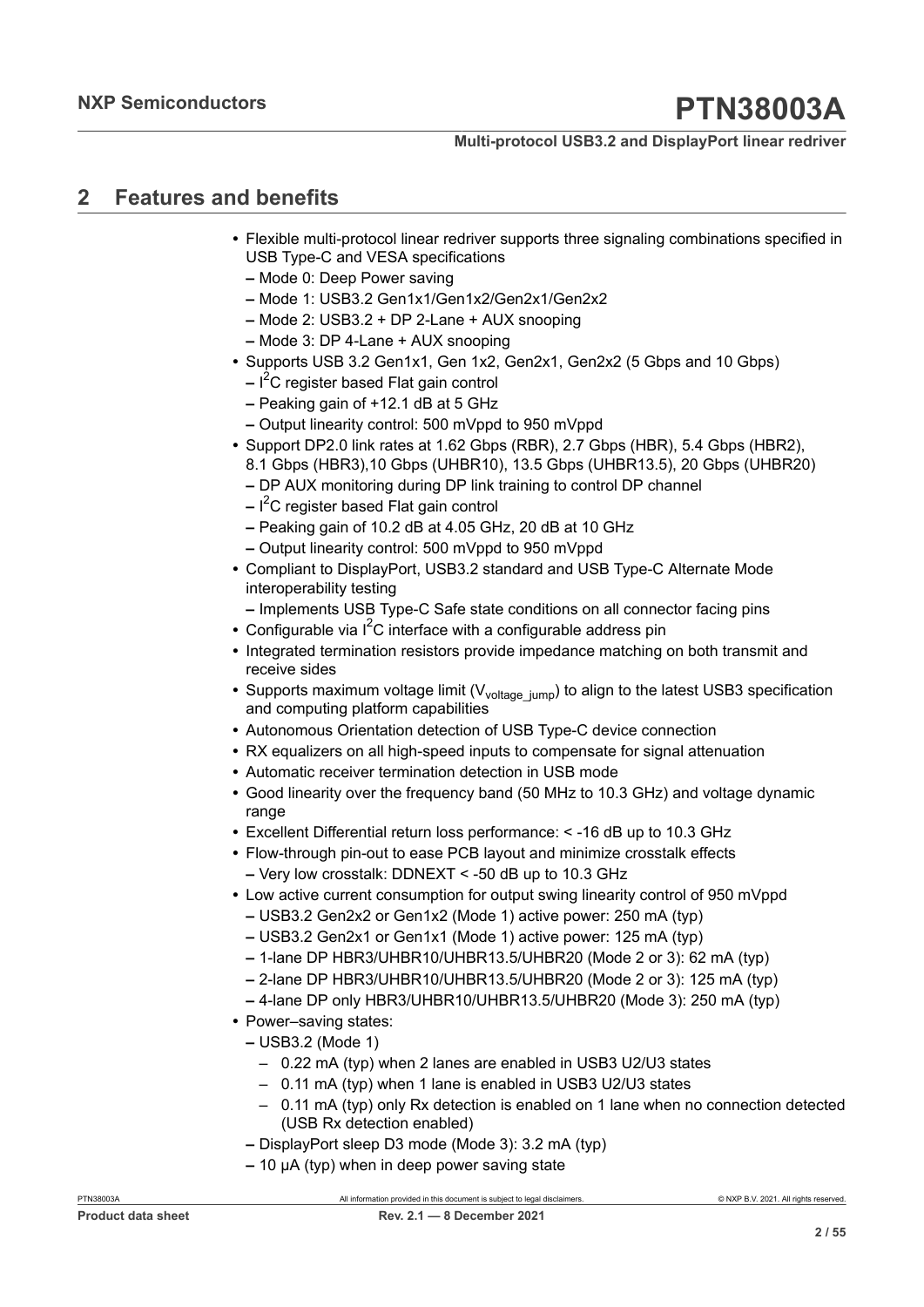#### **Multi-protocol USB3.2 and DisplayPort linear redriver**

- **•** Hot Plug capable:
	- **–** Support Type-C plug connection through PD controller
- **•** Power Supply 1.7 V to 1.9 V
- **•** Small high performance HWFLGA36 package
- **•** ESD HBM 1.5 kV, CDM 1 kV
- **•** Operating temperature range -20 °C to +85 °C

## <span id="page-2-2"></span>**3 Applications**

- **•** For USB Type-C host/source application
	- **–** Smartphones and tablets
	- **–** Notebooks, AIO and desktop computers
	- **–** Hub or dock devices
- <span id="page-2-0"></span>**•** For USB Type-C device/sink application
	- **–** Docking stations
	- **–** Display units

## <span id="page-2-3"></span>**4 Ordering information**

#### **Table 1. Ordering information**

| Type number | <b>Topside</b><br>marking | <b>Package</b> |                                                                                         |                |  |  |  |  |
|-------------|---------------------------|----------------|-----------------------------------------------------------------------------------------|----------------|--|--|--|--|
|             |                           | <b>Name</b>    | <b>Description</b>                                                                      | <b>Version</b> |  |  |  |  |
| PTN38003AEW | 3A                        | HWFLGA36       | plastic thermal enhanced very very thin fine-pitch SOT1948-1<br>land grid array package |                |  |  |  |  |

### <span id="page-2-4"></span><span id="page-2-1"></span>**4.1 Ordering options**

#### **Table 2. Ordering options**

| Type number | <b>Orderable part</b><br>number | Package  | <b>Packing method</b>         | <b>Minimum</b><br>order quantity | <b>Temperature</b>                 |
|-------------|---------------------------------|----------|-------------------------------|----------------------------------|------------------------------------|
| PTN38003AEW | PTN38003AEWY                    | HWFLGA36 | reel dry pack, SMD,<br>13" Q1 | 7000                             | $T_{\text{amb}}$ = -20 °C to 85 °C |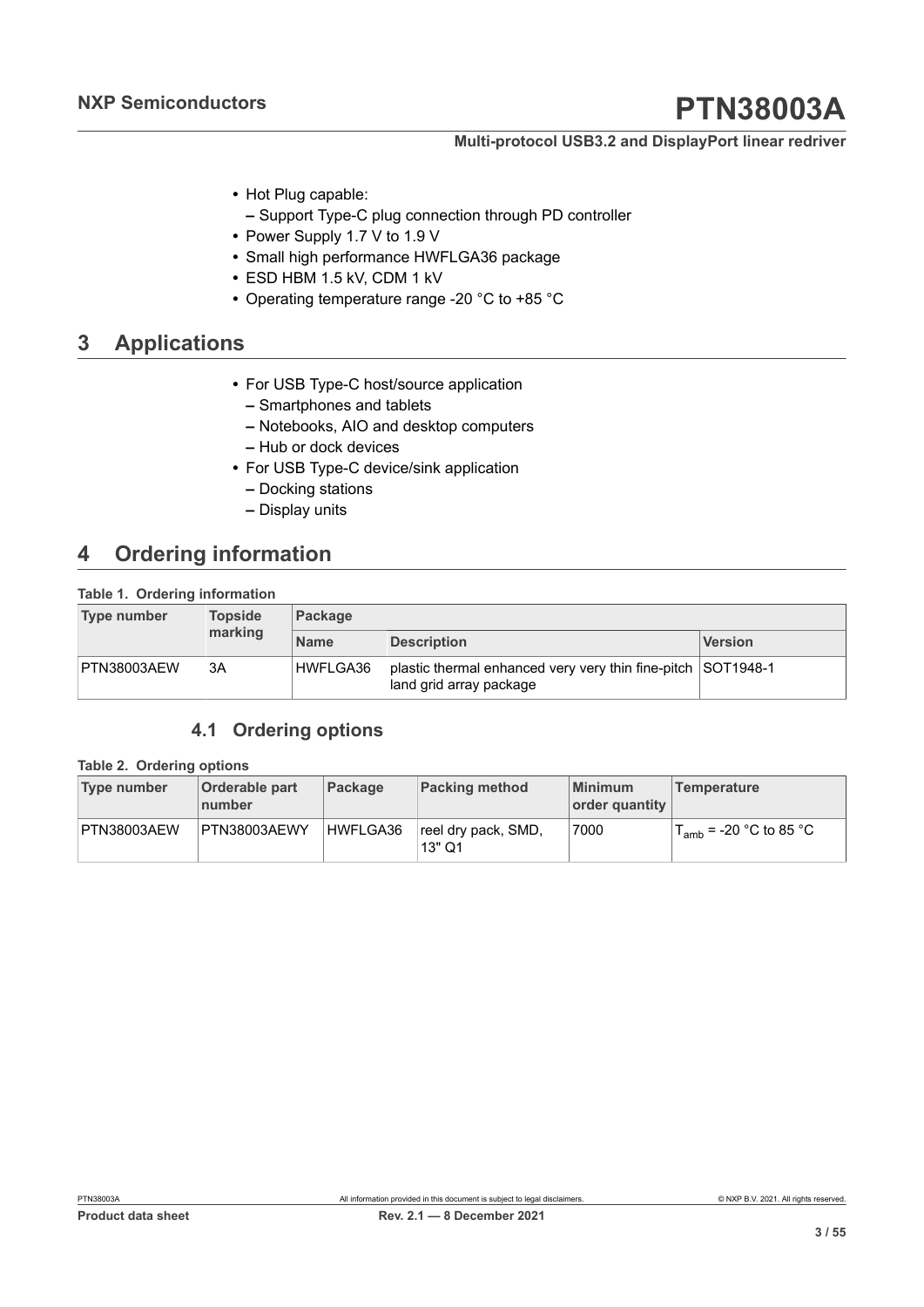**Multi-protocol USB3.2 and DisplayPort linear redriver**

## <span id="page-3-1"></span>**5 Block diagram**

<span id="page-3-0"></span>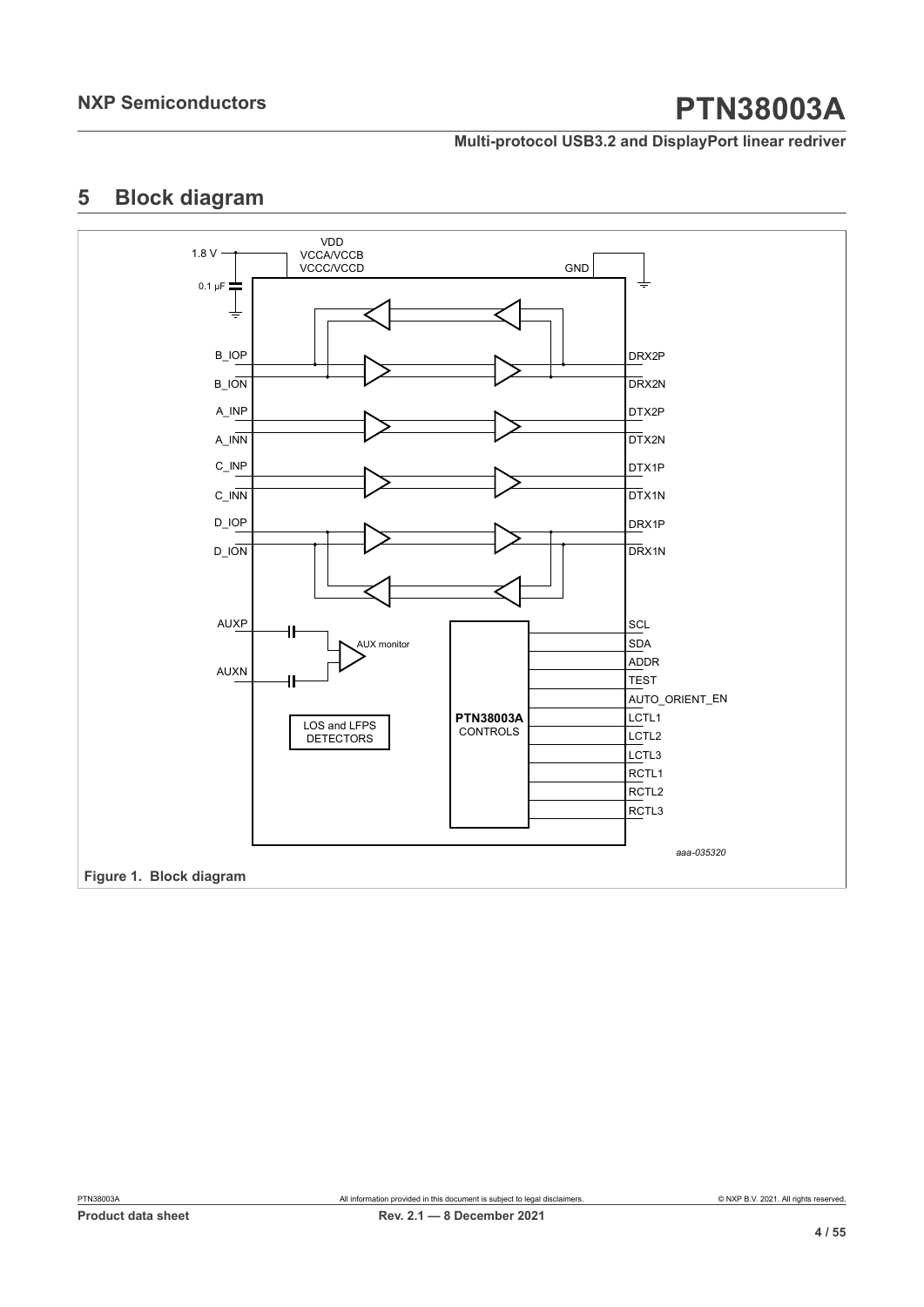**Multi-protocol USB3.2 and DisplayPort linear redriver**

## <span id="page-4-2"></span>**6 Pinning information**

## <span id="page-4-3"></span>**6.1 Pinning**

<span id="page-4-1"></span>

### **6.2 Pin description**

#### <span id="page-4-4"></span><span id="page-4-0"></span>**Table 3. Pin description**

| Symbol Pin     |              | <b>Type</b>                  | <b>Description</b>                                                                                                                              |
|----------------|--------------|------------------------------|-------------------------------------------------------------------------------------------------------------------------------------------------|
|                | B IOP        | Self-biasing                 | Differential signal high-speed input/output. B IOP makes                                                                                        |
| $\overline{2}$ | <b>B</b> ION | differential<br>input/output | a differential pair with B ION. The associated output/<br>input pair is DRX2P and DRX2N. The I/O configuration is<br>controlled by mode setting |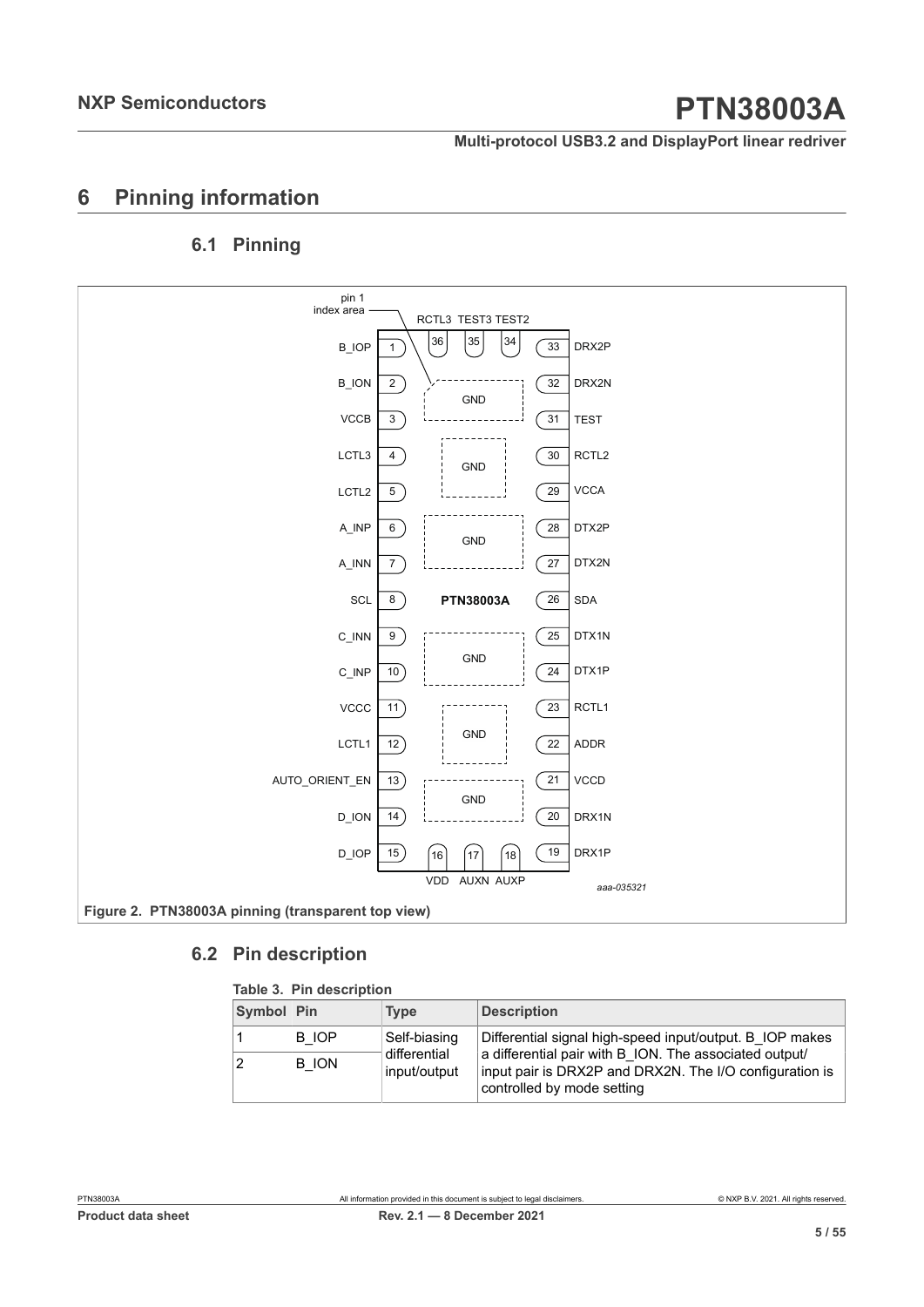### **Multi-protocol USB3.2 and DisplayPort linear redriver**

|  |  | Table 3. Pin descriptioncontinued |
|--|--|-----------------------------------|
|--|--|-----------------------------------|

| Symbol Pin |                   | <b>Type</b>                  | <b>Description</b>                                                                                                                                                                                                                                                                                                                                                                                                                                                                         |  |  |  |  |
|------------|-------------------|------------------------------|--------------------------------------------------------------------------------------------------------------------------------------------------------------------------------------------------------------------------------------------------------------------------------------------------------------------------------------------------------------------------------------------------------------------------------------------------------------------------------------------|--|--|--|--|
| 3          | <b>VCCB</b>       | Power pins                   | These dedicated power pins for high-speed differential                                                                                                                                                                                                                                                                                                                                                                                                                                     |  |  |  |  |
| 11         | <b>VCCC</b>       | for high-<br>speed paths     | pairs provide good signal integrity and isolation                                                                                                                                                                                                                                                                                                                                                                                                                                          |  |  |  |  |
| 21         | VCCD              |                              |                                                                                                                                                                                                                                                                                                                                                                                                                                                                                            |  |  |  |  |
| 29         | <b>VCCA</b>       |                              |                                                                                                                                                                                                                                                                                                                                                                                                                                                                                            |  |  |  |  |
| 4          | LCTL3             | <b>Ternary Input</b>         | Ternary Input for controlling Output Swing Linearity on the<br>downstream side of the redriver. Please refer to Table 10<br>for details                                                                                                                                                                                                                                                                                                                                                    |  |  |  |  |
| 12         | LCTL1             | Ternary input                | LCTL1 and LCTL2 are EQ Peaking Gain setting pins for                                                                                                                                                                                                                                                                                                                                                                                                                                       |  |  |  |  |
| 5          | LCTL <sub>2</sub> |                              | inputs on upstream side of the redriver. Please refer to<br>Table 8 for details                                                                                                                                                                                                                                                                                                                                                                                                            |  |  |  |  |
| 6          | A INP             | Self-biasing                 | Differential signal from high-speed RX path. A_INP makes                                                                                                                                                                                                                                                                                                                                                                                                                                   |  |  |  |  |
| 7          | A INN             | differential<br>input        | a differential pair with A_INN. The associated TX output<br>pair is DTX2P and DTX2N                                                                                                                                                                                                                                                                                                                                                                                                        |  |  |  |  |
| 8          | <b>SCL</b>        | Open Drain<br>input          | When operating in $I^2C$ mode, this pin is slave $I^2C$ clock<br>pin, and external pull-up resistor to I <sup>2</sup> C supply (1.8 V or<br>3.3 V) is required                                                                                                                                                                                                                                                                                                                             |  |  |  |  |
| 9          | C_INN             | Self-biasing                 | Differential signal from high-speed RX path. C_INP                                                                                                                                                                                                                                                                                                                                                                                                                                         |  |  |  |  |
| 10         | C INP             | differential<br>input        | makes a differential pair with C_INN. The associated TX<br>output pair is DTX1P and DTX1N                                                                                                                                                                                                                                                                                                                                                                                                  |  |  |  |  |
| 13         | AUTO<br>ORIENT EN | <b>Binary input</b>          | Input for Auto Orientation Detection Enable:<br>• If the pin input is HIGH, Autonomous orientation<br>detection of USB-C connection is enabled<br>• If this pin is LOW, Autonomous orientation detection of<br>USB-C connection is disabled<br>The pin can be either strapped in the application or<br>connected to host processor. The pin is sampled at POR<br>for initiating orientation detection process. This pin has a<br>weak internal pulldown resistor (2 $M\Omega$ typ) to GND. |  |  |  |  |
| 14         | D_ION             | Self-biasing                 | Differential signal high-speed input/output. D_IOP makes                                                                                                                                                                                                                                                                                                                                                                                                                                   |  |  |  |  |
| 15         | D_IOP             | differential<br>input/output | a differential pair with D_ION. The associated output/<br>input pair is DRX1P and DRX1N. The I/O configuration is<br>controlled by mode setting                                                                                                                                                                                                                                                                                                                                            |  |  |  |  |
| 16         | <b>VDD</b>        | Power                        | 1.8 V Supply for I <sup>2</sup> C, AUX snooping and digital blocks                                                                                                                                                                                                                                                                                                                                                                                                                         |  |  |  |  |
| 17         | <b>AUXN</b>       | Input                        | DP AUX channel snooping input                                                                                                                                                                                                                                                                                                                                                                                                                                                              |  |  |  |  |
| 18         | <b>AUXP</b>       |                              |                                                                                                                                                                                                                                                                                                                                                                                                                                                                                            |  |  |  |  |
| 19         | DRX1P             | Self-biasing                 | Differential signal high-speed input/output. DRX1P makes                                                                                                                                                                                                                                                                                                                                                                                                                                   |  |  |  |  |
| 20         | DRX1N             | differential<br>input/output | a differential pair with DRX1N. The associated output/<br>input pair is D_IOP and D_ION. The I/O configuration is<br>controlled by mode setting                                                                                                                                                                                                                                                                                                                                            |  |  |  |  |
| 22         | <b>ADDR</b>       | Quaternary<br>Input          | $I2C$ slave address selection pin in $I2C$ mode                                                                                                                                                                                                                                                                                                                                                                                                                                            |  |  |  |  |
| 23         | RCTL <sub>1</sub> | Ternary input                | RCTL1 and RCTL2 are EQ Peaking Gain setting pins for                                                                                                                                                                                                                                                                                                                                                                                                                                       |  |  |  |  |
| 30         | RCTL <sub>2</sub> |                              | inputs on downstream side of the redriver. Please refer to<br>Table 8 for details                                                                                                                                                                                                                                                                                                                                                                                                          |  |  |  |  |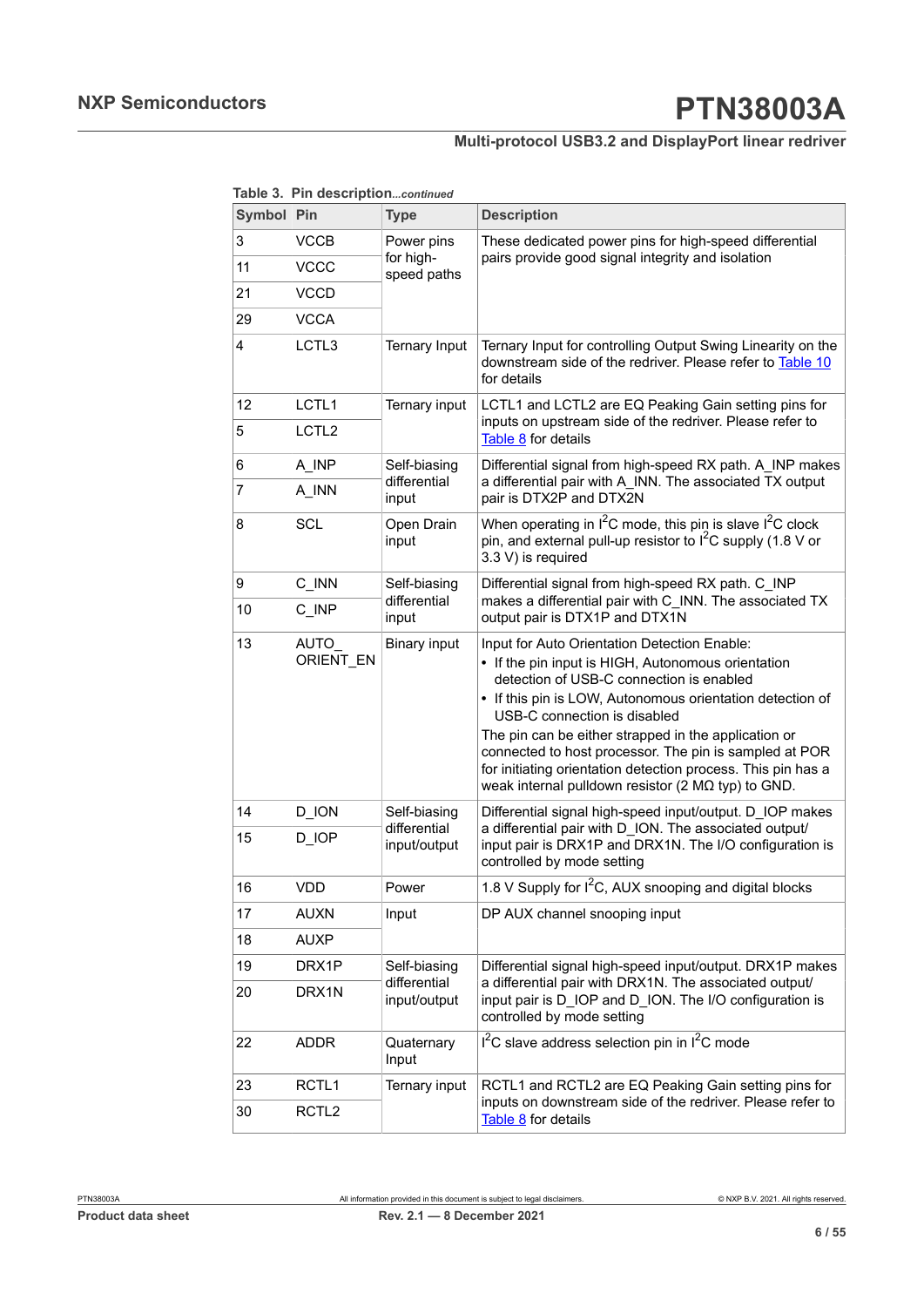### **Multi-protocol USB3.2 and DisplayPort linear redriver**

**Table 3. Pin description***...continued*

| Symbol Pin     |            | <b>Type</b>                           | <b>Description</b>                                                                                                                                                                   |  |  |  |  |
|----------------|------------|---------------------------------------|--------------------------------------------------------------------------------------------------------------------------------------------------------------------------------------|--|--|--|--|
| 24             | DTX1P      | Self-biasing                          | Differential signal of high-speed TX path. DTX1P makes a                                                                                                                             |  |  |  |  |
| 25             | DTX1N      | differential<br>output                | differential pair with DTX1N. The associated RX input pair<br>is C INP and C INN                                                                                                     |  |  |  |  |
| 26             | <b>SDA</b> | Binary open<br>drain input/<br>output | When PTN38003A is operating in $I^2C$ mode, this pin is<br>slave I <sup>2</sup> C Data pin, and external pull-up resistor to I <sup>2</sup> C<br>supply (1.8 V or 3.3 V) is required |  |  |  |  |
| 27             | DTX2N      | Self-biasing<br>differential          | Differential signal of high-speed TX path. DTX2P makes a                                                                                                                             |  |  |  |  |
| 28             | DTX2P      | output                                | differential pair with DTX2N. The associated RX input pair<br>is A INP and A INN                                                                                                     |  |  |  |  |
| 31             | TEST       | Reserved<br>Test pin                  | Reserved for test purpose only. Must be connected to<br>GND in the system application                                                                                                |  |  |  |  |
| 32             | DRX2N      | Self-biasing                          | Differential signal high-speed input/output. DRX2P makes                                                                                                                             |  |  |  |  |
| 33             | DRX2P      | differential<br>input/output          | a differential pair with DRX2N. The associated output/<br>input pair is B IOP and B ION. The I/O configuration is<br>controlled by mode setting                                      |  |  |  |  |
| 34             | TEST2      | Reserved                              | These pins are left open/unconnected                                                                                                                                                 |  |  |  |  |
| 35             | TEST3      |                                       |                                                                                                                                                                                      |  |  |  |  |
| 36             | RCTL3      | Ternary input                         | Ternary input for controlling Output Swing Linearity on the<br>upstream side of the redriver. Please refer to Table 10 for<br>details                                                |  |  |  |  |
| Center<br>pads | <b>GND</b> |                                       | These 6 center pads must be connected to GND plane for<br>both electrical grounding and thermal relief                                                                               |  |  |  |  |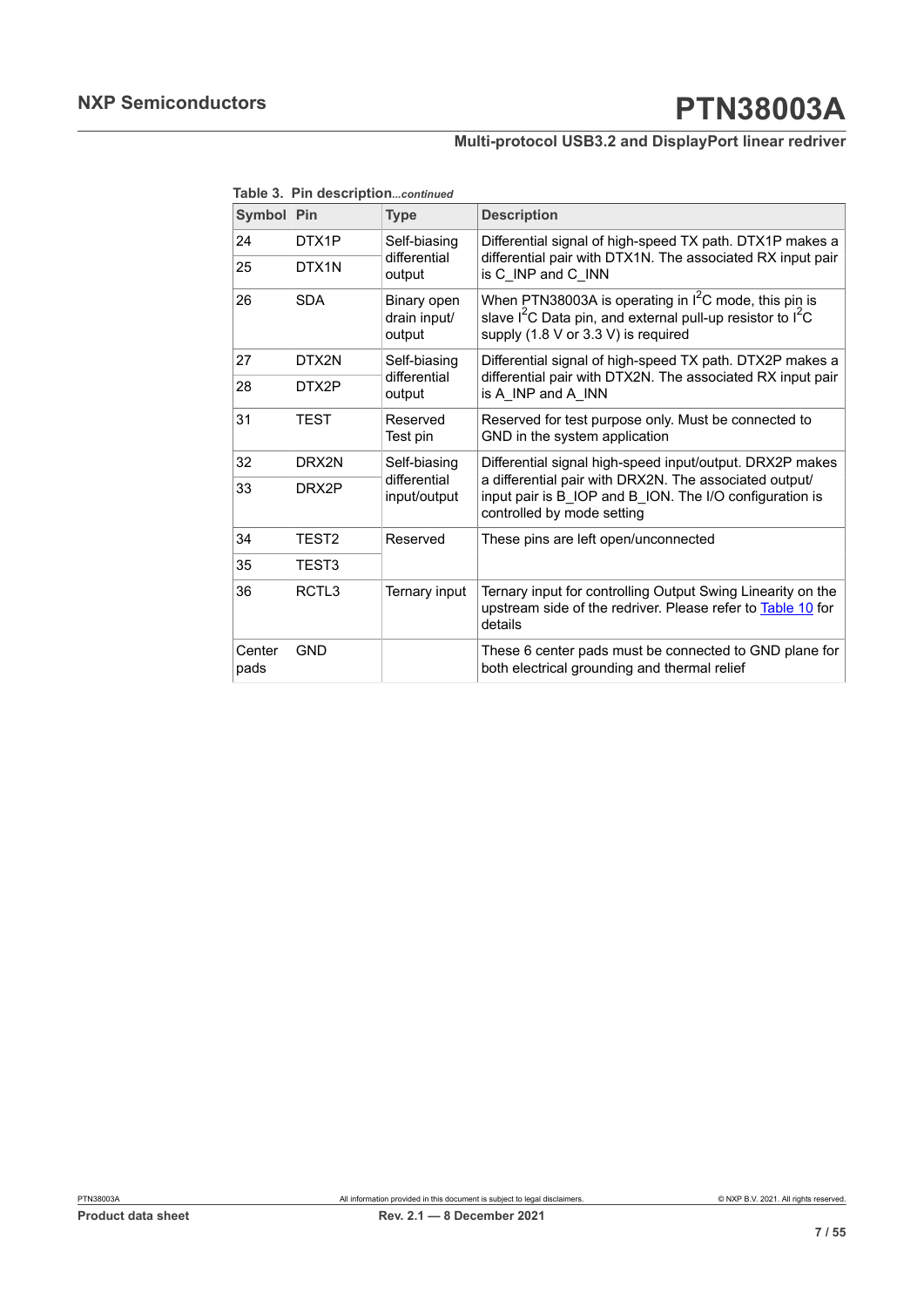## <span id="page-7-0"></span>**7 Functional description**

### **7.1 USB3.2 operation**

<span id="page-7-1"></span>PTN38003A supports USB3.2 Redriver operation at Gen1 (5 Gbps) and Gen2 (10 Gbps) data rates. The receive equalization – peaking gain and output linearity control are configured either via  $I^2C$  register settings or pin strapping.

PTN38003A has implemented an advanced power management scheme that operates in tune with USB Bus electrical condition. Though the device does not decode USB power management commands (related to USB3 U1/U2/U3 transitions) exchanged between USB Host and Peripheral/Device, it relies on bus electrical conditions and control pins/ register settings to decide to be in one of the following states:

- **•** Active state wherein device is fully operational. In this state, USB connection exists and the Receive Termination remains active.
- **•** Power-saving state wherein some portions of the TX and RX channels are kept enabled. In this state, LOS detector, LFPS/LBPM detection and/or Receive termination detection circuitry are active. Based on USB connection, there are two possibilities,
	- **–** No USB connection (also called Rx-detect state)
		- Receive Termination detection circuitry keeps polling periodically
		- RX and TX signal paths (including LOS detector) are not enabled
		- Receive Termination is not active
	- **–** When USB connection exists and when the link is in USB U2/U3 mode,
		- Receive Termination detection circuitry keeps polling periodically
		- RX and TX signal paths are not enabled; LOS detector is disabled, and LFPS detector is enabled.
		- Receive Termination is active

### **7.2 DisplayPort operation**

<span id="page-7-2"></span>PTN38003A supports DisplayPort v1.4/2.0 operation seamlessly at 1.62 Gbps, 2.7 Gbps, 5.4 Gbps, 8.1 Gbps, 10 Gbps, 13.5 Gbps, and 20 Gbps with receiver equalization and linearity control.

The DisplayPort mode is selected only when DP alternate mode has been entered by the host controller. The DisplayPort source can activate power down via AUX command. DP spec supports two modes – D0/active or D3/Low power mode. In D0 mode, the linear redriver data path is active depending on the state of the DP link. In D3 mode, the AUX snooping logic is active while high-speed path is disabled resulting in lower current consumption.

The DisplayPort lane count is configured during DisplayPort link training phase based on AUX communication exchanges between source and sink.

PTN38003A performs equalization control for DP signals, and can be configured by LCTL[3:1] and RCTL[3:1] settings through either  $I^2C$  or pin strapping.

PTN38003A uses lane count information for configuring the transmitters and receivers. It is possible that only a subset of lanes gets selected during DP Link training and remaining lanes are not active. Depending on the number of lanes selected, PTN38003A is configured to operate with the selected lane count thereby saving power consumption on unused lanes.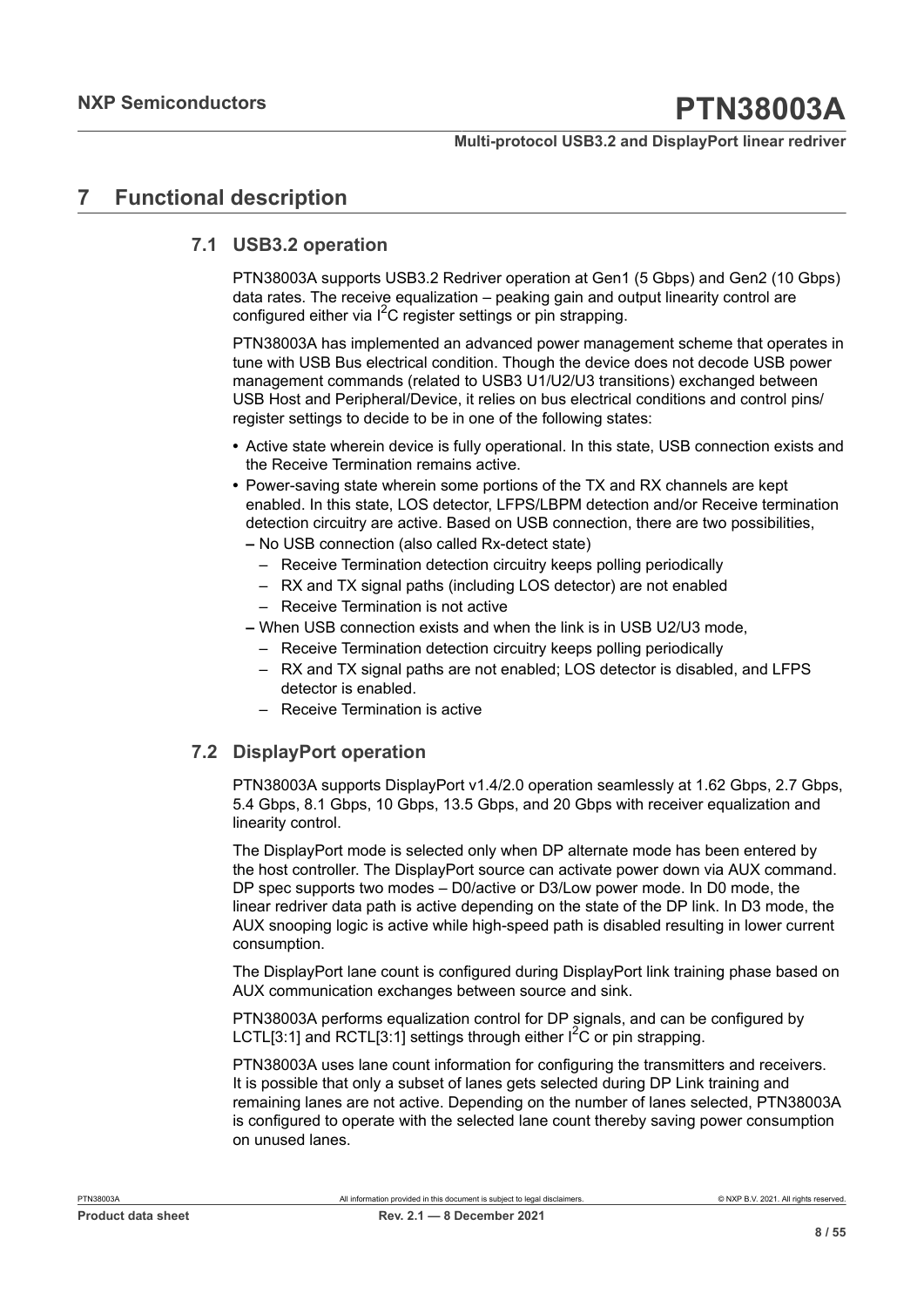### **7.2.1 AUX monitoring and configuration**

<span id="page-8-0"></span>PTN38003A monitors DP AUX communication exchanges that occur between DP source and DP sink. It detects AUX communication involving DPCD register controls – Lane count, sleep, wake and configures its operation suitably. AUX monitor function is enabled when operating mode is set to Mode 2 (USB+DP 2-Lane) or 3 (DP 4-Lane), and is disabled in other mode settings.

The list of DPCD registers (with only the relevant bit fields) supported are as follows:

- **•** LANE\_COUNT\_SET
- **•** SET POWER
- Other DPCD registers and I<sup>2</sup>C over AUX transactions are not decoded

Input receive equalization is determined by LCTL[2:1] pins, and output linearity is controlled by LCTL3.

All lanes of DP redriver can be configured separately on a per lane basis using  $I^2C$ . When the Lane-Count is set via AUX, then the legal values are 1,2,4. If AUX tries to set it to 0, PTN38003A ignores it, and continues with the last known legal value. When the Lane-Count is set via  $I^2C$ , then the legal values are 0,1,2,4. If  $I^2C$  sets it to 0, PTN38003A disables all the lanes.

- **•** Operational Mode = 0/1, DP Lane count = 0
- **•** Operational Mode = 2, DP Lane count = 1 or 2
- <span id="page-8-1"></span>**•** Operational Mode = 3, DP lane count = 1, 2 or 4

### **7.3 Signal detectors**

PTN38003A implements two types of signal detectors:

- **•** LFPS detector: This is used in detect LFPS signaling on high speed data path. This is implemented only on lanes wherein USB data flows.
- **•** Loss of (High-speed) Signal detector (LOS detector): This is meant for detecting both presence and absence of high-speed signal at the input pins over all protocols - USB and DP. The LOS detection is used to enter and exit from low power states.

Based on LOS detector output, PTN38003A turns off certain portions of the internal circuitry and optimizes current consumption under various modes: USB (U2/U3), DP (D3 mode), and especially under electrical idle conditions.

### **7.4 Linear redriver controls**

<span id="page-8-2"></span>PTN38003A allows for programming of linear redriver functions – equalizer and linearity on a per channel basis. Since the USB3.2 and DisplayPort input channels support different maximum data rates, the corresponding input equalization on those paths need to be tuned accordingly.

Each linear redriver channel path has individual control of

- Flat gain can be controlled via  $I^2C$  register for all the high speed data paths
- **•** Peaking gain referenced to the maximum data rate (or Nyquist channel) in that channel
- **•** Output Linear Swing is set up based on selected input source signal amplitude and preemphasis and considering channel attenuation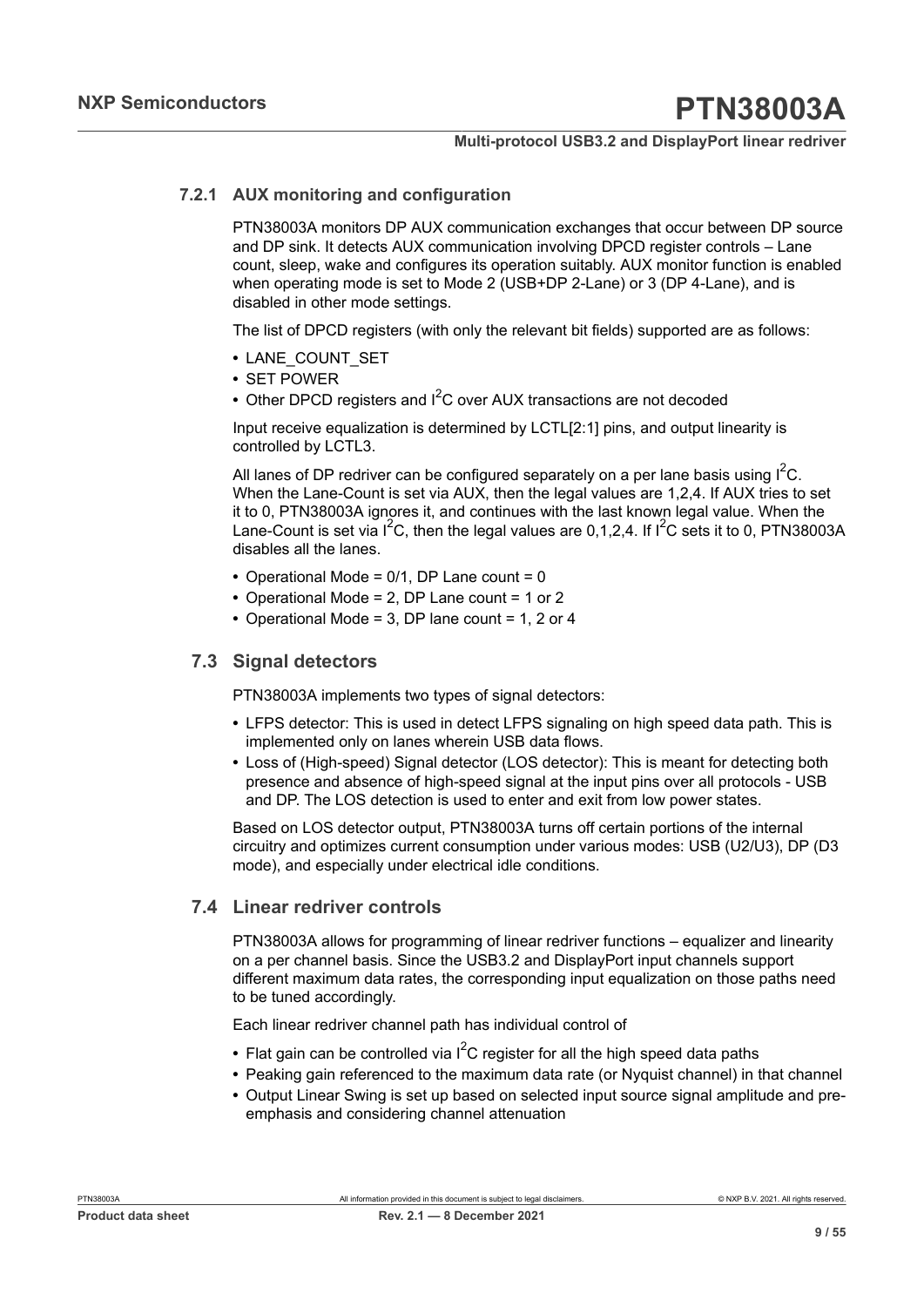**Multi-protocol USB3.2 and DisplayPort linear redriver**

<span id="page-9-0"></span>

### <span id="page-9-1"></span>**7.5 USB Type-C DFP receptacle application**

**Figure 3.  Connection illustration when PTN38003A in DFP receptacle application**

Refer to [Figure 3](#page-9-0) for using PTN38003A in USB Type-C DFP receptacle application. In this configuration, upstream side of PTN38003A is connected to host processor and downstream side is connected to Type-C receptacle.

Each pin on the downstream side of PTN38003A connecting to the Type-C connector has specific input/output configuration, and must match the signal assignments on the upstream side accordingly. [Table](#page-10-0) 4 shows the downstream pin connection facing the Type-C receptacle.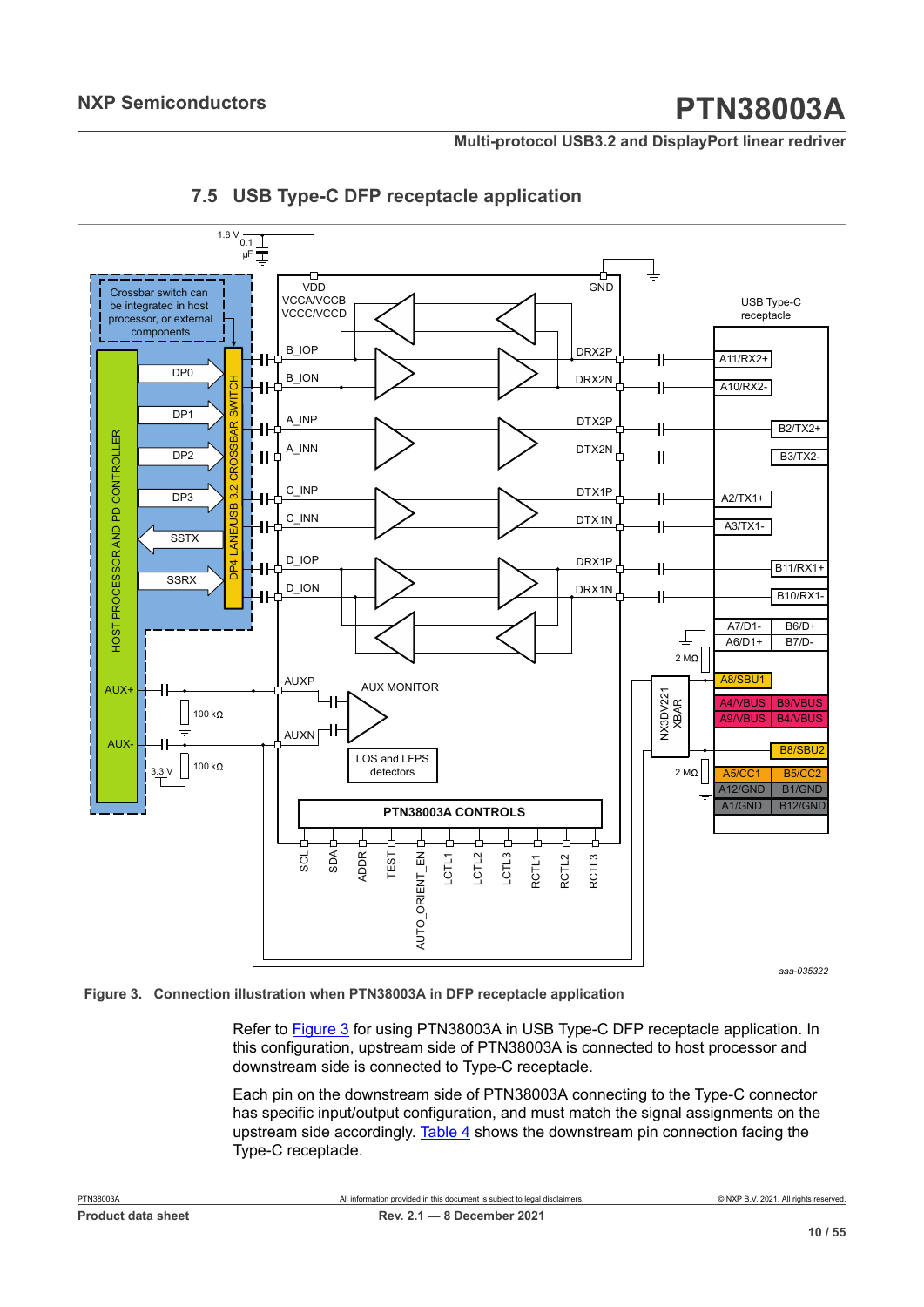#### **Multi-protocol USB3.2 and DisplayPort linear redriver**

<span id="page-10-1"></span>

| PTN38003A pins |                           |                | <b>USB Type-C receptacle pins</b> |  |  |  |
|----------------|---------------------------|----------------|-----------------------------------|--|--|--|
| Symbol         | <b>Symbol</b><br>Pin name |                | Pin name                          |  |  |  |
| 33             | DRX2P                     | A11            | $RX2+$                            |  |  |  |
| 32             | DRX2N                     | A10            | <b>RX2-</b>                       |  |  |  |
| 27             | DTX2N                     | B <sub>3</sub> | <b>TX2-</b>                       |  |  |  |
| 28             | DTX2P                     | B <sub>2</sub> | $TX2+$                            |  |  |  |
| 24             | DTX1P                     | A2             | $TX1+$                            |  |  |  |
| 25             | DTX1N                     | A <sub>3</sub> | <b>TX1-</b>                       |  |  |  |
| 20             | DRX1N                     | <b>B10</b>     | <b>RX1-</b>                       |  |  |  |
| 19             | DRX1P                     | <b>B11</b>     | $RX1+$                            |  |  |  |
| 18             | <b>AUXP</b>               |                | Input of SBU XBAR                 |  |  |  |
| 17             | <b>AUXN</b>               |                | Input of SBU XBAR                 |  |  |  |

<span id="page-10-0"></span>**Table 4. Downstream pin connection to Type-C receptacle in DFP application**

<span id="page-10-2"></span>The upstream pins of PTN38003A are connected to the host processor, with specific functions assigned to each differential signal. For each pin assignment configuration below, PTN38003A controls which transmitters or receivers to turn on or turn off, and operating in USB3.2 or DP mode according to the mode setting.

**PTN38003A pins Host processor signal names Table 5. Upstream pin connection to host processor in DFP receptacle application**

|                  |              | <u>FINJUUUA UIIIS TIUSLUIUCESSUI SIYIIIAI IIAIIIIES</u> |                 |               |                  |                   |                     |                   |                   |  |
|------------------|--------------|---------------------------------------------------------|-----------------|---------------|------------------|-------------------|---------------------|-------------------|-------------------|--|
| <b>Symbol</b>    | Pin<br>name  | <b>USB3.2</b>                                           |                 | <b>USB3.2</b> | <b>Gen1/2 x1</b> |                   | $USB3 + 2$ -Lane DP |                   | 4-Lane DP         |  |
|                  |              | <b>Normal</b>                                           | <b>Reversed</b> | <b>Normal</b> | <b>Reversed</b>  | <b>Normal</b>     | <b>Reversed</b>     | <b>Normal</b>     | <b>Reversed</b>   |  |
| 14               | D ION        | SSRX1-                                                  | SSRX2-          | SSRX-         |                  | SSRX-             | ML <sub>0</sub> -   | $ML3-$            | ML <sub>0</sub> - |  |
| 15 <sup>15</sup> | D IOP        | SSRX1+                                                  | SSRX2+          | SSRX+         |                  | SSRX+             | $MLO+$              | $ML3+$            | $MLO+$            |  |
| 10               | C INP        | SSTX1+                                                  | SSTX2+          | SSTX+         |                  | SSTX+             | $ML1+$              | $ML2-$            | $ML1+$            |  |
| 9                | C INN        | SSTX1-                                                  | SSTX2-          | SSTX-         |                  | SSTX-             | $ML1-$              | $ML2+$            | $ML1-$            |  |
| 6                | A INP        | SSTX2+                                                  | SSTX1+          |               | SSTX+            | $ML1+$            | SSTX+               | $ML1+$            | $ML2+$            |  |
| $\overline{7}$   | A INN        | SSTX2-                                                  | SSTX1-          |               | SSTX-            | $ML1-$            | SSTX-               | $ML1-$            | $ML2-$            |  |
| $\mathbf{1}$     | B IOP        | SSRX2+                                                  | SSRX1+          |               | SSRX+            | $MLO+$            | SSRX+               | $MLO+$            | $ML3+$            |  |
| $\overline{2}$   | <b>B</b> ION | SSRX2-                                                  | SSRX1-          |               | SSRX-            | ML <sub>0</sub> - | SSRX-               | ML <sub>0</sub> - | ML3-              |  |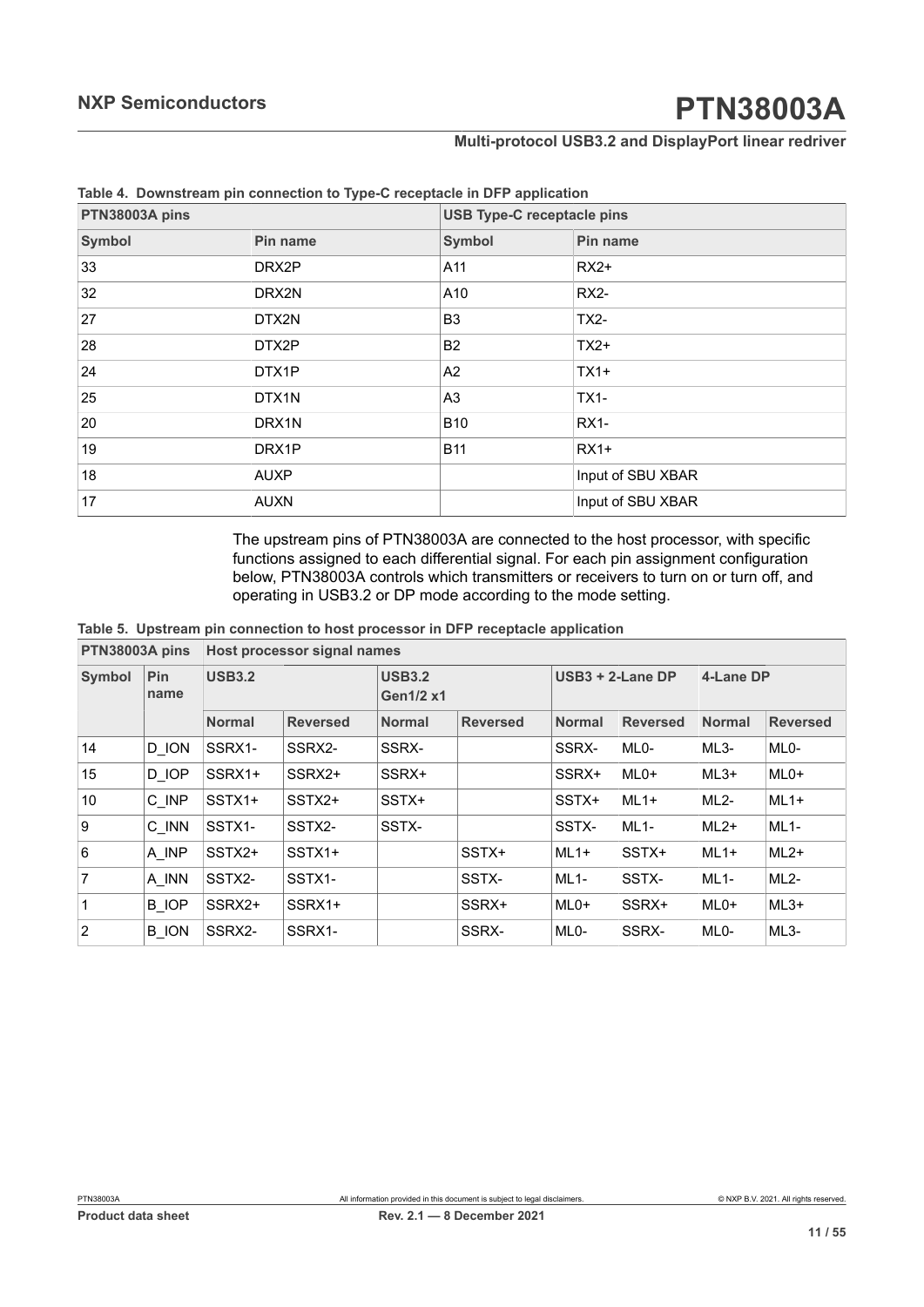**Multi-protocol USB3.2 and DisplayPort linear redriver**

<span id="page-11-0"></span>

### <span id="page-11-1"></span>**7.6 USB Type-C UFP receptacle application**

Refer to [Figure 4](#page-11-0) for using PTN38003A in USB Type-C UFP receptacle application. In

this configuration, downstream side of PTN38003A is connected to device processor while the upstream side is connected to Type-C receptacle.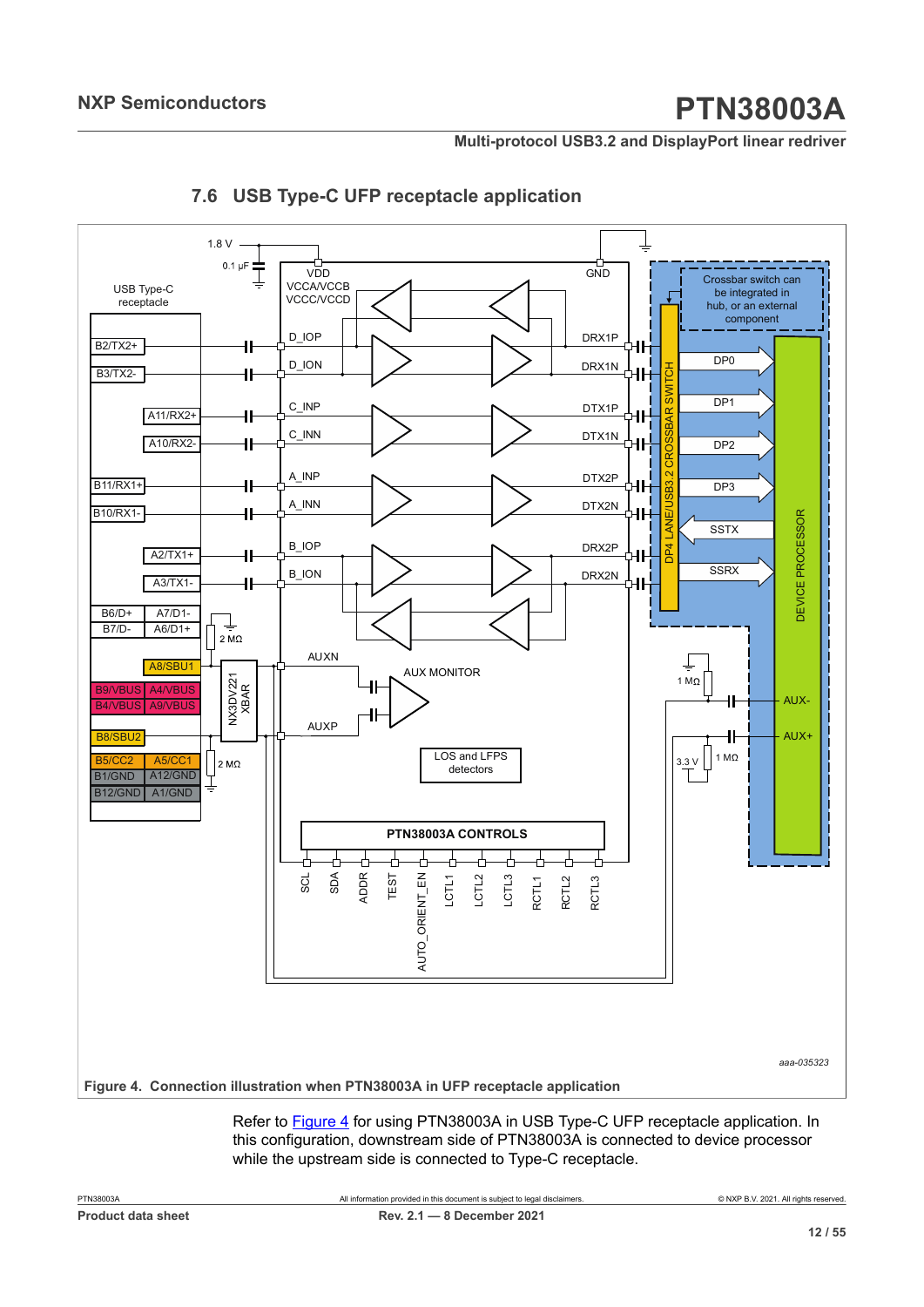<span id="page-12-1"></span>Each pin on the upstream side of PTN38003A connecting to the Type-C connector has specific input/output configuration, and must match the signal assignments on the downstream side accordingly. [Table](#page-12-0) 6 shows the upstream pin connection facing the Type-C receptacle.

<span id="page-12-0"></span>**Table 6. Upstream pin connection to Type-C receptacle in UFP application**

| PTN38003A pins  |                    | <b>USB Type-C receptacle pins</b> |                    |  |  |
|-----------------|--------------------|-----------------------------------|--------------------|--|--|
| <b>Symbol</b>   | Pin name           | <b>Symbol</b>                     | Pin name           |  |  |
| 14              | D_IOP              | B <sub>2</sub>                    | $TX2+$             |  |  |
| 15              | D_ION              | B <sub>3</sub>                    | $TX2-$             |  |  |
| 9               | $C$ <sub>INN</sub> | A10                               | <b>RX2-</b>        |  |  |
| 10              | $C$ <sub>INP</sub> | A11                               | $RX2+$             |  |  |
| $6\phantom{a}6$ | A_INP              | <b>B11</b>                        | $RX1+$             |  |  |
| $\overline{7}$  | A INN              | <b>B10</b>                        | <b>RX1-</b>        |  |  |
| $\mathbf 1$     | <b>B_IOP</b>       | A2                                | $TX1+$             |  |  |
| $\overline{2}$  | <b>B_ION</b>       | A <sub>3</sub>                    | <b>TX1-</b>        |  |  |
| 18              | <b>AUXP</b>        |                                   | Output of SBU XBAR |  |  |
| 17              | <b>AUXN</b>        |                                   | Output of SBU XBAR |  |  |

<span id="page-12-2"></span>The downstream pins of PTN38003A are connected to the device processor, with specific functions assigned to each differential signal. For each pin assignment configuration below, PTN38003A controls which transmitters or receivers to turn on or turn off, and operating in USB3.2 or DisplayPort mode according to the mode setting.

**Table 7. Downstream pin connection to device processor in UFP receptacle application**

| PTN38003A pins |             | Device processor signal names      |                 |               |                   |                   |                   |                   |                 |  |
|----------------|-------------|------------------------------------|-----------------|---------------|-------------------|-------------------|-------------------|-------------------|-----------------|--|
| <b>Symbol</b>  | Pin<br>name | <b>USB3.2</b><br><b>Gen 1/2 X2</b> |                 | <b>USB3.2</b> | <b>Gen 1/2 X1</b> |                   | USB3 & DP 2-Lane  |                   | DP 4-Lane       |  |
|                |             | <b>Normal</b>                      | <b>Reversed</b> | <b>Normal</b> | <b>Reversed</b>   | <b>Normal</b>     | <b>Reversed</b>   | <b>Normal</b>     | <b>Reversed</b> |  |
| 20             | DRX1N       | SSTX2-                             | SSTX1-          |               | SSTX-             | ML <sub>0</sub> - | SSTX-             | ML <sub>0</sub> - | $ML3-$          |  |
| 19             | DRX1P       | SSTX2+                             | SSTX1+          |               | SSTX+             | $MLO+$            | SSTX+             | $MLO+$            | $ML3+$          |  |
| 24             | DTX1P       | SSRX2+                             | SSRX1+          |               | SSRX+             | $ML1+$            | SSRX+             | $ML1+$            | $ML2+$          |  |
| 25             | DTX1N       | SSRX2-                             | SSRX1-          |               | SSRX-             | $ML1-$            | SSRX-             | $ML1-$            | $ML2-$          |  |
| 28             | DTX2P       | SSRX1+                             | SSRX2+          | SSRX+         |                   | SSRX+             | $ML1+$            | $ML2+$            | $ML1+$          |  |
| 27             | DTX2N       | SSRX1-                             | SSRX2-          | SSRX-         |                   | SSRX-             | $ML1-$            | $ML2-$            | $ML1-$          |  |
| 33             | DRX2P       | SSTX1+                             | SSTX2+          | SSTX+         |                   | SSTX+             | $MLO+$            | $ML3+$            | $MLO+$          |  |
| 32             | DRX2N       | SSTX1-                             | SSTX2-          | SSTX-         |                   | SSTX-             | ML <sub>0</sub> - | $ML3-$            | $MLO-$          |  |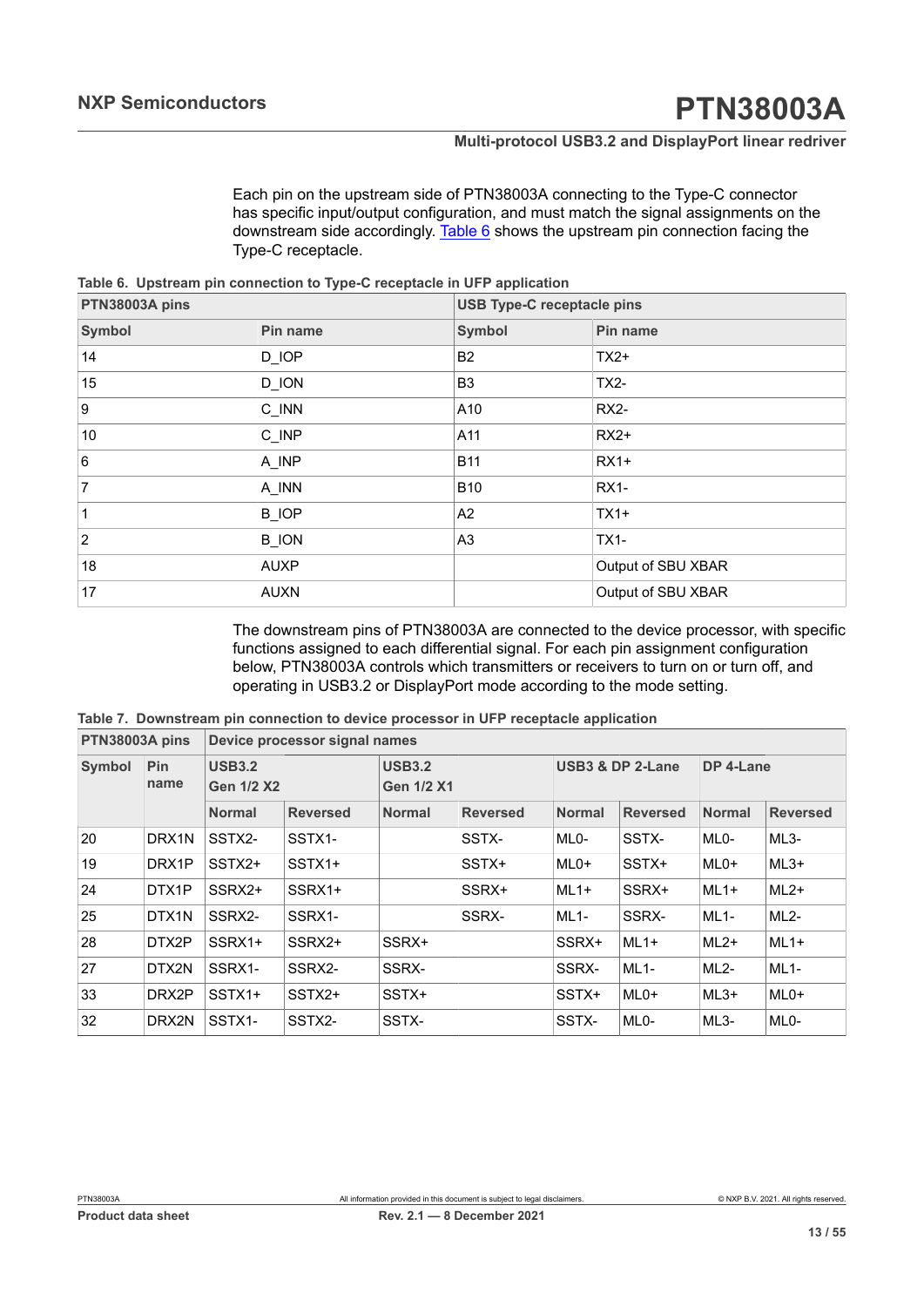### <span id="page-13-1"></span>**7.7 Control and programmability**

#### **7.7.1 Power-on operational mode**

<span id="page-13-2"></span>After POR initialization, if AUTO\_ORIENT\_EN pin is LOW, the chip is put into deep power saving state. In the deep power saving state, PTN38003A line drivers and input receive paths are terminated to ground with hi-ohmic resistors. If AUTO\_ORIENT\_EN pin is HIGH, then the device goes into USB mode of operation.

<span id="page-13-0"></span>

### **7.7.2 Auto Orientation Detection feature**

<span id="page-13-3"></span>PTN38003A is designed to detect the plug-in orientation autonomously based on SuperSpeed USB characteristics. This function may not work properly if SuperSpeed USB interface is not enabled in the host's or device's operation mode. Refer to **[Figure 6](#page-14-0)** for overall operating settings, and details are explained below.

Auto orientation detection feature is enabled through either setting AUTO\_ORIENT\_EN pin to high at power on reset, or through setting  $I^2C$  register 0x04 bit 7 to 1. When auto orientation detection is enabled through AUTO\_ORIENT\_EN pin at power on reset, PTN38003A transitions to USB mode by default, and the auto orientation detection process is executed without any firmware intervention. After the orientation is determined, "orientation" bit (register 0x04 bit 4) is updated, with "orientation done" bit (register 0x04 bit 6) set to 1. Since there is no way to indicate DFP or UFP application mode at power up reset when the detection process is executed, reporting of orientation is based on DFP application use case. At the same time, LCTLx and RCTLx pin values are used to configure USB upstream and downstream channel conditions.

If this feature is not enabled at power on reset, it can be enabled separately through  $\mathsf{I}^{\mathsf{C}}\mathsf{C}$ register 0x04 bit 7 when the device is programmed to operate in USB only mode (register 0x04 bit [2:0] = 001). In addition, DFP or UFP application mode can be programmed in register 0x04 bit 5. When auto orientation detection process is completed, valid orientation will be reported in register 0x04 bit 4, based on the DFP or UFP application programmed information, with "orientation done" bit (register 0x04 bit 6) set to 1. USB's upstream and downstream channel conditions are also applied based on LCTLx and RCTLx values in register 0x10 through 0x13.

The auto orientation detection process is executed only once using either one of two methods mentioned above. After the orientation is found (register 0x04 bit 6 is set to 1),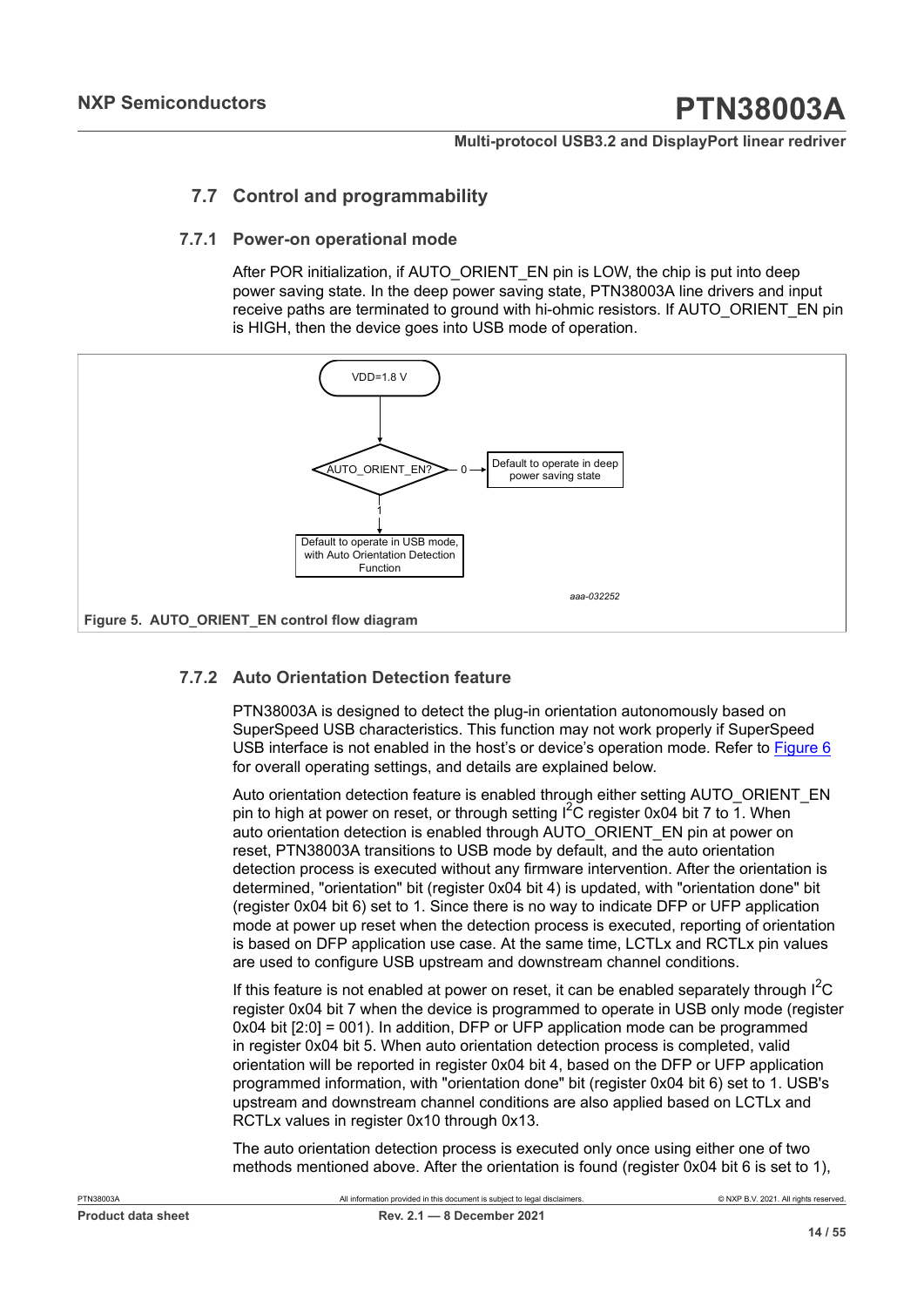setting register 0x04 bit 7 to 1 will not re-initiate the auto orientation detection procedure, as long as the mode bits (register 0x04 bit [2:0]) are not set to Deep Power Saving mode  $(000)$ . I<sup>2</sup>C controller may further configure PTN38003A to other operating modes (DP 2-Lane+USB, DP 4-Lane) with a different orientation if necessary, and correct pin configuration will be adjusted accordingly. Setting the mode bits (register 0x04 bit [2:0]) to Deep Power Saving mode (000) before the orientation done bit is set to 1 will result in aborting the auto orientation detection process.

<span id="page-14-0"></span>

#### **7.7.3 Mode transitions**

<span id="page-14-1"></span>The mode transitions follow USB safe state transition requirements of USB Type-C cable and connection specification, USB Power Delivery and Alternate Mode specifications. [Figure 7](#page-15-0) illustrates the various functional modes and deep power saving state transitions.

In Deep Power Saving mode, all high-speed pins are put in USB Safe state. The AUX snooping function is disabled. When a valid Type-C cable is connected, the host PD controller could place PTN38003A in USB3 mode (mode 1). Once DP Alternate Mode is negotiated, PTN38003A adheres the USB safe state requirements before making the mode transition.

The user can configure the device to transition between different modes at any time. When transitioning from Mode 1 to Mode 2, the USB3 connectivity is left undisturbed and DP 2-Lane + AUX functionality is included and when transitioning from Mode 2 to Mode 1, USB3 connectivity is left undisturbed while disabling the DP redriver functionality. While in Mode 1, USB's non-config lane is held in USB safe state. It is possible to transition from DP 4-Lane to USB only without entering Deep Power Saving, or vice versa. PTN38003A takes care of transition to USB Safe state internally.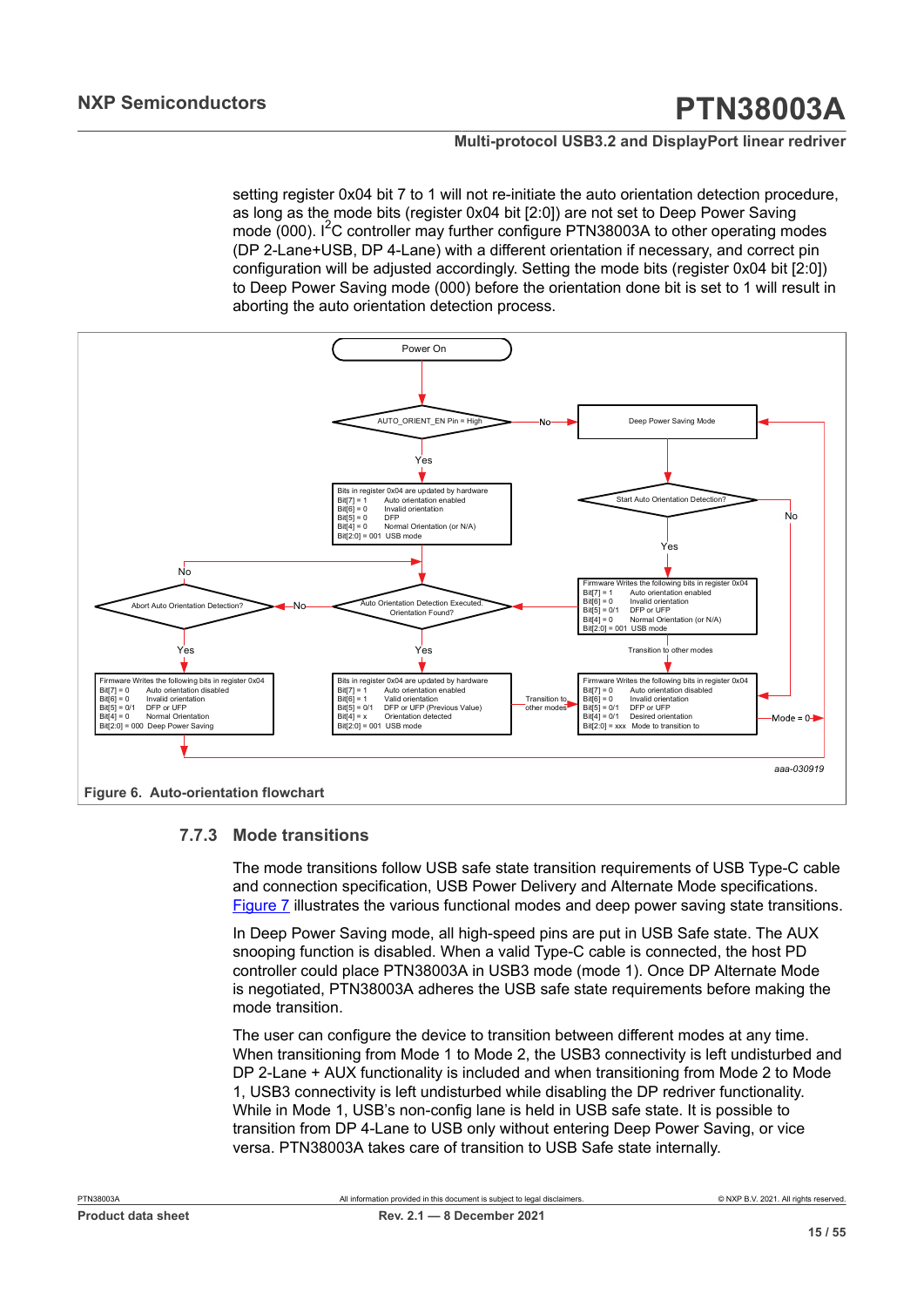#### **Multi-protocol USB3.2 and DisplayPort linear redriver**

<span id="page-15-2"></span>

The orientation is assumed to be fixed in **Figure 7**, because a change in orientation requires a disconnect event which requires a return to USB Safe state.

#### <span id="page-15-0"></span>**7.7.4 Channel settings for USB3.2 and DP Modes**

<span id="page-15-1"></span>The ternary channel condition inputs LCTL1, LCTL2, LCTL3, RCTL1, RCTL2, RCTL3 are enabled and sampled at POR. The detected values from these ternary inputs are used to initialize the  $I^2C$  registers. After entering via  $I^2C$  interface, changes to the ternary channel conditions are ignored and subsequent writes of  $I^2C$  values overwrite the sampled ternary inputs. Once the ternary inputs have been sampled during mode detection, there will be no mechanism to re-initialize the  $I^2C$  registers to the sampled values except via an  $I^2C$ write. When a software reset is issued,  $I^2C$  register values get reset to the stored value of the ternary inputs sampled at power-up.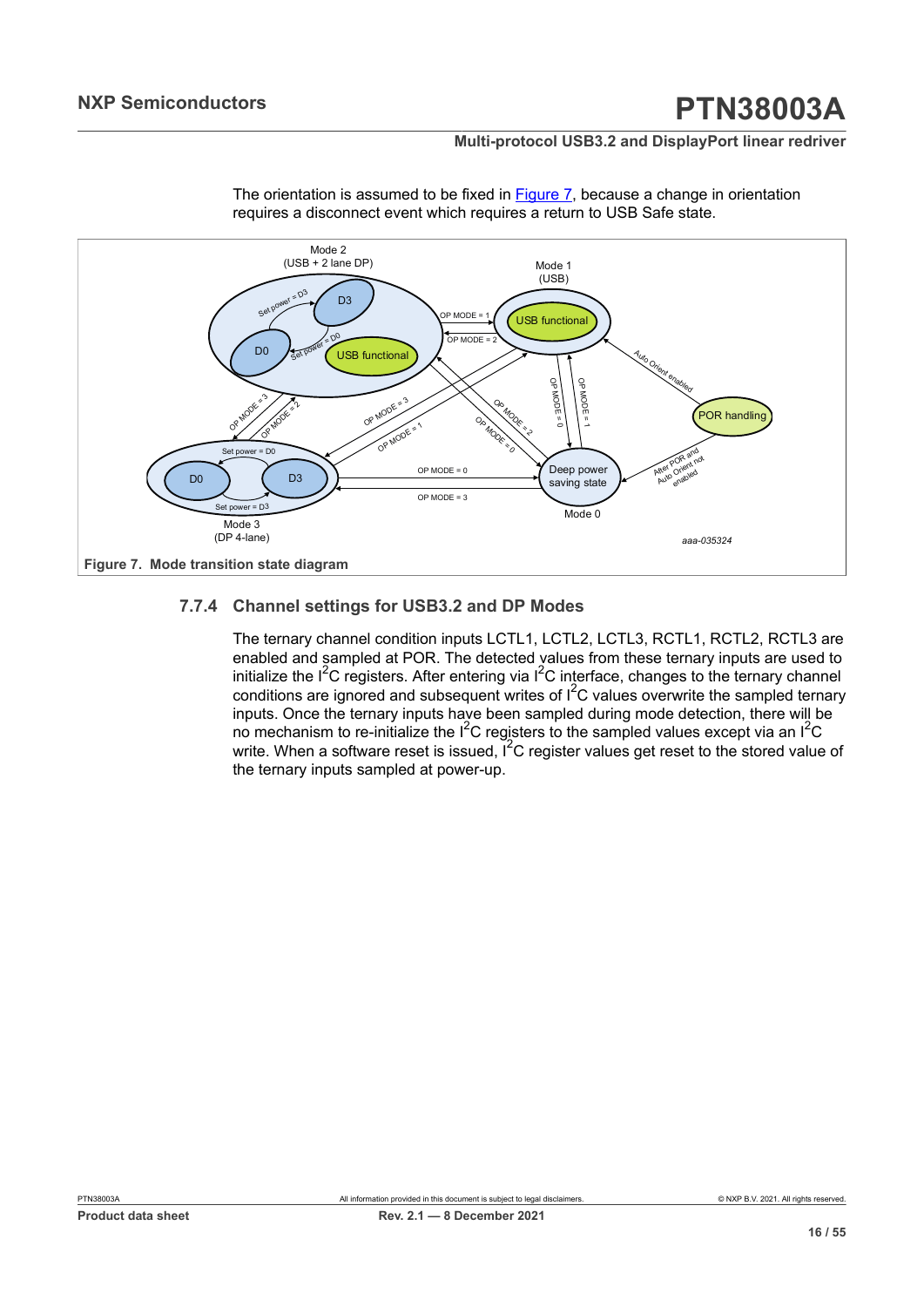#### **Multi-protocol USB3.2 and DisplayPort linear redriver**

<span id="page-16-1"></span>

#### **Figure 8. LCTL/RCTL signals to corresponding transmitter or receiver**

#### <span id="page-16-0"></span>[Table](#page-16-0) 8 will be expanded to cover gain values at different link rates for each of the protocols - USB and DP.

| Table 8. LCTL[2:1] and RCTL[2:1] Channel configurations: Flat gain = 0                                             |
|--------------------------------------------------------------------------------------------------------------------|
| Peaking Gain is the equalization gain at specific frequency relative to gain at 100 MHz and for Flat Gain (FG) = 0 |

| $I^2C$<br>register<br>value<br><3:0> | LCTL <sub>2</sub> /<br>RCTL <sub>2</sub> | LCTL1/<br>RCTL <sub>1</sub> | Unit | Gain at<br><b>100 MHz</b><br>(as<br>reference) | 0.81 GHz | 1.35 GHz | 2.5 GHz | 2.7 GHz | 4.05 GHz | 5.0 GHz | <b>6.75 GHz</b> | 10 GHz |
|--------------------------------------|------------------------------------------|-----------------------------|------|------------------------------------------------|----------|----------|---------|---------|----------|---------|-----------------|--------|
| 0000                                 | LOW                                      | <b>OPEN</b>                 | dB   | 0.5                                            | $-0.2$   | $-0.4$   | $-0.1$  | $-0.1$  | 0.1      | 0.5     | 1.0             | 2.0    |
| 0001                                 | <b>OPEN</b>                              | LOW                         | dB   | 0.5                                            | $-0.1$   | $-0.3$   | 0.0     | 0.1     | 0.4      | 0.8     | 1.5             | 2.8    |
| 0010                                 |                                          |                             | dB   | 0.5                                            | 0.0      | $-0.2$   | 0.2     | 0.3     | 0.7      | 1.2     | 2.0             | 3.8    |
| 0011                                 | <b>HIGH</b>                              | <b>HIGH</b>                 | dB   | 0.5                                            | 0.1      | 0.0      | 0.6     | 0.7     | 1.3      | 1.9     | 3.0             | 5.4    |
| 0100                                 |                                          |                             | dB   | 0.5                                            | 0.3      | 0.1      | 0.9     | 0.9     | 1.6      | 2.4     | 3.6             | 6.4    |
| 0101                                 | <b>HIGH</b>                              | <b>OPEN</b>                 | dB   | 0.5                                            | 0.6      | 0.5      | 1.5     | 1.6     | 2.6      | 3.5     | 5.1             | 8.4    |
| 0110                                 |                                          |                             | dB   | 0.6                                            | 0.7      | 0.8      | 1.8     | 2.0     | 3.1      | 4.1     | 5.9             | 9.5    |
| 0111                                 | <b>HIGH</b>                              | LOW                         | dB   | 0.6                                            | 1.1      | 1.3      | 2.6     | 2.8     | 4.2      | 5.4     | 7.5             | 11.6   |
| 1000                                 |                                          |                             | dB   | 0.6                                            | 1.5      | 1.8      | 3.4     | 3.6     | 5.3      | 6.6     | 9.0             | 13.4   |
| 1001                                 | <b>OPEN</b>                              | <b>HIGH</b>                 | dB   | 0.6                                            | 1.7      | 2.0      | 3.7     | 4.0     | 5.7      | 7.2     | 9.7             | 14.2   |
| 1010                                 |                                          |                             | dB   | 0.6                                            | 2.0      | 2.4      | 4.4     | 4.7     | 6.7      | 8.2     | 10.9            | 15.6   |
| 1011                                 | LOW                                      | <b>HIGH</b>                 | dB   | 0.6                                            | 2.4      | 2.8      | 5.0     | 5.3     | 7.4      | 9.1     | 11.9            | 16.8   |
| 1100                                 |                                          |                             | dB   | 0.6                                            | 2.6      | 3.2      | 5.4     | 5.7     | 8.0      | 9.7     | 12.7            | 17.5   |
| 1101                                 | <b>OPEN</b>                              | <b>OPEN</b>                 | dB   | 0.7                                            | 2.9      | 3.7      | 5.9     | 6.2     | 8.6      | 10.4    | 13.6            | 18.4   |
| 1110                                 |                                          |                             | dB   | 0.7                                            | 2.9      | 3.7      | 5.9     | 6.2     | 8.6      | 10.5    | 13.6            | 18.4   |
| 1111                                 | LOW                                      | LOW                         | dB   | 0.7                                            | 2.9      | 3.7      | 5.9     | 6.2     | 8.6      | 10.5    | 13.6            | 18.4   |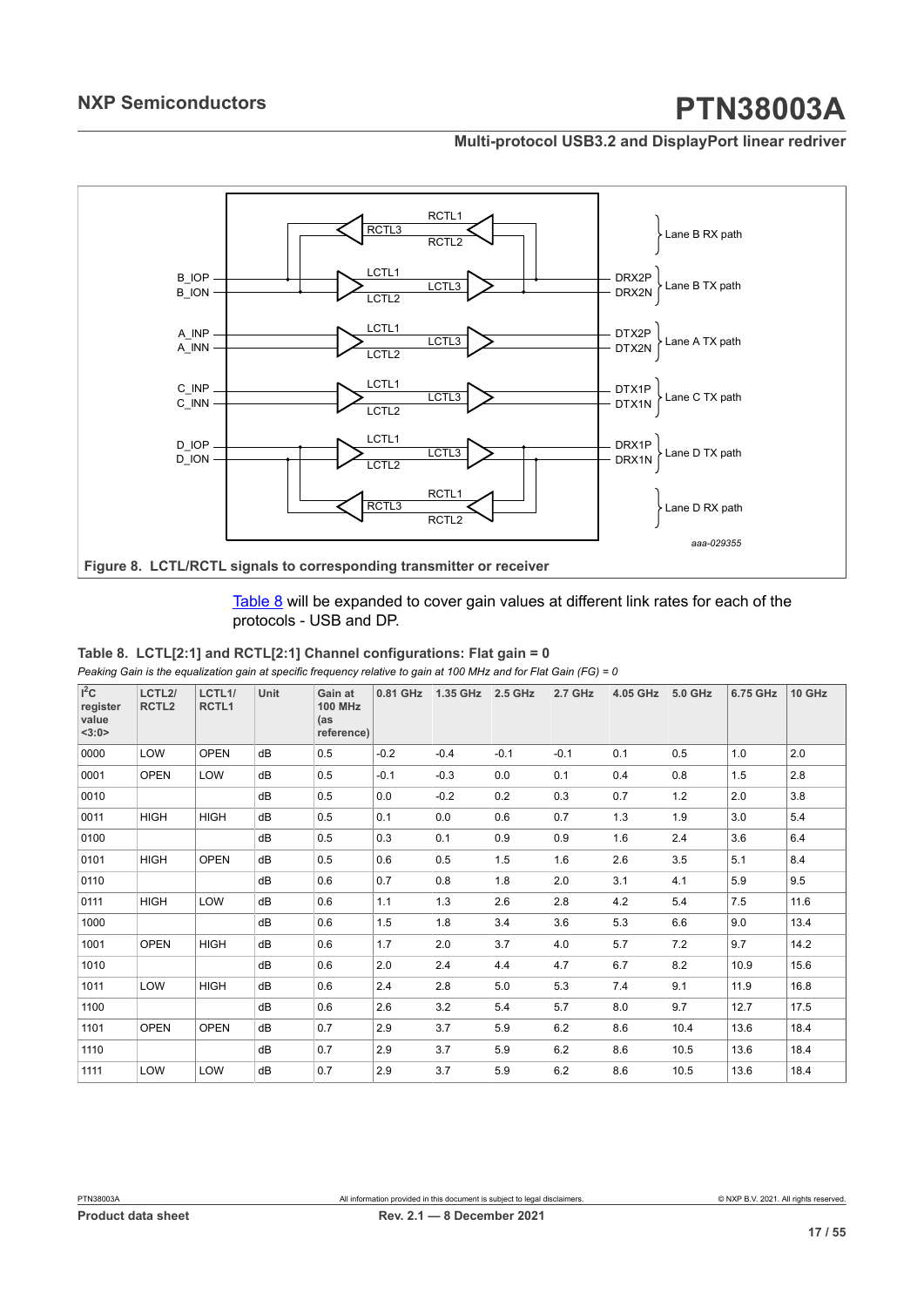#### **Multi-protocol USB3.2 and DisplayPort linear redriver**

| $I^2C$<br>register<br>value<br><3:0> | LCTL <sub>2</sub> /<br>RCTL <sub>2</sub> | LCTL1/<br>RCTL <sub>1</sub> | Unit | Gain at<br><b>100 MHz</b><br>(as<br>reference) | 0.81 GHz | 1.35 GHz | 2.5 GHz | 2.7 GHz | 4.05 GHz | 5.0 GHz | 6.75 GHz | 10 GHz |
|--------------------------------------|------------------------------------------|-----------------------------|------|------------------------------------------------|----------|----------|---------|---------|----------|---------|----------|--------|
| 0000                                 | LOW                                      | <b>OPEN</b>                 | dB   | $-1.1$                                         | $-0.1$   | $-0.2$   | 0.5     | 0.6     | 1.3      | 1.9     | 2.6      | 3.8    |
| 0001                                 | <b>OPEN</b>                              | LOW                         | dB   | $-1.1$                                         | 0.0      | $-0.1$   | 0.7     | 0.8     | 1.6      | 2.2     | 3.1      | 4.6    |
| 0010                                 |                                          |                             | dB   | $-1.1$                                         | 0.1      | 0.0      | 1.0     | 1.1     | 1.9      | 2.7     | 3.7      | 5.6    |
| 0011                                 | <b>HIGH</b>                              | <b>HIGH</b>                 | dB   | $-1.1$                                         | 0.3      | 0.2      | 1.4     | 1.6     | 2.6      | 3.4     | 4.7      | 7.2    |
| 0100                                 |                                          |                             | dB   | $-1.1$                                         | 0.5      | 0.4      | 1.7     | 1.9     | 3.0      | 4.0     | 5.4      | 8.1    |
| 0101                                 | <b>HIGH</b>                              | <b>OPEN</b>                 | dB   | $-1.1$                                         | 0.9      | 1.0      | 2.5     | 2.7     | 4.0      | 5.1     | 6.9      | 10.2   |
| 0110                                 |                                          |                             | dB   | $-1.0$                                         | 1.1      | 1.3      | 2.9     | 3.1     | 4.6      | 5.8     | 7.7      | 11.3   |
| 0111                                 | <b>HIGH</b>                              | LOW                         | dB   | $-1.0$                                         | 1.6      | 2.0      | 3.8     | 4.0     | 5.8      | 7.1     | 9.3      | 13.3   |
| 1000                                 |                                          |                             | dB   | $-1.0$                                         | 2.0      | 2.5      | 4.6     | 4.9     | 6.9      | 8.3     | 10.7     | 15.1   |
| 1001                                 | <b>OPEN</b>                              | <b>HIGH</b>                 | dB   | $-1.0$                                         | 2.3      | 2.8      | 5.0     | 5.3     | 7.4      | 8.9     | 11.4     | 15.9   |
| 1010                                 |                                          |                             | dB   | $-1.0$                                         | 2.7      | 3.3      | 5.8     | 6.1     | 8.3      | 9.9     | 12.6     | 17.3   |
| 1011                                 | LOW                                      | <b>HIGH</b>                 | dB   | $-1.0$                                         | 3.1      | 3.8      | 6.4     | 6.7     | 9.1      | 10.8    | 13.6     | 18.4   |
| 1100                                 |                                          |                             | dB   | $-0.9$                                         | 3.3      | 4.2      | 6.8     | 7.1     | 9.6      | 11.4    | 14.3     | 19.1   |
| 1101                                 | <b>OPEN</b>                              | <b>OPEN</b>                 | dB   | $-0.9$                                         | 3.7      | 4.7      | 7.3     | 7.7     | 10.2     | 12.1    | 15.2     | 20     |
| 1110                                 |                                          |                             | dB   | $-0.9$                                         | 3.7      | 4.7      | 7.3     | 7.7     | 10.2     | 12.1    | 15.2     | 20     |
| 1111                                 | LOW                                      | LOW                         | dB   | $-0.9$                                         | 3.7      | 4.7      | 7.3     | 7.7     | 10.2     | 12.1    | 15.2     | 20     |

<span id="page-17-2"></span>*Peaking Gain is the equalization gain at specific frequency relative to gain at 100 MHz and for Flat Gain (FG) = 1* **Table 9. LCTL[2:1] and RCTL[2:1] Channel configurations: Flat gain = 1**

<span id="page-17-0"></span>

| I <sup>2</sup> C Register<br><b>Value</b> | LCTL3       | <b>RCTL3</b> | <b>Output Swing Linearity</b> |
|-------------------------------------------|-------------|--------------|-------------------------------|
| 10                                        |             |              | 500 m $V_{\text{ppd}}$        |
|                                           | <b>OPEN</b> | <b>OPEN</b>  | 650 m $V_{\text{ppd}}$        |
| 2                                         | <b>LOW</b>  | LOW          | 800 m $V_{\text{ppd}}$        |
| 3                                         | <b>HIGH</b> | <b>HIGH</b>  | 950 m $V_{\text{ppd}}$        |

### **7.7.5 I <sup>2</sup>C configurability**

<span id="page-17-3"></span><span id="page-17-1"></span>PTN38003A has an  $I^2C$  register interface that enables system integrator to program register settings suitable as per application needs. After power on reset, the device reads the ADDR pin for determining the  $I<sup>2</sup>C$  Slave Address. PTN38003A provides up to four I<sup>2</sup>C Slave address combinations based on quaternary pin (ADDR) setting, and they are summarized in [Table](#page-17-1) 11.

|  | Table 11. I <sup>2</sup> C slave address options |  |  |
|--|--------------------------------------------------|--|--|
|--|--------------------------------------------------|--|--|

| <b>ADDR</b> pin state                                                   | 7-bit $I^2C$ slave address |   |  | 8-bit $I^2C$ address |          |          |   |     |
|-------------------------------------------------------------------------|----------------------------|---|--|----------------------|----------|----------|---|-----|
| Connected to 1.8 V supply directly                                      | 011-0011 (0x33)            |   |  | 0                    | $\Omega$ |          |   | R/W |
| Connected to 1.8 V with 56 k $\Omega$ ( $\pm$ 10 %) pull-up<br>resistor | 011-0010 (0x32)            | 0 |  |                      | $\Omega$ |          | 0 | R/W |
| Connect to 1.8 V with 200 k $\Omega$ ( $\pm$ 10 %) pull-up<br>resistor  | 011-0001 (0x31)            | 0 |  |                      | $\Omega$ | $\Omega$ |   | R/W |
| Connected to GND directly                                               | 011-0000 (0x30)            | 0 |  |                      | $\Omega$ | $\Omega$ | 0 | R/W |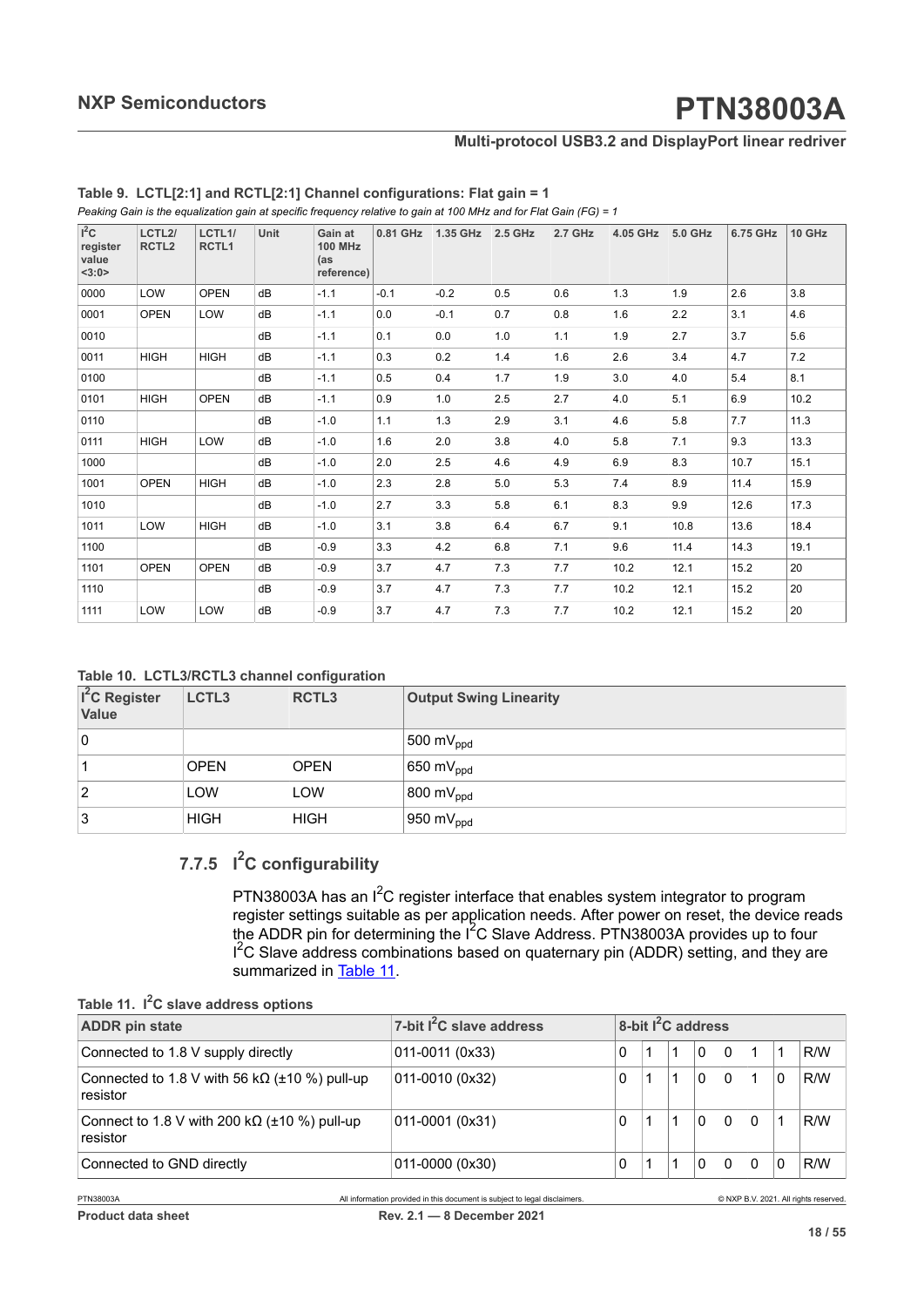## **7.7.6 I <sup>2</sup>C registers**

<span id="page-18-1"></span><span id="page-18-0"></span>The system integrator must program the registers of the device for proper operation. Further, it is expected that the system integrator performs  $I^2C$  configuration after powerup and before data transport is initiated over the link. If such an operation is attempted during normal operation, the device may not behave as specified.

**Table 12. I <sup>2</sup>C registers and description**

| <b>Register offset</b> | <b>Register name</b> | <b>Bits</b>    | <b>POR default</b><br>value                                                                | <b>Description</b>                                                                                      |
|------------------------|----------------------|----------------|--------------------------------------------------------------------------------------------|---------------------------------------------------------------------------------------------------------|
| 0x00<br>Read Only      | Chip ID              | 7:0            | b'00001011                                                                                 | Chip ID Number                                                                                          |
| 0x01                   | <b>Chip Revision</b> | 7:4            | b'1010                                                                                     | Chip base layer version                                                                                 |
| Read Only              |                      | 3:0            | b'0001                                                                                     | Chip metal layer version                                                                                |
| 0x02                   | Reserved             | 7:0            | b'0000 0000                                                                                |                                                                                                         |
| 0x03                   | Flat gain control    |                |                                                                                            | Flat gain control setting for each high speed data<br>path. The gain is specified at 100 MHz            |
|                        |                      | 7:6            | b'00                                                                                       | Write '0' only. Read is don't care                                                                      |
|                        |                      | 5              | b'0                                                                                        | Lane B Rx path $(Figure 8)$ flat gain control $0 = flat$<br>gain of $+0.7$ dB, 1 = flat gain of -0.7 dB |
|                        |                      | $\overline{4}$ | b'0                                                                                        | Lane D Rx path flat gain control $0 =$ flat gain of<br>+0.7 dB, $1 =$ flat gain of -0.7 dB              |
|                        |                      | 3              | b'0                                                                                        | Lane B Tx path $(Figure 8)$ flat gain control $0 = flat$<br>gain of $+0.7$ dB, 1 = flat gain of -0.7 dB |
|                        |                      | 2              | b'0                                                                                        | Lane A Tx path flat gain control $0 =$ flat gain of<br>+0.7 dB, $1 =$ flat gain of -0.7 dB              |
|                        |                      | 1              | Lane C Tx path flat gain control $0 =$ flat gain of<br>+0.7 dB, $1 =$ flat gain of -0.7 dB |                                                                                                         |
|                        |                      | 0              | b'0                                                                                        | Lane D Tx path downstream flat gain control $0 =$<br>flat gain of $+0.7$ dB, 1 = flat gain of -0.7 dB   |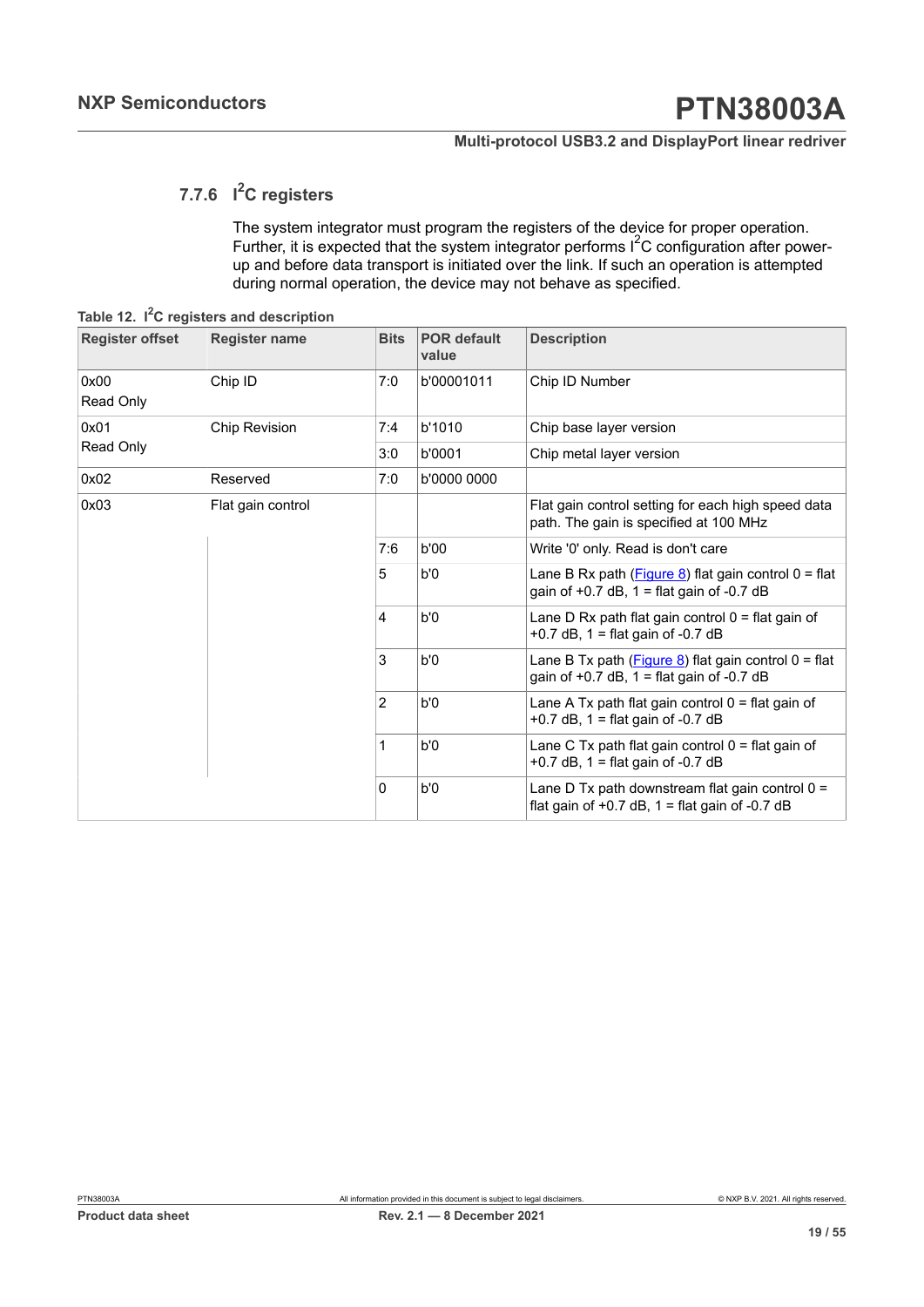## **Multi-protocol USB3.2 and DisplayPort linear redriver**

| <b>Register offset</b> | <b>Register name</b> | <b>Bits</b> | <b>POR default</b><br>value    | <b>Description</b>                                                                                                                                                                                                                                                                                                                                                                                                                                                                                                                                                                                                                   |
|------------------------|----------------------|-------------|--------------------------------|--------------------------------------------------------------------------------------------------------------------------------------------------------------------------------------------------------------------------------------------------------------------------------------------------------------------------------------------------------------------------------------------------------------------------------------------------------------------------------------------------------------------------------------------------------------------------------------------------------------------------------------|
| 0x04<br>Read/Write     | Mode control         | 7           | AUTO<br>ORIENT EN<br>pin value | Auto orientation enable bit is used to select Auto<br>orientation option<br>$\bullet$ 1 = Enable<br>• 0 = Disable or abort an ongoing auto orientation<br>detection process                                                                                                                                                                                                                                                                                                                                                                                                                                                          |
|                        |                      | 6           | b'0                            | Orientation done bit<br>• When 0, 'Plug orientation control' bit (bit 4) is<br>not valid<br>• When 1, then it conveys 'Plug orientation<br>control' bit (bit 4) is valid.<br>This bit is cleared when Auto orientation enable<br>(bit 7) is cleared by host, and it is not valid when<br>bit 7 is '0'. Writes to this bit do not have any<br>effect.                                                                                                                                                                                                                                                                                 |
|                        |                      | 5           | b'0                            | DFP or UFP configuration<br>• 0: DFP configuration<br>• 1: UFP configuration                                                                                                                                                                                                                                                                                                                                                                                                                                                                                                                                                         |
|                        |                      | 4           | b'0                            | Plug orientation control. This orientation condition<br>applies to high-speed TX/RX configuration<br>• 0: normal plug orientation of Type-C connection<br>• 1: reverse plug orientation of Type-C connection<br>This bit is to be written/read by the host or it<br>can get updated automatically whenever 'Auto<br>orientation enable' option is selected by setting bit<br>7 to '1'.<br>If bit 7 is '1', then the bit value is valid only when<br>'Orientation done' bit (bit 6) is '1'.<br>The host shall not write this bit while bit[7] = 1.<br>Overriding the orientation selection is possible<br>only when bit 7 is cleared. |
|                        |                      | 3           | b'0                            | AUX snooping polarity control bit<br>• When 0, AUXP/AUXN signal polarities follow<br>pin naming:<br>$-$ Pin 18 = AUXP<br>$-$ Pin 17 = AUXN<br>• When 1, AUXP/AUXN signal polarities are<br>reverse of the pin naming:<br>$-$ Pin 17 = AUXP<br>$-$ Pin 18 = AUXN                                                                                                                                                                                                                                                                                                                                                                      |
|                        |                      | 2:0         | b'000                          | Operational mode of the device. Refer to<br>Section 7.7.3 for mode transition requirement<br>• 0: Deep power saving state<br>$\cdot$ 1: USB3.2<br>• 2: USB3.2 and 2-lane DP<br>$\cdot$ 3: 4-lane DP<br>• 4-7 Reserved                                                                                                                                                                                                                                                                                                                                                                                                                |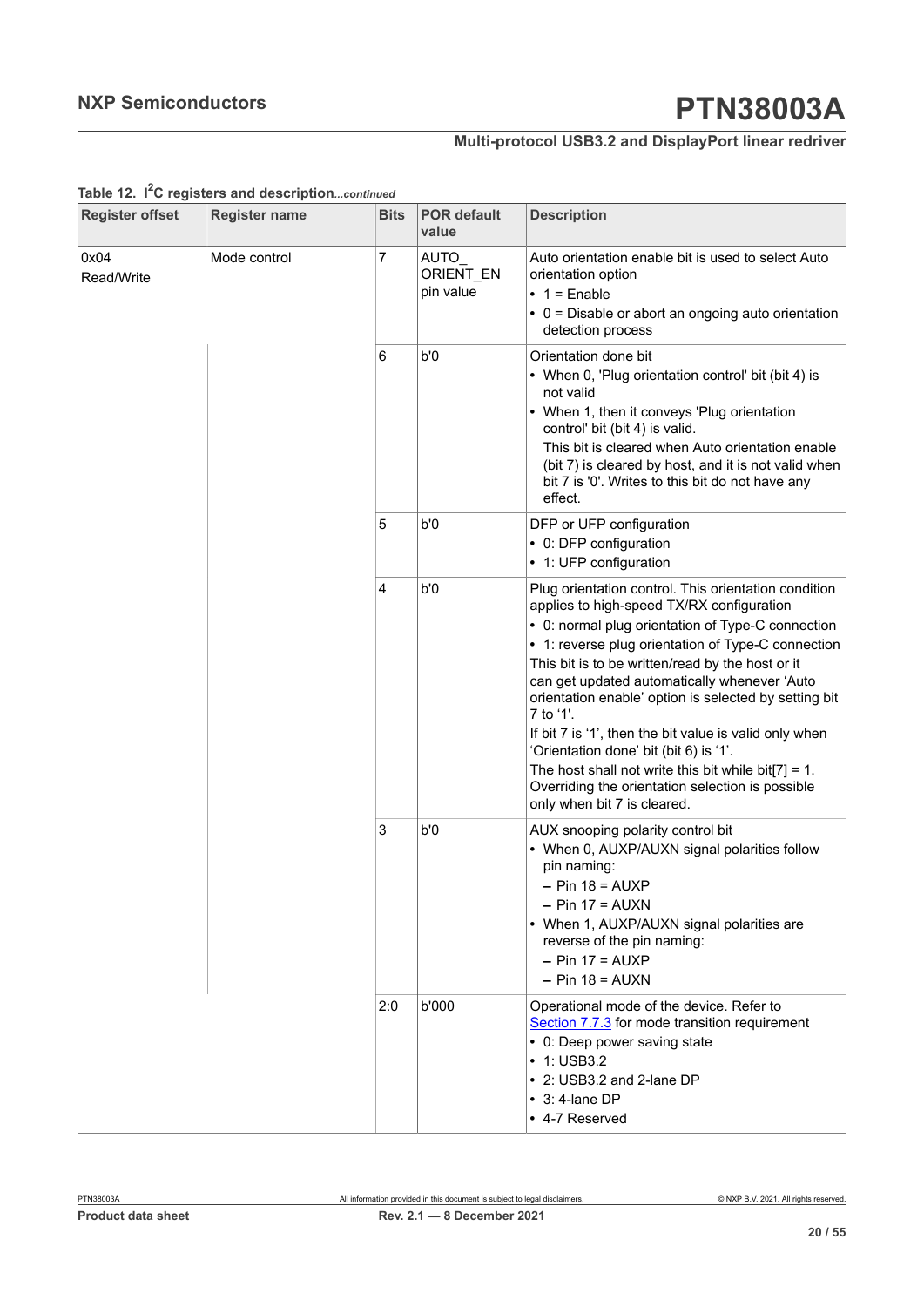### **Multi-protocol USB3.2 and DisplayPort linear redriver**

| <b>Register offset</b> | <b>Register name</b>       | <b>Bits</b> | <b>POR default</b><br>value | <b>Description</b>                                                                                                                                                                                                                                                                                                                                                       |
|------------------------|----------------------------|-------------|-----------------------------|--------------------------------------------------------------------------------------------------------------------------------------------------------------------------------------------------------------------------------------------------------------------------------------------------------------------------------------------------------------------------|
| 0x05                   | Device control             | 7:1         | b'0001010                   | Reserved                                                                                                                                                                                                                                                                                                                                                                 |
| Read/Write             |                            | 0           | b'0                         | Device Reset bit. This is a self-clearing bit, and<br>reading this register will always return 0.<br>• Writing a '1' to this register will soft reset the<br>device including I <sup>2</sup> C register contents and<br>internal digital logic states, while the chip<br>continuing to operate under I <sup>2</sup> C mode.<br>• Writing a '0' does not have any effect. |
| 0x06                   | DP link control and status | 7:5         | b'000                       | Write '0' only. Read is don't care                                                                                                                                                                                                                                                                                                                                       |
| Read/Write             |                            | 4           | b'0                         | DisplayPort Power saving mode selection on all<br>DP lanes.<br>• 0: Normal/Active mode<br>• 1: D3 Power saving mode<br>This field may be modified thru I <sup>2</sup> C write or AUX<br>monitor function. When corresponding DPCD<br>register changes are detected via AUX monitor,<br>this field will be updated.                                                       |
|                        |                            | 3:2         | b'00                        | DisplayPort operating lane count<br>$\cdot$ 0: 0 DP Lane<br>$\cdot$ 1:1 DP Lane<br>$\cdot$ 2: 2 DP lanes<br>$\cdot$ 3:4 DP lanes<br>This field may be modified thru I <sup>2</sup> C write or AUX<br>monitor function. When corresponding DPCD<br>register changes are detected via AUX monitor,<br>this field will be updated.                                          |
|                        |                            | 1:0         | b'00                        | DP Link rate<br>• 0: 1.62 Gbps (RBR)<br>• 1: 2.7 Gbps (HBR)<br>• 2: 5.4 Gbps (HBR2)<br>• 3: 8.1 Gbps (HBR3)<br>The field may be modified through $I2C$ write or<br>AUX monitor function. When corresponding<br>DPCD register changes are detected via AUX<br>monitor, this field will be updated.                                                                        |
| 0x07                   | DP Lane 0 Control 1        | 7:4         | b'00                        | Write '0' only. Read is don't care                                                                                                                                                                                                                                                                                                                                       |
| Read/Write             | Register                   | 3:0         | LCTL1, LCTL2                | DP Lane 0 link Equalization gain. Refer to<br>Peaking gain tables - Table 8 and Table 9 in<br>Section 7.7.4 for more details.                                                                                                                                                                                                                                            |
| 0x08                   | DP Lane 0 Control 2        | 7:2         | b'0000 00                   | Write '0' only. Read is don't care                                                                                                                                                                                                                                                                                                                                       |
| Read/Write             | Register                   | 1:0         | LCTL3                       | DP Lane 0 output signal swing linearity<br>$\cdot$ 0:500 mVppd<br>$\cdot$ 1:650 mVppd<br>• 2:800 mVppd<br>$\cdot$ 3: 950 mVppd                                                                                                                                                                                                                                           |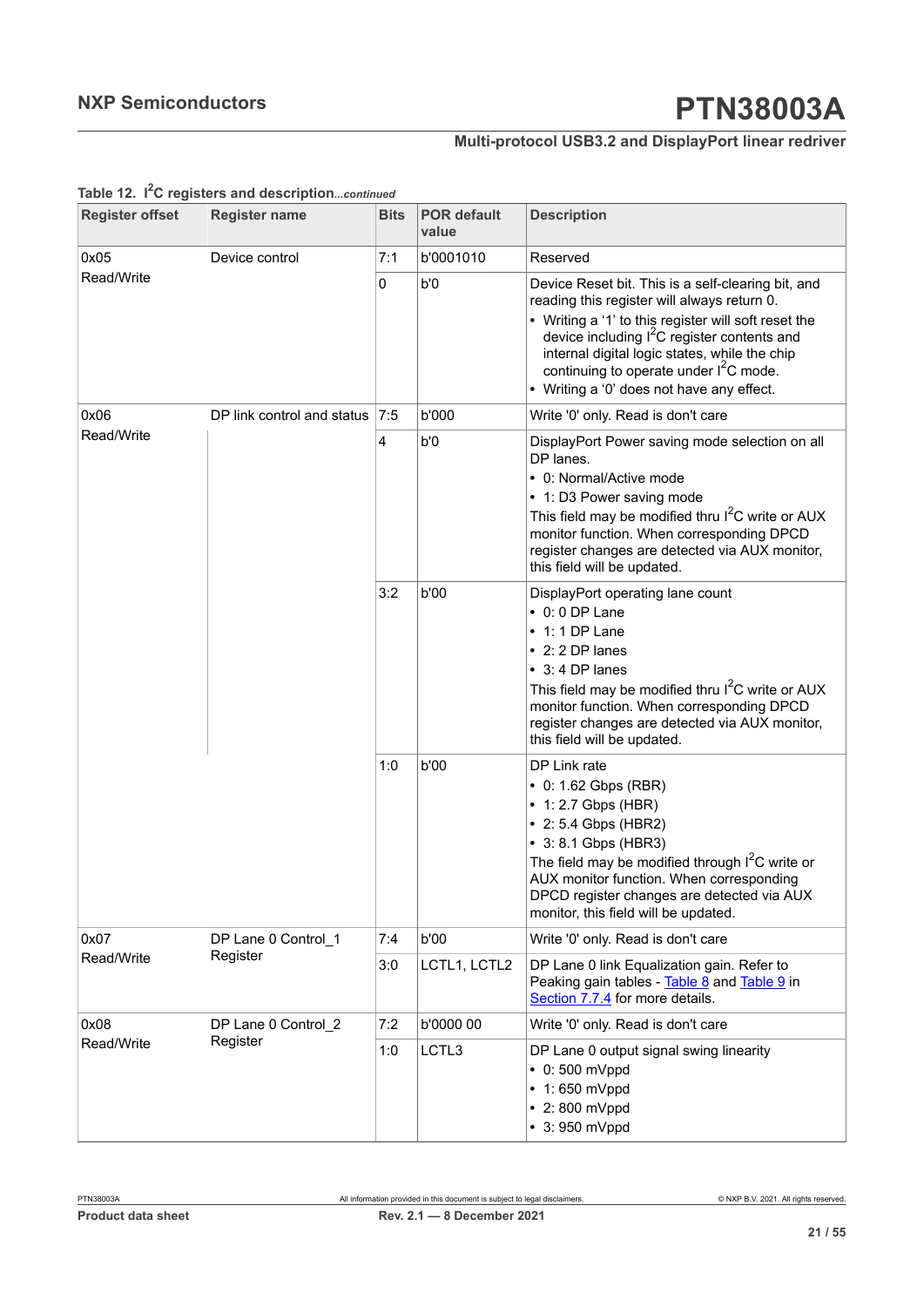### **Multi-protocol USB3.2 and DisplayPort linear redriver**

|                        | rapic is. I closed and acouptioncommen |                |                             |                                                                                                                                                                                                                                                                                            |
|------------------------|----------------------------------------|----------------|-----------------------------|--------------------------------------------------------------------------------------------------------------------------------------------------------------------------------------------------------------------------------------------------------------------------------------------|
| <b>Register offset</b> | <b>Register name</b>                   | <b>Bits</b>    | <b>POR default</b><br>value | <b>Description</b>                                                                                                                                                                                                                                                                         |
| 0x09                   | DP Lane 1 Control_1                    | 7:4            | b'0000                      | Write '0' only. Read is don't care                                                                                                                                                                                                                                                         |
| Read/Write             | Register                               | 3:0            | LCTL1, LCTL2                | DP Lane 1 link Equalization gain. Refer to<br>Peaking gain tables - Table 8 and Table 9 in<br>Section 7.7.4 for more details.                                                                                                                                                              |
| 0x0A                   | DP Lane 1 Control_2                    |                | b'0000 00                   | Write '0' only. Read is don't care                                                                                                                                                                                                                                                         |
| Read/Write             | Register                               | 1:0            | LCTL3                       | DP Lane 1 output signal swing linearity<br>$\cdot$ 0:500 mVppd<br>$\cdot$ 1:650 mVppd<br>$\cdot$ 2:800 mVppd<br>$• 3:950$ mVppd                                                                                                                                                            |
| 0x0B                   | DP Lane 2 Control_1                    | 7:4            | b'0000                      | Write '0' only. Read is don't care                                                                                                                                                                                                                                                         |
| Read/Write             | Register                               | 3:0            | LCTL1, LCTL2                | DP Lane 2 link Equalization gain. Refer to<br>Peaking gain tables - Table 8 and Table 9 in<br>Section 7.7.4 for more details.                                                                                                                                                              |
| 0x0C                   | DP Lane 2 Control 2                    | 7:2            | b'0000 00                   | Write '0' only. Read is don't care                                                                                                                                                                                                                                                         |
| Read/Write             | Register                               | 1:0            | LCTL3                       | DP Lane 2<br>output signal swing linearity<br>$\cdot$ 0:500 mVppd<br>$\cdot$ 1:650 mVppd<br>$\cdot$ 2:800 mVppd<br>$• 3:950$ mVppd                                                                                                                                                         |
| 0x0D                   | DP Lane 3 Control_1                    | 7:4            | b'0000                      | Write '0' only. Read is don't care                                                                                                                                                                                                                                                         |
| Read/Write             | Register                               | 3:0            | LCTL1, LCTL2                | DP Lane 3 link Equalization gain. Refer to<br>Peaking gain tables - Table 8 and Table 9 in<br>Section 7.7.4 for more details.                                                                                                                                                              |
| 0x0E                   | DP Lane 3 Control_2                    | 7:2            | b'0000 00                   | Write '0' only. Read is don't care                                                                                                                                                                                                                                                         |
| Read/Write             | Register                               | 1:0            | LCTL3                       | DP Lane 3 output signal swing linearity<br>$\cdot$ 0:500 mVppd<br>$\cdot$ 1:650 mVppd<br>• 2:800 mVppd<br>3: 950 mVppd                                                                                                                                                                     |
| 0x0F<br>Read/Write     | LOS detector threshold                 | $\overline{7}$ | $\mathbf 0$                 | LFPS detection disable in U2/U3 state in USB3<br>operation. This bit can be set/changed only during<br>Deep Power saving mode.<br>0: LFPS detector is used in U2/U3 state to<br>transition back to U0 state<br>1: LFPS detector is not used to transition from U2/<br>U3 state to U0 state |
|                        |                                        | 6              | 0                           | LOS detector disable in USB3 operation. This<br>bit can be set/changed only during Deep Power<br>saving mode.<br>0: LOS detector is enabled<br>1: LOS detector is disabled                                                                                                                 |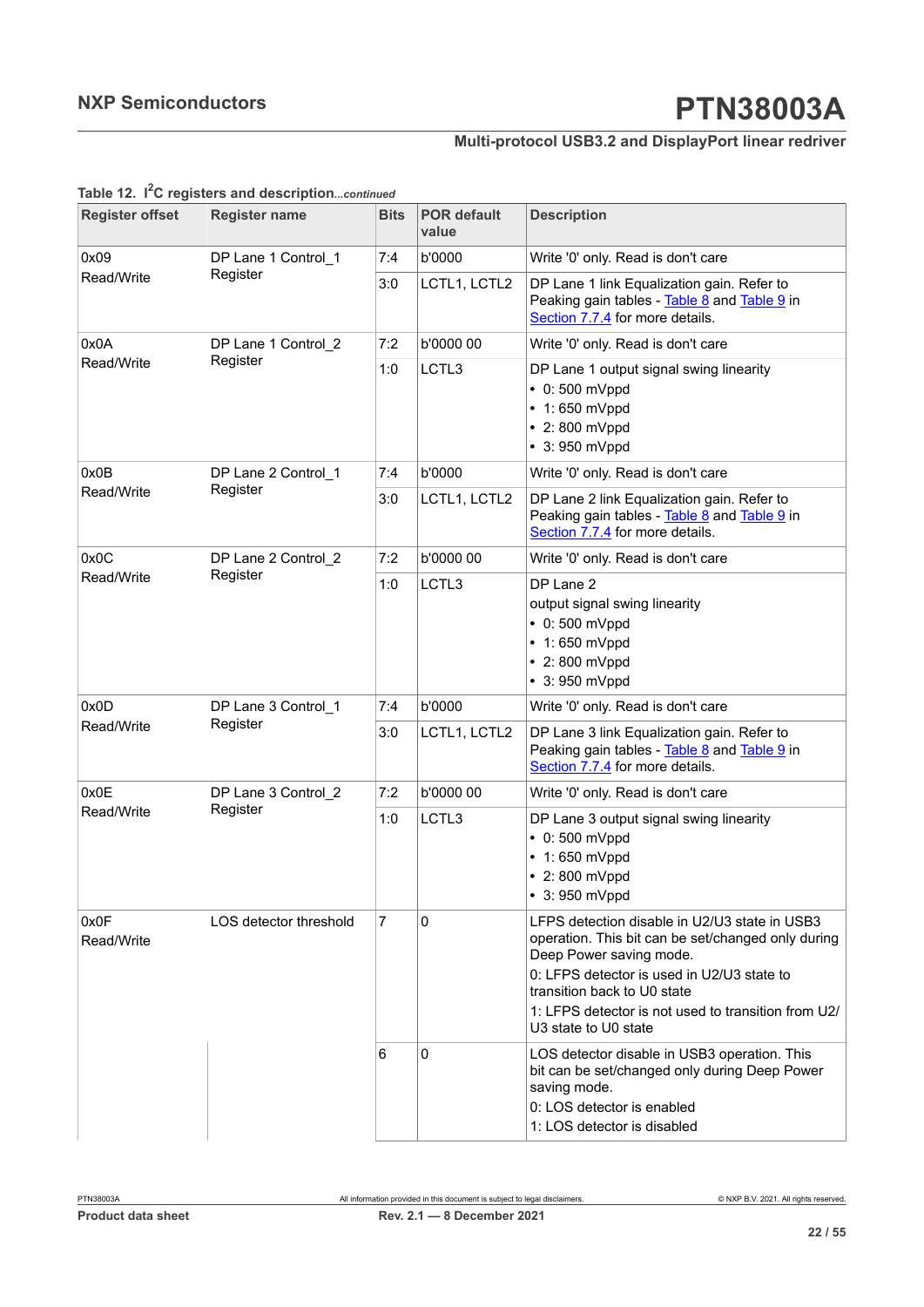### **Multi-protocol USB3.2 and DisplayPort linear redriver**

| <b>Register offset</b> | <b>Register name</b> | <b>Bits</b> | <b>POR default</b><br>value | <b>Description</b>                                                                                                                                                                                                                                                                                                                                                                                                                                                                                                                                                              |
|------------------------|----------------------|-------------|-----------------------------|---------------------------------------------------------------------------------------------------------------------------------------------------------------------------------------------------------------------------------------------------------------------------------------------------------------------------------------------------------------------------------------------------------------------------------------------------------------------------------------------------------------------------------------------------------------------------------|
|                        |                      | 5:4         | b'00                        | Chip upstream (B_IO, A_IN, C_IN, and D_IO)<br>side LOS detector threshold setting<br>• 0: 45 mV (default/POR)<br>$\cdot$ 1:60 mV<br>$\cdot$ 2:70 mV<br>$\cdot$ 3:80 mV<br>• Other values are reserved<br>The setting is applicable for operational modes<br>(USB3.2 and DP). It is used as a signal threshold<br>reference for low power state management                                                                                                                                                                                                                       |
|                        |                      | 3:2         | b'00                        | USB3 power saving mode (U2/U3) and<br>compliance mode select. This function is only<br>valid when bit 6 is set to 1. When entering USB<br>mode, PTN38003A is in U0 state. System can<br>write this bit to enter Power saving mode (U2/U3)<br>or compliance mode. These bits are updated to<br>00 after PTN38003A exits power saving mode<br>(U2/U3) to active mode (U0), or compliance mode<br>to active mode (U0).<br>00: Active state (U0)<br>01: Power saving state (U2/U3)<br>10: Compliance mode<br>11: Transition from power saving state (U2/U3) to<br>active state (U0) |
|                        |                      | 1:0         | b'00                        | Chip downstream (DRX1 and DRX2) side LOS<br>detector threshold setting.<br>$\bullet$ 0: 45 mV (default/POR)<br>$\cdot$ 1:60 mV<br>$\cdot$ 2:70 mV<br>$\cdot$ 3:80 mV<br>• Other values are reserved<br>The setting is applicable for USB3.2 mode. It<br>is used as a signal threshold reference for low<br>power state management                                                                                                                                                                                                                                               |
| 0x10                   | USB_Downstream_RX_   | 7:4         | b'0000                      | Write '0' only. Read is don't care                                                                                                                                                                                                                                                                                                                                                                                                                                                                                                                                              |
|                        | Control              | 3:0         | RCTL1, RCTL2                | USB3.2 Mode downstream (DRX2 and DRX1)<br>side link Equalization gain. Refer to Peaking gain<br>tables - Table 8 and Table 9 in Section 7.7.4 for<br>more details.                                                                                                                                                                                                                                                                                                                                                                                                              |
| 0x11                   | USB_Upstream_TX_     | 7:2         | b'0000 00                   | Write '0' only. Read is don't care                                                                                                                                                                                                                                                                                                                                                                                                                                                                                                                                              |
| Read/Write             | Control              | 1:0         | RCTL3                       | USB3.2 Mode upstream (B_IO and D_IO) side<br>link output signal swing linearity<br>$\cdot$ 0:500 mVppd<br>$\cdot$ 1:650 mVppd<br>$\cdot$ 2:800 mVppd<br>$\cdot$ 3: 950 mVppd                                                                                                                                                                                                                                                                                                                                                                                                    |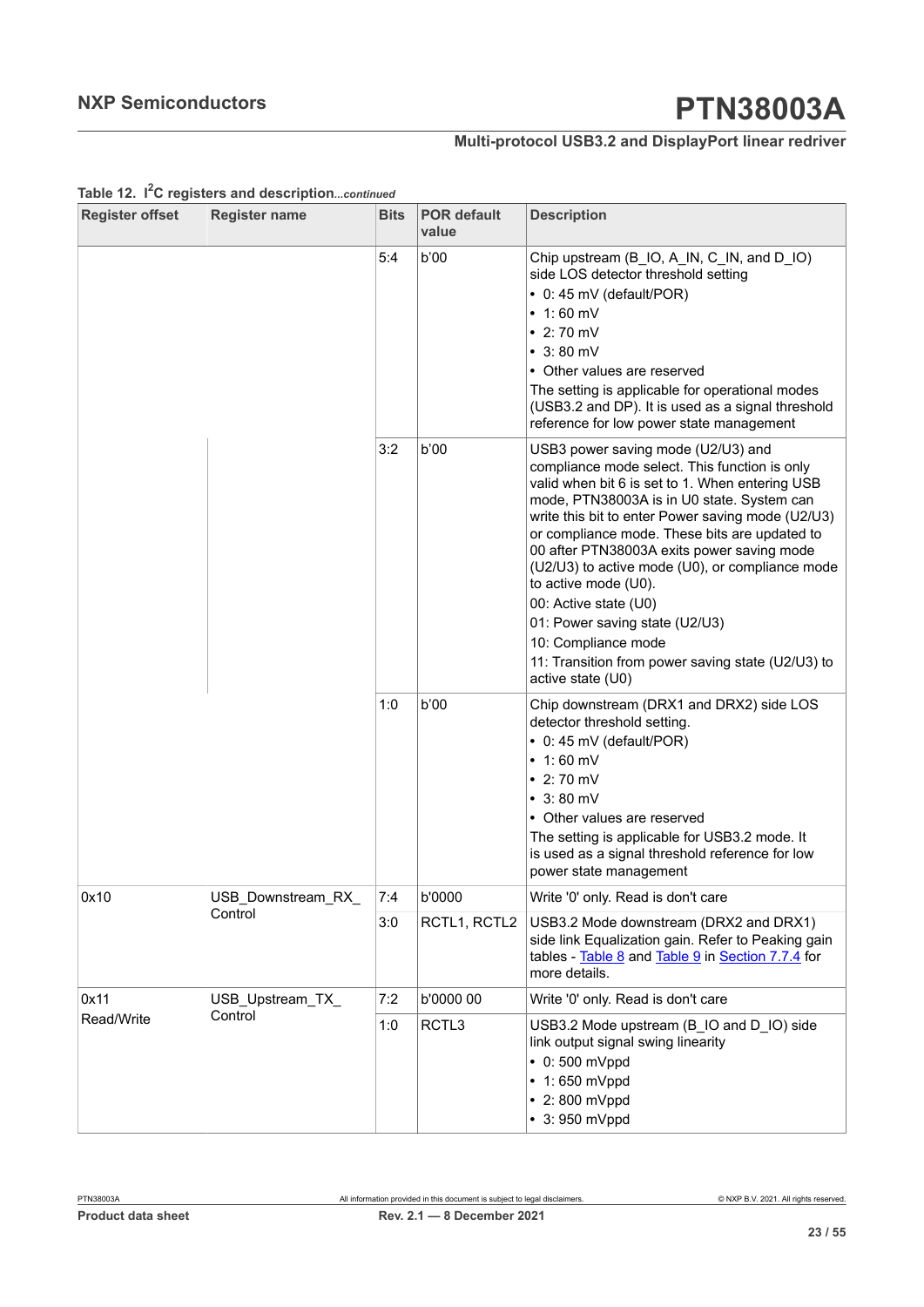#### **Multi-protocol USB3.2 and DisplayPort linear redriver**

| <b>Register offset</b> | <b>Register name</b> | <b>Bits</b> | <b>POR default</b><br>value | <b>Description</b>                                                                                                                                                            |  |  |
|------------------------|----------------------|-------------|-----------------------------|-------------------------------------------------------------------------------------------------------------------------------------------------------------------------------|--|--|
| 0x12                   | USB Upstream RX      | 7:4         | b'0000                      | Write '0' only. Read is don't care                                                                                                                                            |  |  |
| Read/Write             | Control              | 3:0         | LCTL1, LCTL2                | USB3.2 Mode upstream (A IN and C IO) side<br>link Equalization gain. Refer to Peaking gain<br>tables - Table 8 and Table 9 in Section 7.7.4 for<br>more details.              |  |  |
| 0x13                   | USB Downstream TX    | 7:2         | b'0000 00                   | Write '0' only. Read is don't care                                                                                                                                            |  |  |
| Read/Write             | Control              | 1:0         | LCTL3                       | USB3.2 Mode downstream (DTX2 and DTX1)<br>side link output signal swing linearity<br>$\cdot$ 0:500 mVppd<br>$\cdot$ 1:650 mVppd<br>$\cdot$ 2:800 mVppd<br>$\cdot$ 3:950 mVppd |  |  |
| $0x14$ to $0xFF$       | Reserved             |             |                             | Reserved for NXP Internal use only;<br>Do not write to these registers                                                                                                        |  |  |

#### **Table 12. I <sup>2</sup>C registers and description***...continued*

### **7.7.7 I <sup>2</sup>C read/write operations**

<span id="page-23-1"></span>PTN38003A supports programming of the registers through the I<sup>2</sup>C interface. Reading/ writing the registers must be done according to protocols defined in the UM10204,  $\text{H}^2\text{C}$  bus specification and user manual"; NXP Semiconductors, Revision 06 April 4, 2014 [4]

PTN38003A supports programming of the registers through the  $I^2C$  interface. Reading/ writing the registers must be done according to the following sequences.

The read sequence contains two phases:

- **•** Command phase
- <span id="page-23-2"></span>**•** Data phase

#### **7.7.7.1 Single byte register reads/writes**

The command phase is an  $I^2C$  write to PTN38003A that contains a single data byte. The LS bit indicates if the command that is being executed will read or write data from/to the device. The other 7 bits are the device slave address. The single data byte followed is the register offset that is used to indicate which register address is being accessed (read or written). The data phase is a second  $1^2C$  transaction that starts with 7-bit slave address, with LS bit set to 1 indicating a read operation, followed by an 8-bit data read back from the device register address.

<span id="page-23-0"></span>

| $R/\overline{W}^{(1)}$                   |                               |                      |   |            |                               |                  |             |  |  |  |
|------------------------------------------|-------------------------------|----------------------|---|------------|-------------------------------|------------------|-------------|--|--|--|
| Command<br>phase                         | START                         | 7 bits slave address | 0 | <b>ACK</b> | 8-bit offset                  | ACK              | <b>STOP</b> |  |  |  |
|                                          |                               |                      |   |            |                               |                  |             |  |  |  |
| Data                                     | START <sup>I</sup>            | 7 bits slave address |   | <b>ACK</b> | bits 7:0 of the register data | <b>NACK STOP</b> |             |  |  |  |
| phase                                    |                               |                      |   |            |                               |                  |             |  |  |  |
|                                          | driven by master              |                      |   |            |                               |                  |             |  |  |  |
|                                          | driven by slave<br>aaa-027399 |                      |   |            |                               |                  |             |  |  |  |
| Figure 9. I <sup>2</sup> C read sequence |                               |                      |   |            |                               |                  |             |  |  |  |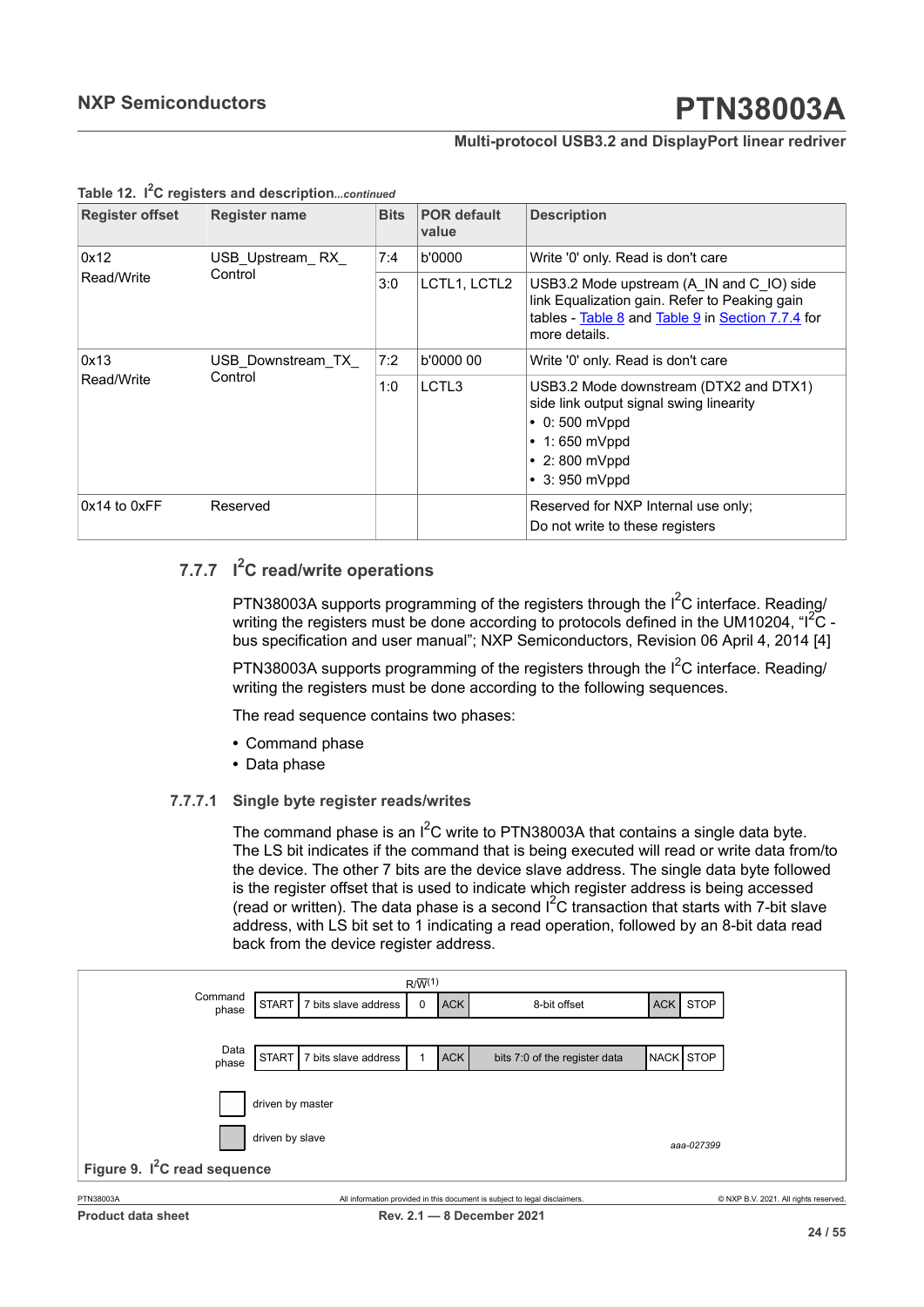#### **Multi-protocol USB3.2 and DisplayPort linear redriver**

```
(1) R/\overline{W} = read/write bit. 0b = 1^2C write: 1b = 1^2C read
```
The write sequence starts with 7-bit slave address, with LS bit set to 0 indicating a write access. The next byte is the register offset that is used to indicate which device register address is being written to. The last byte is the 8-bit register data that will be written to the device register address.

<span id="page-24-0"></span>

#### **7.7.7.2 Multi-byte register reads/writes**

#### <span id="page-24-1"></span>**Reading one or more registers**

The slave recognizes the following procedure as a request to read one or more registers:

- 1. Master asserts START condition or repeated-START condition
- 2. Master addresses PTN38003A's slave address with R/W bit set as "Write"
- 3. Slave acknowledges the request by asserting ACK
- 4. Master writes the desired starting register address
- 5. Slave acknowledges the register address with ACK, even if the register address is not part of the defined register map
- 6. Master issues a repeated-START condition
- 7. Master addresses PTN38003A's slave address with R/W bit set as "Read"
- 8. In the following clock pulses, the slave clocks out the value of the requested register
- 9. If master wishes to read the next consecutive register, it issues an ACK and then provides another set of clock pulses, whereby the slave supplies the value of the next register. As long as the master continues to issue ACK and supplies additional clock pulses, the slave continues to supply the value of consecutive registers. If the master attempts to read consecutive registers that do not exist in the defined register space the slave returns undefined data value of 0xFF
- 10. When the master does not wish to read additional consecutive registers, it supplies a NACK in response to the final register value it wishes to read and then issues a STOP or repeated-START condition.

[Figure](#page-25-0) 11 provides an illustrative example where the master chooses to read from two consecutive registers starting with register "R".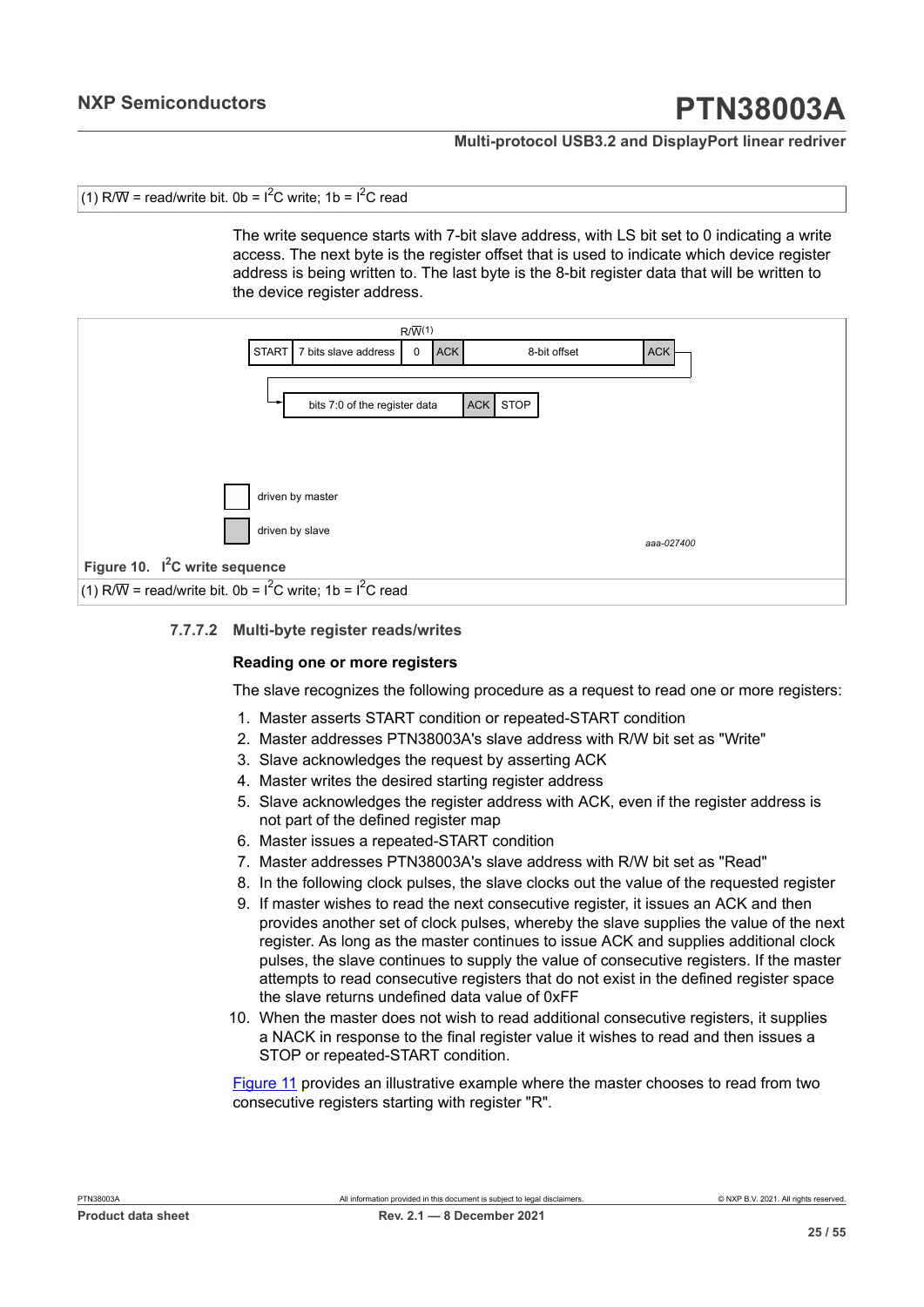#### **Multi-protocol USB3.2 and DisplayPort linear redriver**

<span id="page-25-0"></span>

#### **Writing one or more registers**

The slave recognizes the following procedure as a request to write to one or more registers.

- 1. Master asserts START condition or repeated-START condition
- 2. Master addresses PTN38003A's slave address with R/W bit set as "Write"
- 3. Slave acknowledges the request by asserting ACK
- 4. Master writes the desired starting register address
- 5. Slave acknowledges the register address with ACK, even if register address is not part of the defined register map
- 6. Master writes the data for that register address. Slave updates the value of that register once all 8 bits of data have been written
- 7. Slave acknowledges the data with ACK
- 8. If the master wishes to write to the next consecutive register address, it supplies another data byte, which the slave ACKs. The master continues writing data bytes for consecutive registers. If the master writes to more consecutive registers than exist in the register map, the slave discards the extra data bytes, but ACKs each byte. When the master finishes writing the desired register(s), it issues either a STOP condition or a repeated-START condition

[Figure 12](#page-25-1) provides an illustrative example where the master chooses to write to three consecutive registers starting with register "R".

<span id="page-25-1"></span>

| Slave Device Address<br>Master $\frac{8 \alpha}{96}$ A6 A5 A4 A3 A2 A1 A0 W | <b>Slave Register Address</b><br>R7 R6 R5 R4 R3 R2 R1 R0 | DatalRI<br>lpz lp6 lp5 lp4 lp3 lp2 lp1 lp0 l | Data <sub>IR+1</sub><br>l D7 l D6 l D5 l D4 l D3 l D2 l D1 l D0 l | Data <sub>IR+21</sub><br>$P_{\alpha}$<br>$D7$ $D6$ $D5$ $D4$ $D3$ $D2$ $D1$ $D0$ |
|-----------------------------------------------------------------------------|----------------------------------------------------------|----------------------------------------------|-------------------------------------------------------------------|----------------------------------------------------------------------------------|
| Slave                                                                       |                                                          |                                              |                                                                   |                                                                                  |
| Figure 12. Writing one or more consecutive registers                        |                                                          |                                              |                                                                   | ааа-035048                                                                       |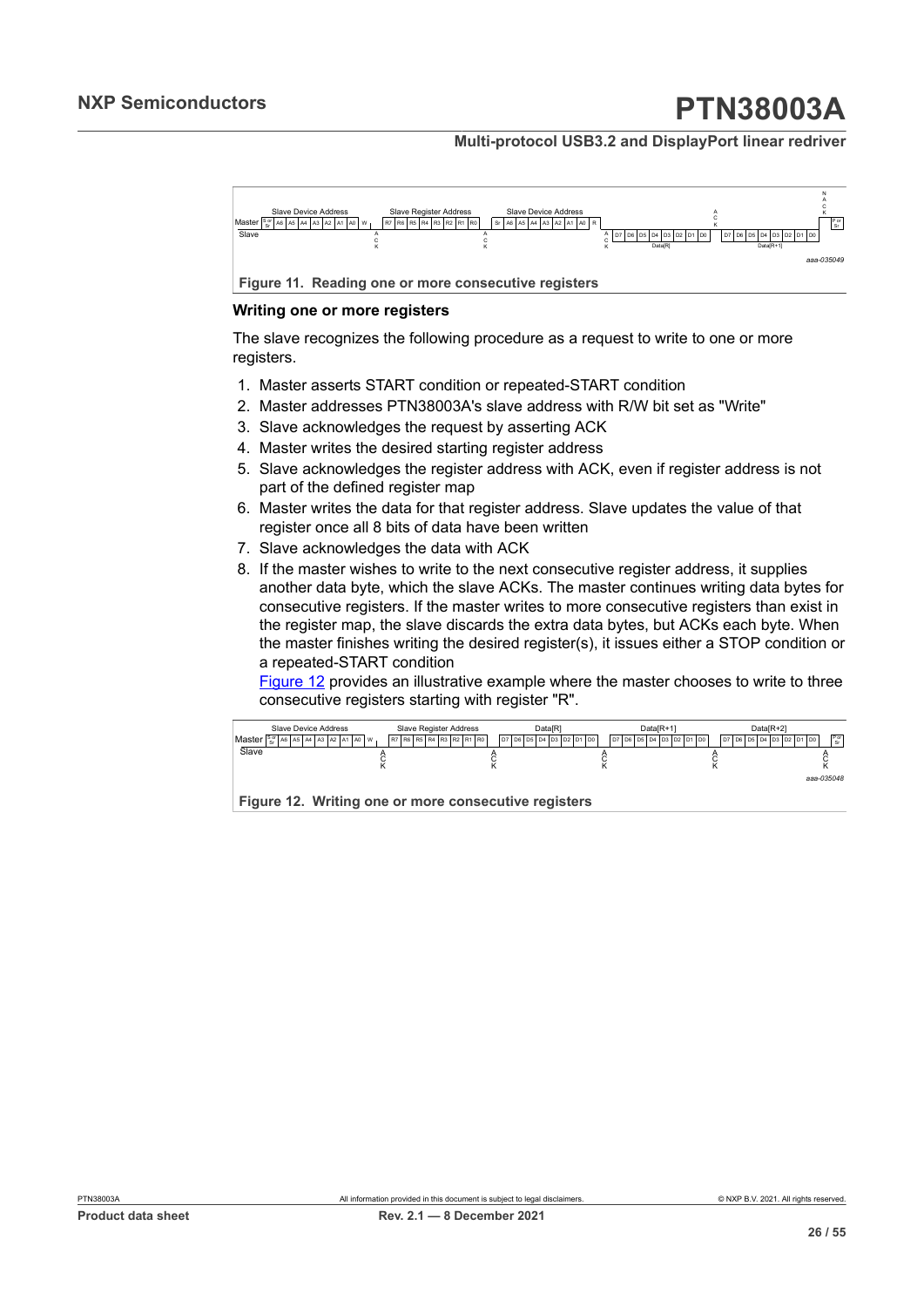## <span id="page-26-4"></span><span id="page-26-1"></span><span id="page-26-0"></span>**8 Limiting values**

<span id="page-26-2"></span>Stresses beyond those listed under absolute maximum ratings may cause permanent damage to the device. These are stress ratings only and functional operation of the device at these or any conditions beyond those indicated under recommended operating conditions is not implied. Exposure to absolute-maximum-rated conditions for extended periods may affect device reliability.

<span id="page-26-3"></span>In accordance with the Absolute Maximum Rating System (IEC 60134).

|  |  | Table 13. Limiting values |  |
|--|--|---------------------------|--|
|--|--|---------------------------|--|

| <b>Symbol</b>                 | <b>Parameter</b>                                                    | <b>Conditions</b>                                                                                       | Min    | <b>Typ</b> | <b>Max</b> | Unit           | <b>Unique Identifier</b> |
|-------------------------------|---------------------------------------------------------------------|---------------------------------------------------------------------------------------------------------|--------|------------|------------|----------------|--------------------------|
| $V_{DD}$ <sup>[1]</sup>       | Supply voltage                                                      | 1.8 V digital supply<br>voltage                                                                         | $-0.5$ |            | $+2.2$     | V              | LTC-VOL-PRIO1-001        |
| $V_{CCXX}$ <sup>[1]</sup>     | Supply voltage<br>for high-speed<br>lanes                           | VCCA, VCCB, VCCC,<br><b>VCCD</b>                                                                        | $-0.5$ |            | $+2.2$     | V              | LTC-VOL-PRIO1-002        |
| V <sub>1</sub> <sup>[1]</sup> | Input voltage                                                       | AUTO ORIENT EN,<br>SCL, SDA, LCTL1,<br>LCTL2, LCTL3, RCTL1,<br>RCTL2, RCTL3, ADDR<br><b>AUXP/N pins</b> | $-0.5$ |            | $+3.6$     | $\vee$         | LTC-VOL-PRIO1-005        |
|                               |                                                                     | High-speed pins                                                                                         | $-0.5$ |            | $+2.5$     | V              | LTC-VOL-PRIO1-006        |
| $\mathsf{T}_{\text{stg}}$     | Storage<br>temperature                                              |                                                                                                         | $-65$  |            | $+150$     | $^{\circ}$ C   | LTC-TMP-PRIO1-007        |
| $V_{esd}$                     | Electrostatic<br>discharge                                          | HBM <sup>[2]</sup> for High-speed<br>and AUX/LS pins                                                    | 1500   |            |            | V              | LTC-VOL-PRIO1-008        |
|                               |                                                                     | HBM for other control<br>pins                                                                           | 1500   |            |            | V              | LTC-VOL-PRIO1-009        |
|                               |                                                                     | CDM <sup>[3]</sup> for High-speed<br>and AUX /LS pins                                                   | 1000   |            |            | $\vee$         | LTC-VOL-PRIO1-010        |
|                               |                                                                     | CDM for other control<br>pins                                                                           | 1000   |            |            | V              | LTC-VOL-PRIO1-011        |
| $R_{\text{th}(j-a)}$          | Thermal<br>resistance<br>from junction<br>to ambient<br>environment | JEDEC still air test<br>environment                                                                     |        | 40.6       |            | °C/W           | LTC-RES-PRIO2-012        |
| $R_{th(j-c)}$                 | Thermal<br>resistance from<br>junction to case                      |                                                                                                         |        | 16.8       |            | °C/W           | LTC-RES-PRIO2-013        |
| $R_{th(j-b)}$                 | Thermal<br>resistance<br>from junction to<br>board                  | FR4 PCB material and<br>with center pad soldered<br>with recommended<br>solder pad structure            |        | 19.7       |            | $^{\circ}$ C/W | LTC-RES-PRIO2-014        |

[1] All voltage values, except differential voltages, are with respect to network ground terminal.<br>[2] Human Body Model: ANSI/EOS/ESD-S5.1-1994, standard for ESD sensitivity testing, Huma

[2] Human Body Model: ANSI/EOS/ESD-S5.1-1994, standard for ESD sensitivity testing, Human Body Model – Component level; Electrostatic Discharge Association, Rome, NY, USA.

[3] Charged Device Model: ANSI/EOS/ESD-S5.3-1-1999, standard for ESD sensitivity testing, Charged Device Model – Component level; Electrostatic Discharge Association, Rome, NY, USA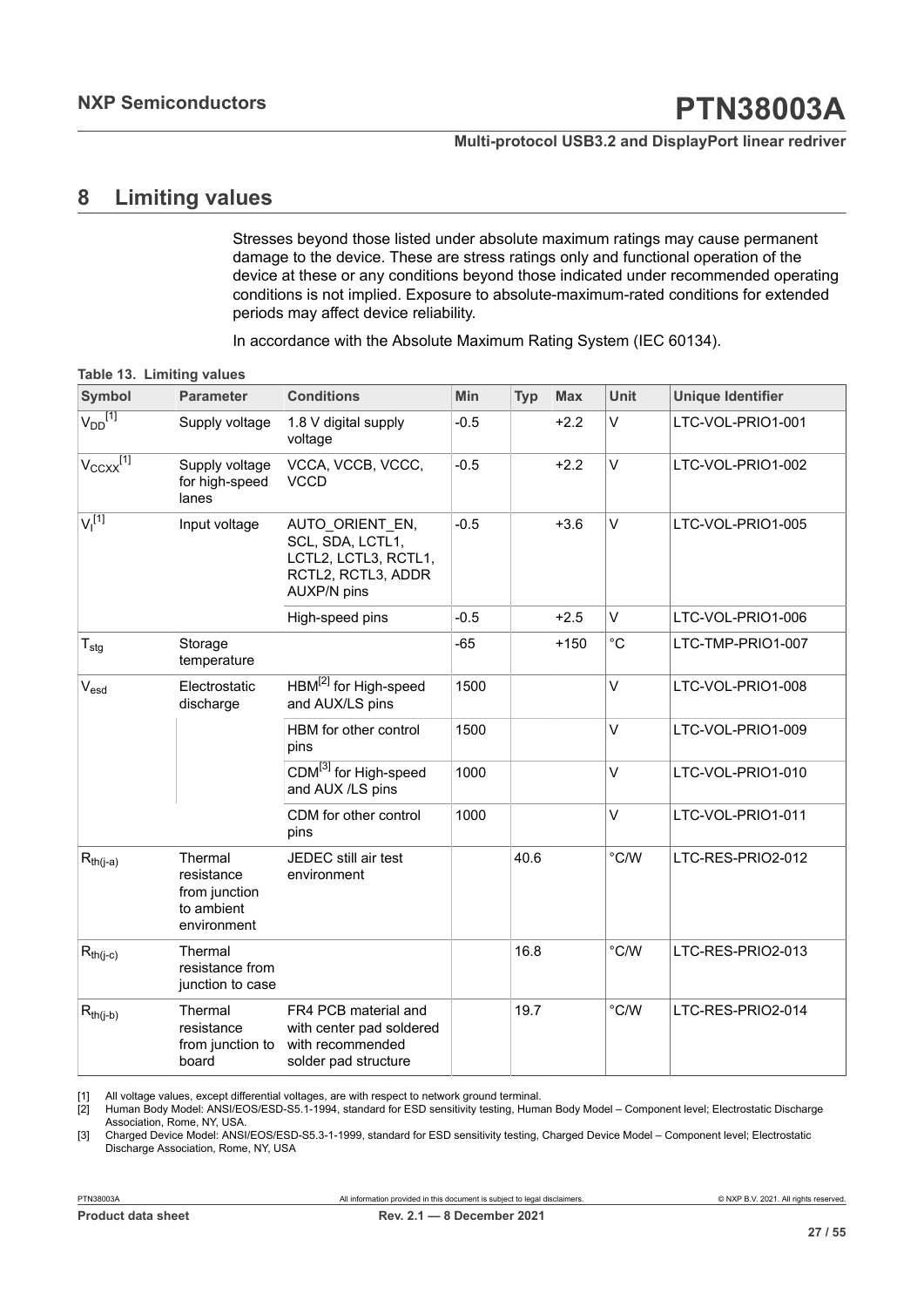## <span id="page-27-1"></span>**9 Recommended operating conditions**

<span id="page-27-0"></span>Over operating free-air temperature range (unless otherwise noted). Typical values are specified for 1.8 V and 25 °C operating temperature.

| <b>Symbol</b>               | <b>Parameter</b>                                        | <b>Conditions</b>                                                                        | Min    | <b>Typ</b> | <b>Max</b>    | <b>Unit</b> | <b>Unique Identifier</b> |
|-----------------------------|---------------------------------------------------------|------------------------------------------------------------------------------------------|--------|------------|---------------|-------------|--------------------------|
| <b>V<sub>DD</sub></b>       | Supply voltage                                          | 1.8 V Digital Supply voltage                                                             | 1.7    | 1.8        | 1.9           | V           | ROC-VOL-PRIO1-001        |
| $V_{\rm CC}$                | Supply voltage for<br>high-speed lanes                  | VCCA, VCCB, VCCC, VCCD                                                                   | 1.7    | 1.8        | 1.9           | V           | ROC-VOL-PRIO1-002        |
| $V_{1}$                     | Input voltage                                           | AUTO ORIENT EN, SCL,<br>SDA, LCTL1, LCTL2, LCTL3,<br>RCTL1, RCTL2, RCTL3,<br>AUXP/N pins | $-0.3$ |            | $+3.6$        | $\vee$      | ROC-VOL-PRIO1-003        |
|                             |                                                         | ADDR pin (in I <sup>2</sup> C mode)                                                      | $-0.3$ |            | $V_{DD}$      | V           | ROC-VOL-PRIO1-004        |
|                             |                                                         | High-speed Data pins                                                                     | $-0.3$ |            | $V_{C}C+0.3V$ |             | ROC-VOL-PRIO1-005        |
| V <sub>SYS</sub>            | Power supply<br>voltage for control<br>signals          |                                                                                          | 1.7    |            | 3.6           | V           | ROC-VOL-PRIO1-006        |
|                             | Power supply<br>voltage for I <sup>2</sup> C<br>signals |                                                                                          | 1.08   |            | 3.6           | $\vee$      | ROC-VOL-PRIO1-007        |
| $\mathsf{T}_{\mathsf{amb}}$ | Ambient<br>temperature                                  | Operating in free air                                                                    | $-20$  |            | $+85$         | $^{\circ}C$ | ROC-TMP-PRIO1-008        |

**Table 14. Operating conditions**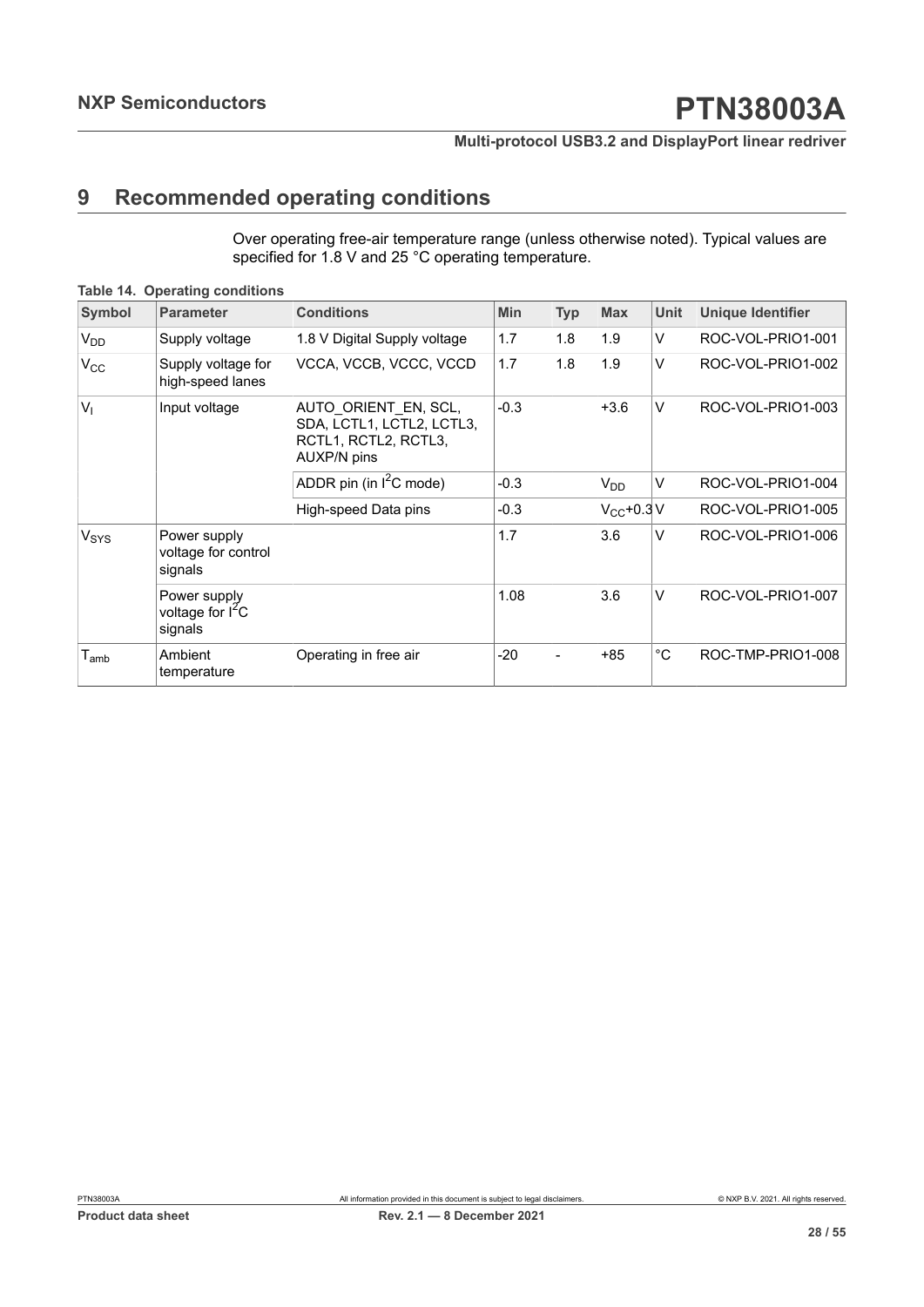## <span id="page-28-1"></span>**10 Characteristics**

### <span id="page-28-2"></span><span id="page-28-0"></span>**10.1 Device characteristics**

|                                  | Table 15. Device characteristics                                                                        |                                                                                                                                                             |     |            |            |             |                          |
|----------------------------------|---------------------------------------------------------------------------------------------------------|-------------------------------------------------------------------------------------------------------------------------------------------------------------|-----|------------|------------|-------------|--------------------------|
| <b>Symbol</b>                    | <b>Parameter</b>                                                                                        | <b>Conditions</b>                                                                                                                                           | Min | <b>Typ</b> | <b>Max</b> | <b>Unit</b> | <b>Unique Identifier</b> |
| $V_{GND_VCC}$<br>noise           | Noise voltage<br>from DUT (50 Hz<br>to 1 MHz) GND<br>noise/bounce<br>with VCC as the<br>reference point | DUT only and No bypass cap<br>during testing<br>Test recommendations:<br>Battery powered DUT with<br>VCC pin as the reference<br>power plan and measure the |     | 18         |            | mVpp        | DEV-VOL-PRIO2-001        |
|                                  | Noise voltage<br>(1 MHz to<br>10 MHz)                                                                   | GND pin ground bounce.<br>Measured by power rail probe                                                                                                      |     | 18         |            | mVpp        | DEV-VOL-PRIO2-002        |
|                                  | Noise voltage<br>(10 MHz to<br>5 GHz)                                                                   |                                                                                                                                                             |     |            | 10         | mVpp        | DEV-VOL-PRIO1-003        |
| <b>CMRR</b>                      | Common Mode<br><b>Rejection Ratio</b><br>Δ(Vcm,rx)/Δ(Vout<br>diff)                                      | 10 MHz to 1 GHz                                                                                                                                             |     | 30         |            | dB          | DEV-DB-PRIO2-004         |
| <b>PSRR</b>                      | Power Supply<br><b>Rejection Ratio</b><br>Δ(VCC)/Δ(Vout_<br>diff)                                       | 10 MHz to 200 MHz                                                                                                                                           |     | 41         |            | dB          | DEV-DB-PRIO2-005         |
| t <sub>Startup</sub>             | Start-up time                                                                                           | Between supply voltage<br>exceeding 1.4 V until sampling<br>of control pins                                                                                 |     |            | 3          | ms          | DEV-TIM-PRIO1-006        |
| t <sub>Startup_USB</sub>         | USB start-up time                                                                                       | Time between configuration<br>in USB operating mode until<br>automatic receive detection is<br>active                                                       |     |            | 5          | ms          | DEV-TIM-PRIO1-007        |
| $t_{S(EN-DIS)}$                  | Enable to Disable<br>settling time<br>(Deep power<br>saving mode)                                       | Power down control change<br>until Deep Power Saving mode<br>is entered. Device is supplied<br>with valid supply voltage                                    |     |            | 1          | ms          | DEV-TIM-PRIO1-008        |
| $\mathsf{T}_{\text{mode\_rcfg}}$ | Mode control<br>Reconfiguration<br>time                                                                 | Mode control configuration<br>change                                                                                                                        |     |            | 0.5        | ms          | DEV-TIM-PRIO1-010        |
| t <sub>PD</sub>                  | Differential<br><b>Propagation Delay</b>                                                                | Differential propagation delay<br>between 50 % level at input<br>and output of SuperSpeed<br>pins                                                           |     | 70         | 90         | ps          | DEV-TIM-PRIO1-011        |
| $t_{\sf idle}$                   | <b>Idle Time</b>                                                                                        | Time to wait before getting into<br>power saving U2/U3 state (in<br>USB Mode), D3 state (in DP)                                                             |     | 300        | 400        | ms          | DEV-TIM-PRIO1-012        |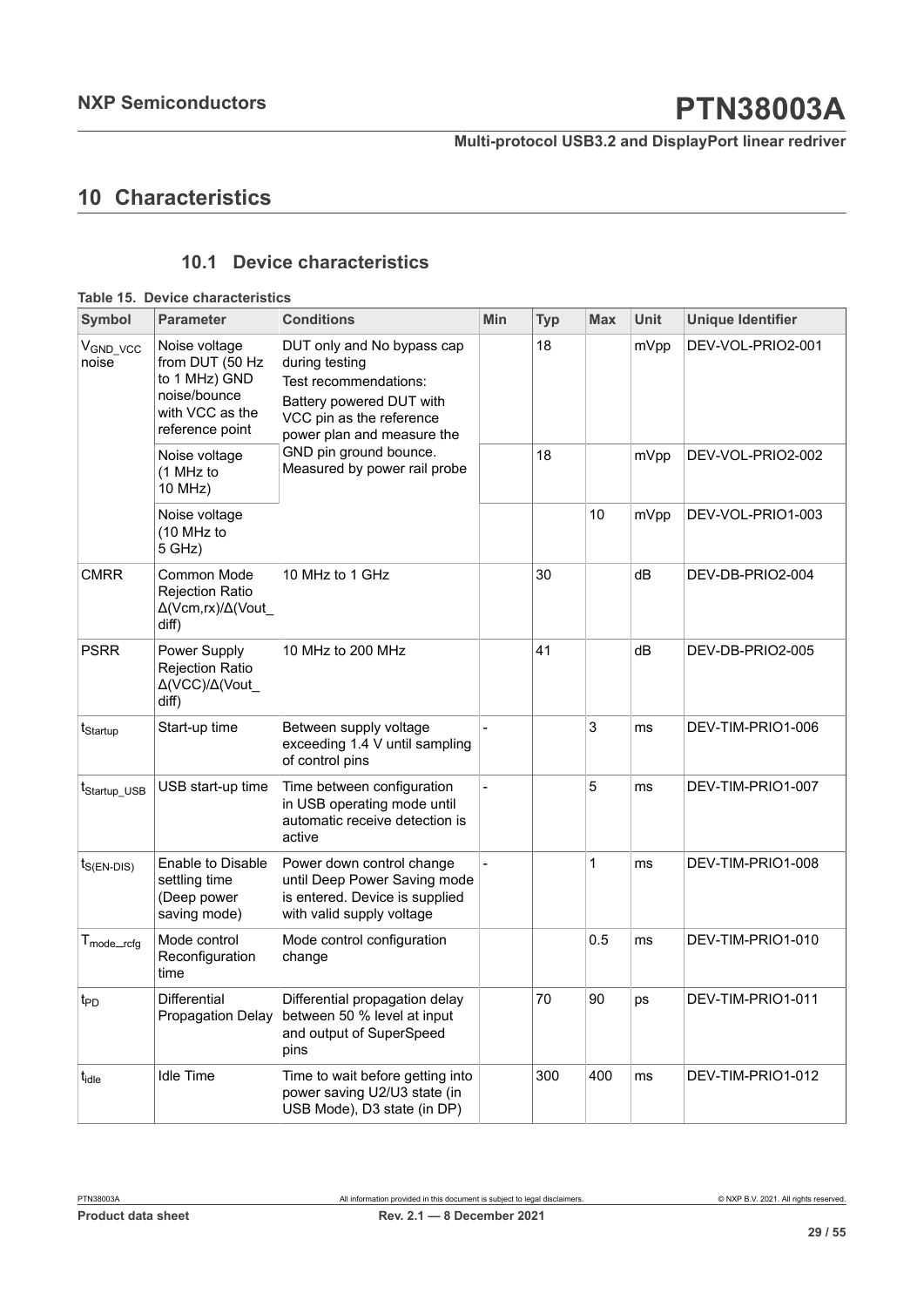### **Multi-protocol USB3.2 and DisplayPort linear redriver**

| Symbol                  | <b>Parameter</b>                                                     | <b>Conditions</b>                                                                                            | Min    | <b>Typ</b>               | <b>Max</b> | <b>Unit</b> | <b>Unique Identifier</b> |
|-------------------------|----------------------------------------------------------------------|--------------------------------------------------------------------------------------------------------------|--------|--------------------------|------------|-------------|--------------------------|
| t <sub>ps-exit</sub>    | Power Saving Exit<br>Time                                            | Time for exiting from Power<br>saving U2/U3 state and get<br>into Active state in USB3.2<br>mode, D0 (in DP) |        |                          | 115        | $\mu s$     | DEV-TIM-PRIO1-013        |
| Gp                      | Peaking gain<br>(compensation at                                     | xCTL[2:1] = Hi-Z: Hi-Z at<br>10 GHz (Table 9)                                                                |        | 20                       |            | dB          | DEV-DB-PRIO2-016         |
|                         | 10 GHz, 5 GHz<br>and 4.05 GHz,<br>relative to gain                   | $xCTL[2:1] = Hi-Z: Hi-Z$ at<br>5.0 GHz (Table 9)                                                             |        | 12.1                     |            | dB          | DEV-DB-PRIO2-017         |
|                         | at 100 MHz;<br>sinusoidal input of<br>100 mVppd)                     | xCTL[2:1] = Hi-Z: Hi-Z at<br>4.05 GHz (Table 9)                                                              |        | 10.2                     |            | dB          | DEV-DB-PRIO2-018         |
| Gp, var                 | Peaking gain<br>variations over Gp<br>at 10 GHz                      |                                                                                                              | $-2.3$ | $\overline{\phantom{a}}$ | $+2.3$     | dB          | DEV-DB-PRIO1-019         |
| Gf                      | Flat gain at                                                         | positive flat gain setting                                                                                   |        | $+0.7$                   |            | dB          | DEV-DB-PRIO2-020         |
|                         | <b>100 MHz</b>                                                       | negative flat gain setting                                                                                   |        | $-0.7$                   |            | dB          | DEV-DB-PRIO2-021         |
| Gf, var                 | Flat gain<br>variations over Gf<br>at 100 MHz                        |                                                                                                              | $-1.2$ | $\frac{1}{2}$            | $+1.2$     | dB          | DEV-DB-PRIO1-022         |
| OLS <sub>100M</sub>     | Output swing<br>linearity (-1 dB<br>compression<br>point) at 100 MHz | xCTL3 = $I^2C$ (based on $I^2C$<br>register settings)                                                        |        | 500                      |            |             | mVppd DEV-VOL-PRIO2-023  |
|                         |                                                                      | $xCTL3 = Open$                                                                                               |        | 650                      |            |             | mVppd DEV-VOL-PRIO2-024  |
|                         |                                                                      | $xCTL3 = 0$                                                                                                  |        | 800                      |            |             | mVppd DEV-VOL-PRIO2-025  |
|                         |                                                                      | $xCTL3 = 1$                                                                                                  |        | 950                      |            |             | mVppd DEV-VOL-PRIO2-026  |
| OLS <sub>5G</sub>       | Output swing<br>linearity (-1 dB                                     | xCTL3 = $I^2C$ (based on $I^2C$<br>register settings)                                                        |        | 500                      |            |             | mVppd DEV-VOL-PRIO2-027  |
|                         | compression<br>point) at 5 GHz                                       | $xCTL3 = Open (Table 10)$                                                                                    |        | 650                      |            |             | mVppd DEV-VOL-PRIO2-028  |
|                         |                                                                      | $xCTL3 = 0$ (Table 10)                                                                                       |        | 800                      |            |             | mVppd DEV-VOL-PRIO2-029  |
|                         |                                                                      | $xCTL3 = 1$ (Table 10)                                                                                       |        | 950                      |            |             | mVppd DEV-VOL-PRIO2-030  |
| OLS <sub>10G</sub>      | Output swing<br>linearity (-1 dB                                     | xCTL3 = $I^2C$ (based on $I^2C$<br>register settings)                                                        |        | 500                      |            |             | mVppd DEV-VOL-PRIO2-031  |
|                         | compression<br>point) at 10.3 GHz                                    | $xCTL3 = Open (Table 10)$                                                                                    |        | 650                      |            |             | mVppd DEV-VOL-PRIO2-032  |
|                         |                                                                      | $xCTL3 = 0$ (Table 10)                                                                                       |        | 800                      |            |             | mVppd DEV-VOL-PRIO2-033  |
|                         |                                                                      | $xCTL3 = 1$ (Table 10)                                                                                       |        | 950                      |            |             | mVppd DEV-VOL-PRIO2-034  |
| $V_{noise\_in}$         | Input referred<br>noise                                              | 100 MHz to 15 GHz; Peaking<br>gain of 9.9 dB (at 5 GHz) and<br>OS 950 mVppd                                  |        | 0.8                      |            | $mV_{rms}$  | DEV-VOL-PRIO2-035        |
| $V_{\text{noise\_out}}$ | Output referred<br>noise                                             | 100 MHz to 15 GHz; Peaking<br>gain of 9.9 dB (at 5 GHz) and<br>OS 950 mVppd                                  |        | 2.0                      |            | $mV_{rms}$  | DEV-VOL-PRIO2-037        |

#### **Table 15. Device characteristics***...continued*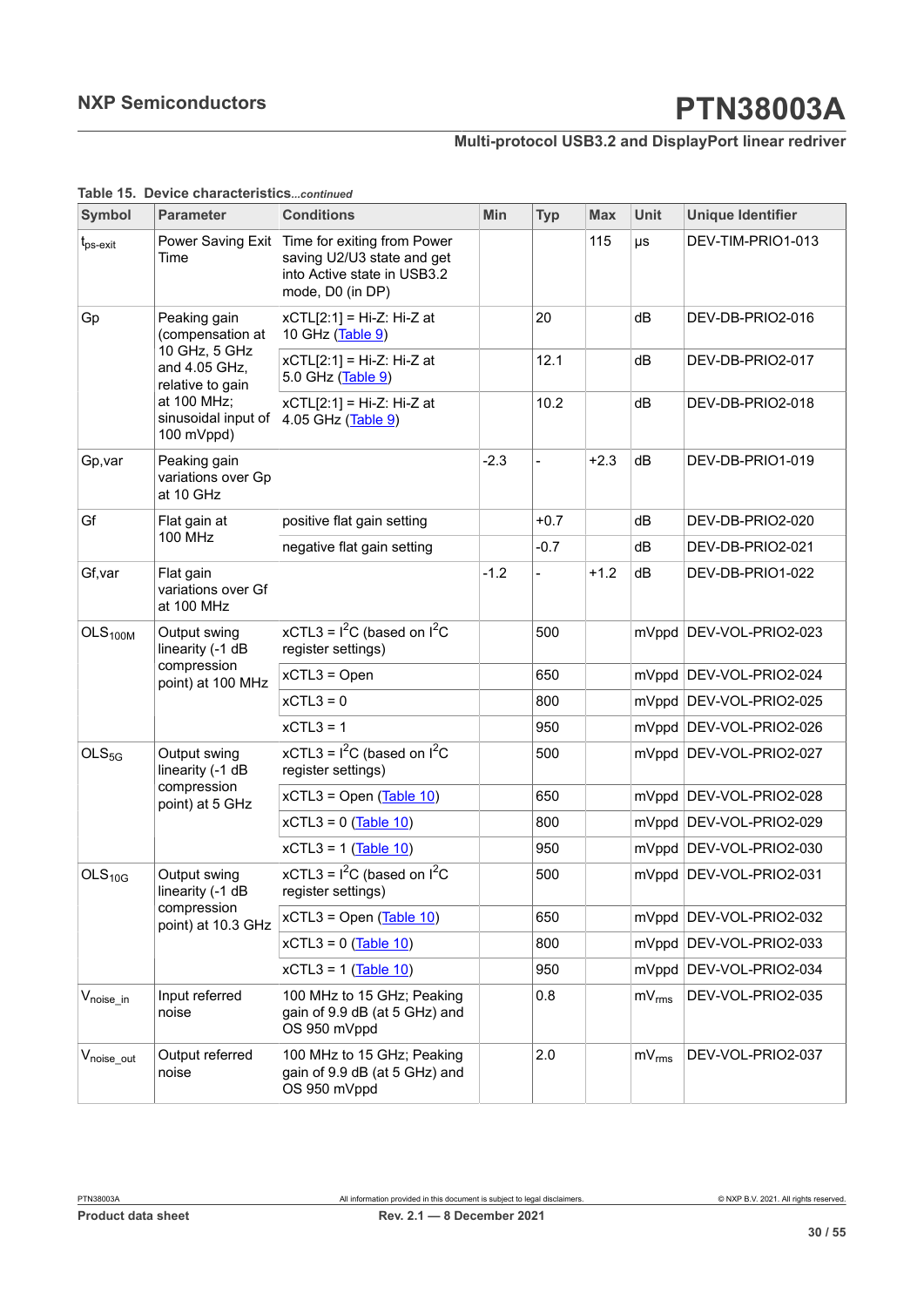### **Multi-protocol USB3.2 and DisplayPort linear redriver**

| Symbol                                 | <b>Parameter</b>                              | <b>Conditions</b>                                   | Min | <b>Typ</b>   | <b>Max</b> | <b>Unit</b> | <b>Unique Identifier</b> |
|----------------------------------------|-----------------------------------------------|-----------------------------------------------------|-----|--------------|------------|-------------|--------------------------|
| VLOS                                   | $(I^2C$ configured)<br>LOS threshold<br>level | LOS threshold 3; $I^2C$ 0X0F<br>byte [5:4] or [1:0] |     | 80           |            |             | mVppd DEV-VOL-PRIO2-039  |
|                                        |                                               | LOS threshold 2; $I^2C$ 0X0F<br>byte [5:4] or [1:0] |     | 70           |            |             | mVppd DEV-VOL-PRIO2-040  |
|                                        |                                               | LOS threshold 1; $I^2C$ 0X0F<br>byte [5:4] or [1:0] |     | 60           |            |             | mVppd DEV-VOL-PRIO2-041  |
| <b>VLFPS</b><br><b>I</b> <sub>DD</sub> |                                               | LOS threshold 0; $I^2C$ 0X0F<br>byte [5:4] or [1:0] |     | 45           |            |             | mVppd DEV-VOL-PRIO2-042  |
|                                        | <b>LFPS threshold</b><br>level                |                                                     | 100 | 180          | 300        |             | mVppd DEV-VOL-PRIO1-043  |
|                                        | Supply current<br>All 4 channels              | Output swing linearity<br>selection of 950 mVppd    |     | 250          | 270        | mA          | DEV-CUR-PRIO1-044        |
|                                        | active, Mode<br>2/3/4/5                       | Output swing linearity<br>selection of 800 mVppd    |     | 225          | 260        | mA          | DEV-CUR-PRIO1-045        |
|                                        |                                               | Output swing linearity<br>selection of 650 mVppd    |     | 200          | 240        | mA          | DEV-CUR-PRIO1-046        |
|                                        |                                               | Output swing linearity<br>selection of 500 mVppd    |     | 190          | 230        | mA          | DEV-CUR-PRIO1-047        |
|                                        | Supply current<br>2 channels USB              | Output swing linearity<br>selection of 950 mVppd    |     | 125          | 140        | mA          | DEV-CUR-PRIO1-048        |
|                                        | 3.2 active, Mode 1                            | Output swing linearity<br>selection of 800 mVppd    |     | 110          | 130        | mA          | DEV-CUR-PRIO1-049        |
|                                        |                                               | Output swing linearity<br>selection of 650 mVppd    |     | 115          | 120        | mA          | DEV-CUR-PRIO1-050        |
|                                        |                                               | Output swing linearity<br>selection of 500 mVppd    |     | 100          | 120        | mA          | DEV-CUR-PRIO1-051        |
|                                        | Supply current<br>1 lane/channel DP           | Output swing linearity<br>selection of 950 mVppd    |     | 62           | 75         | mA          | DEV-CUR-PRIO1-052        |
|                                        | active, Mode 3                                | Output swing linearity<br>selection of 800 mVppd    |     | 57           | 70         | mA          | DEV-CUR-PRIO1-053        |
|                                        |                                               | Output swing linearity<br>selection of 650 mVppd    |     | 52           | 65         | mA          | DEV-CUR-PRIO1-054        |
|                                        |                                               | Output swing linearity<br>selection of 500 mVppd    |     | 47           | 60         | mA          | DEV-CUR-PRIO1-055        |
|                                        | Supply current                                | Power saving mode (USB U2/                          |     | $0.22^{[1]}$ |            | mA          | DEV-CUR-PRIO2-056        |
|                                        |                                               | U3 modes)                                           |     | $0.11^{[2]}$ |            | mA          | DEV-CUR-PRIO2-057        |
|                                        |                                               | Power saving mode (No<br>Connection mode)           |     | $0.11^{[3]}$ |            | mA          | DEV-CUR-PRIO1-058        |
|                                        |                                               | Power saving mode (DP D3<br>mode, no USB)           |     | $3.2^{[4]}$  |            | mA          | DEV-CUR-PRIO2-059        |
|                                        |                                               | Deep Power saving state<br>(mod 0)                  |     | 10           |            | μA          | DEV-CUR-PRIO2-060        |

#### **Table 15. Device characteristics***...continued*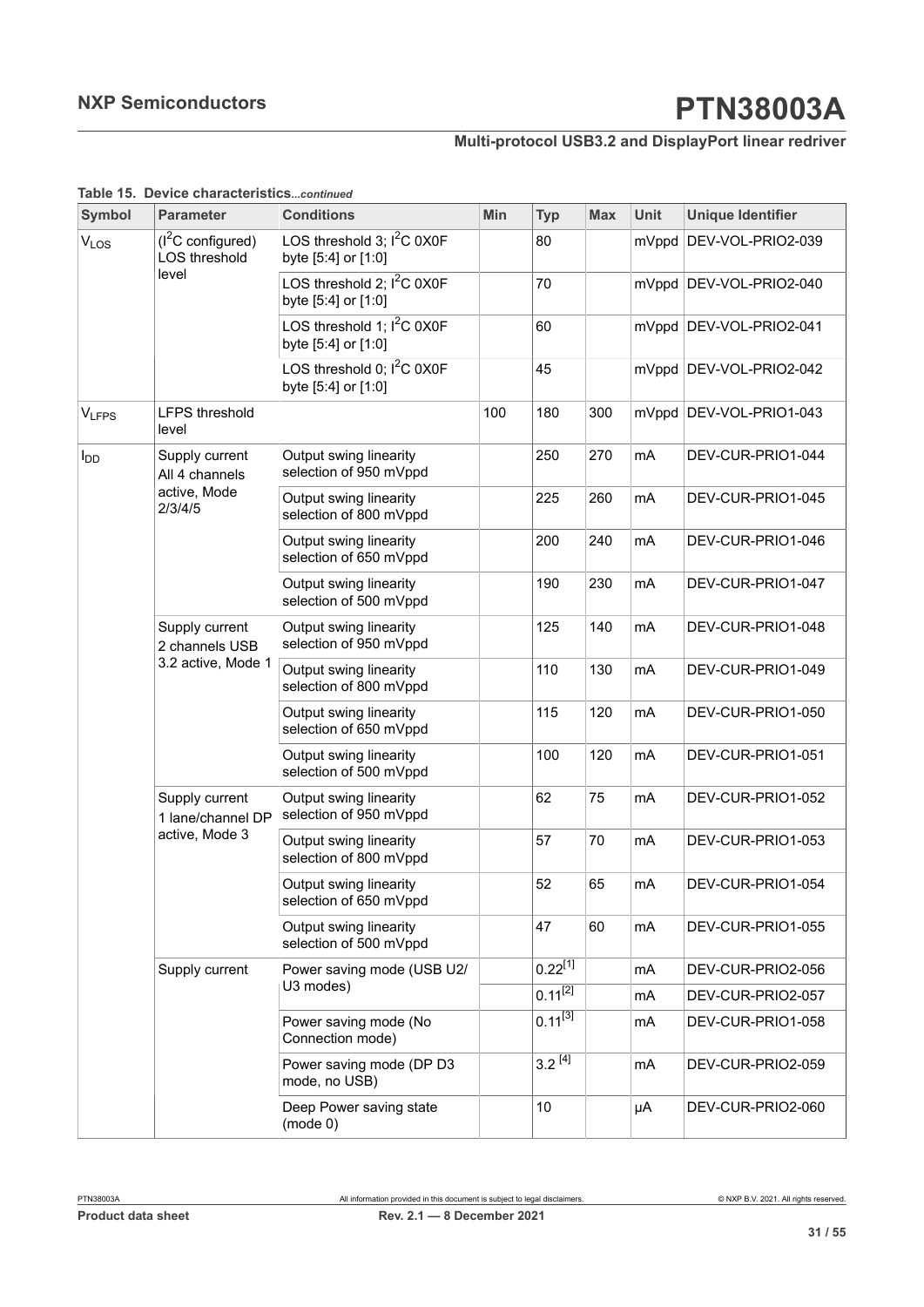#### **Multi-protocol USB3.2 and DisplayPort linear redriver**

<span id="page-31-3"></span><span id="page-31-2"></span><span id="page-31-1"></span>

| Symbol              | <b>Parameter</b>                                                                                                                                                                            | <b>Conditions</b>                                                                                                                                     | <b>Min</b> | <b>Typ</b> | <b>Max</b> | <b>Unit</b> | <b>Unique Identifier</b> |
|---------------------|---------------------------------------------------------------------------------------------------------------------------------------------------------------------------------------------|-------------------------------------------------------------------------------------------------------------------------------------------------------|------------|------------|------------|-------------|--------------------------|
| DDNEXT <sub>1</sub> | Near end<br>cross talk for<br>adjacent high-<br>speed channels<br>(between TX and<br>RX channels<br>within the same<br>USB3.2 lanes)                                                        | at 10.3 GHz between DTX1<br>and DRX1 channels;<br>Between DTX2 and DRX2;<br>Between B IO and A INN;<br>Between D IO and C INN                         |            | -60        |            | dB          | DEV-DB-PRIO2-063         |
| DDNEXT2             | Near end cross<br>talk for adjacent<br>high speed<br>-channels<br>(between TX and<br>RX channels from<br>different USB3.2<br>lanes)                                                         | at 10.3 GHz between DTX1<br>and DRX2 channels;<br>Between DTX2 and DRX1:<br>Between B_IO and C_IN<br>Between D_IO and A_IN                            |            | -55        |            | dB          | DEV-DB-PRIO2-064         |
| Xtak <sub>oo</sub>  | The crosstalk<br>between two<br>output drivers for<br>far end crosstalk<br>analysis. (between<br>any two DP<br>lane/channels.<br>two USB3.2<br>TX channels or<br>two USB3.2 RX<br>channels) | at 10.3 GHz<br>For DP 4-Lane Mode, between<br>any two channels among<br>DRX1, DRX2, DTX1 and<br>DTX2.<br>For X2 USB3.2 Mode.<br>between D IO and B IO |            | $-34$      |            | dB          | DEV-DB-PRIO2-065         |

#### <span id="page-31-0"></span>**Table 15. Device characteristics***...continued*

[1] When both lanes are active<br>[2] When one lane is active. Or<br>[3] Only Rx detection is enable

When one lane is active. Only LFPS detector is enabled.

[3] Only Rx detection is enabled.<br>[4] When both LOS detector is er

[4] When both LOS detector is enabled on Lane #0 and AUX transaction processing is enabled.

#### *Note: One lane for USB3.2 means One TX/RX pair (channels); for DisplayPort, one lane means one differential pair (channel)*

<span id="page-31-4"></span>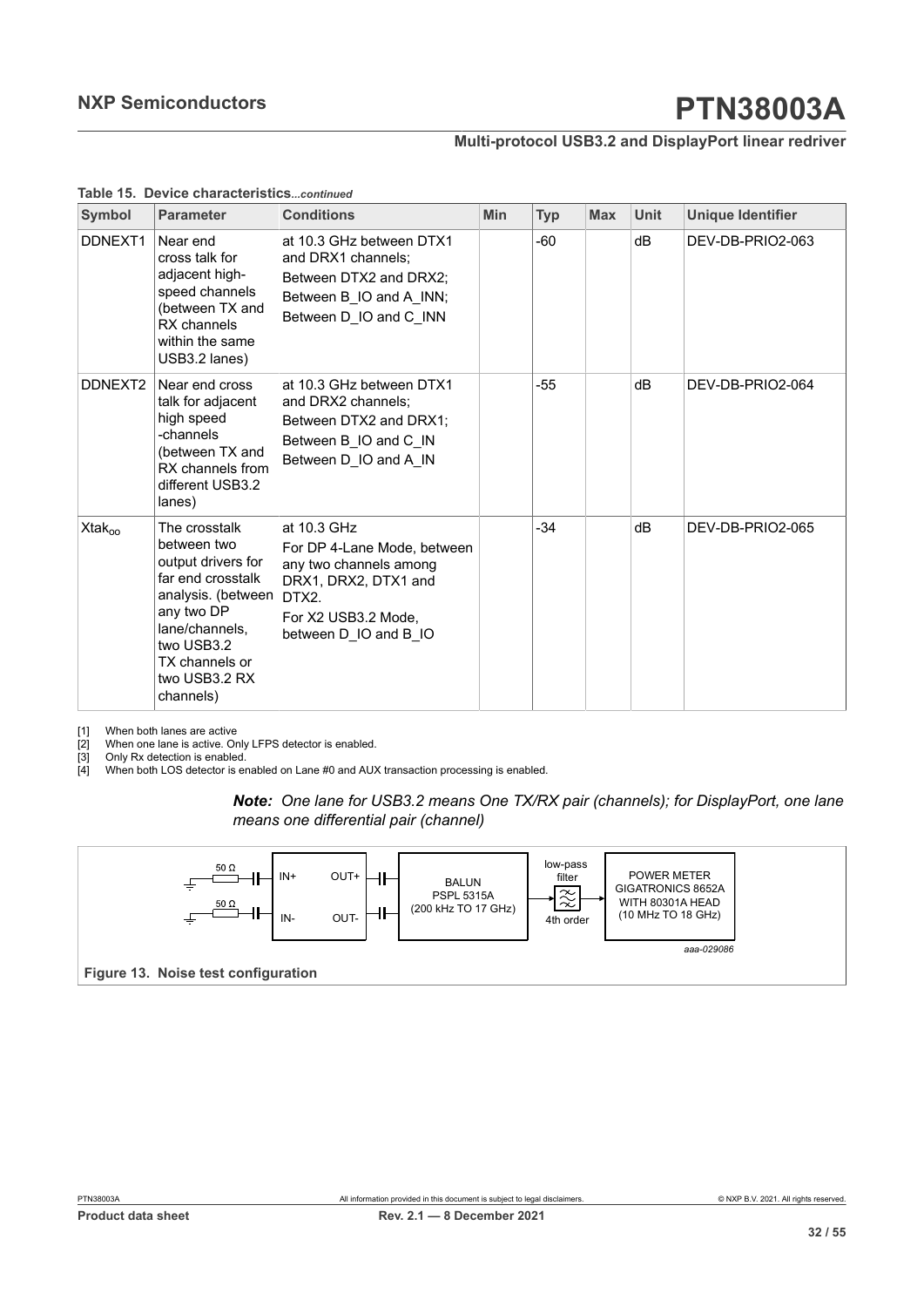### **Multi-protocol USB3.2 and DisplayPort linear redriver**

## <span id="page-32-1"></span><span id="page-32-0"></span>**10.2 Input AC/DC characteristics**

#### **Table 16. Input AC/DC characteristics**

| <b>Symbol</b>                   | <b>Parameter</b>                                                                                               | <b>Conditions</b>                                                                                                                                                                                                                                                                              | <b>Min</b> | <b>Typ</b> | <b>Max</b>   | Unit | <b>Unique Identifier</b> |
|---------------------------------|----------------------------------------------------------------------------------------------------------------|------------------------------------------------------------------------------------------------------------------------------------------------------------------------------------------------------------------------------------------------------------------------------------------------|------------|------------|--------------|------|--------------------------|
| $C_{\text{ac\_coupling}}$       | AC coupling capacitance                                                                                        |                                                                                                                                                                                                                                                                                                | 75         |            | 265          | nF   | INC-CAP-PRIO1-001        |
|                                 | C <sub>RX_ac_coupling</sub> RX AC coupling<br>capacitance                                                      |                                                                                                                                                                                                                                                                                                | 297        |            | 363          | nF   | INC-CAP-PRIO1-002        |
| T <sub>Discharge</sub>          | Discharge time                                                                                                 |                                                                                                                                                                                                                                                                                                |            |            | 250          | ms   | INC-TIM-PRIO1-003        |
| $R_{in-DC}$                     | Input DC common mode<br>impedance                                                                              |                                                                                                                                                                                                                                                                                                | 21         |            | 34           | Ω    | INC-RES-PRIO1-004        |
| $V_{\text{RX-CM-AC-PP}}$        | RX AC common mode<br>voltage tolerance for<br><b>USB3.2</b>                                                    | A single tone test at<br>120 MHz is deemed to<br>be an adequate stress<br>test                                                                                                                                                                                                                 |            |            | 300          | mVpp | INC-VOL-PRIO1-005        |
| V <sub>RX-CM-PP1</sub>          | RX AC common mode<br>voltage tolerance for<br>DisplayPort application                                          | A single tone test at<br>400 MHz is deemed to<br>be an adequate stress<br>test                                                                                                                                                                                                                 |            |            | 100          | mVpp | INC-VOL-PRIO1-006        |
| $R_{IN-DIFF-DC}$                | <b>DC</b> Differential<br>Impedance                                                                            |                                                                                                                                                                                                                                                                                                | 90         |            | 131          | Ω    | INC-RES-PRIO1-007        |
| $V_{IP-DC-CM}$                  | DC biasing/common<br>mode voltage                                                                              | Biasing on all<br>SuperSpeed pins                                                                                                                                                                                                                                                              |            | 1.8        |              | V    | INC-VOL-PRIO2-008        |
| V <sub>voltage</sub> _jump      | Maximum voltage jump<br>on left side pins (Axx,<br>Bxx, cxx, Dxx) measured<br>before AC coupling<br>capacitors | Applicable during<br>power-on/power-off,<br>transition from low<br>power to active state<br>and vice versa                                                                                                                                                                                     | $-0.3$     |            | $\mathbf{1}$ | V    | INC-VOL-PRIO1-009        |
| $Z_{IN-NO}$<br>POWER-DC-<br>POS | DC input high<br>impedance; VDD>0<br>during Reset or power<br>down                                             | RX low frequency CM<br>impedance with the<br>RX termination is not<br>powered. Defined at the<br>transmitter side of the<br>AC capacitor as $min(\Delta_$<br>V/Δ_I) upon application<br>of positive Tx step of<br>any size up to +500mV<br>from steady state                                   | 10         |            |              | kΩ   | INC-RES-PRIO1-010        |
| ZIN-HIGH-IMP-<br>DC-POS         | USB DC Input High<br>Impedance                                                                                 | USB DC common-<br>mode input impedance<br>when output of redriver<br>is not terminated and<br>V <sub>DD</sub> between 1.7 V and<br>1.9 V. USB3.x controller<br>should stop doing RX<br>Detection before $V_{DD}$ is<br>powered down to avoid<br>detection of low-ohmic<br>RX input termination | 25         |            |              | kΩ   | INC-RES-PRIO1-011        |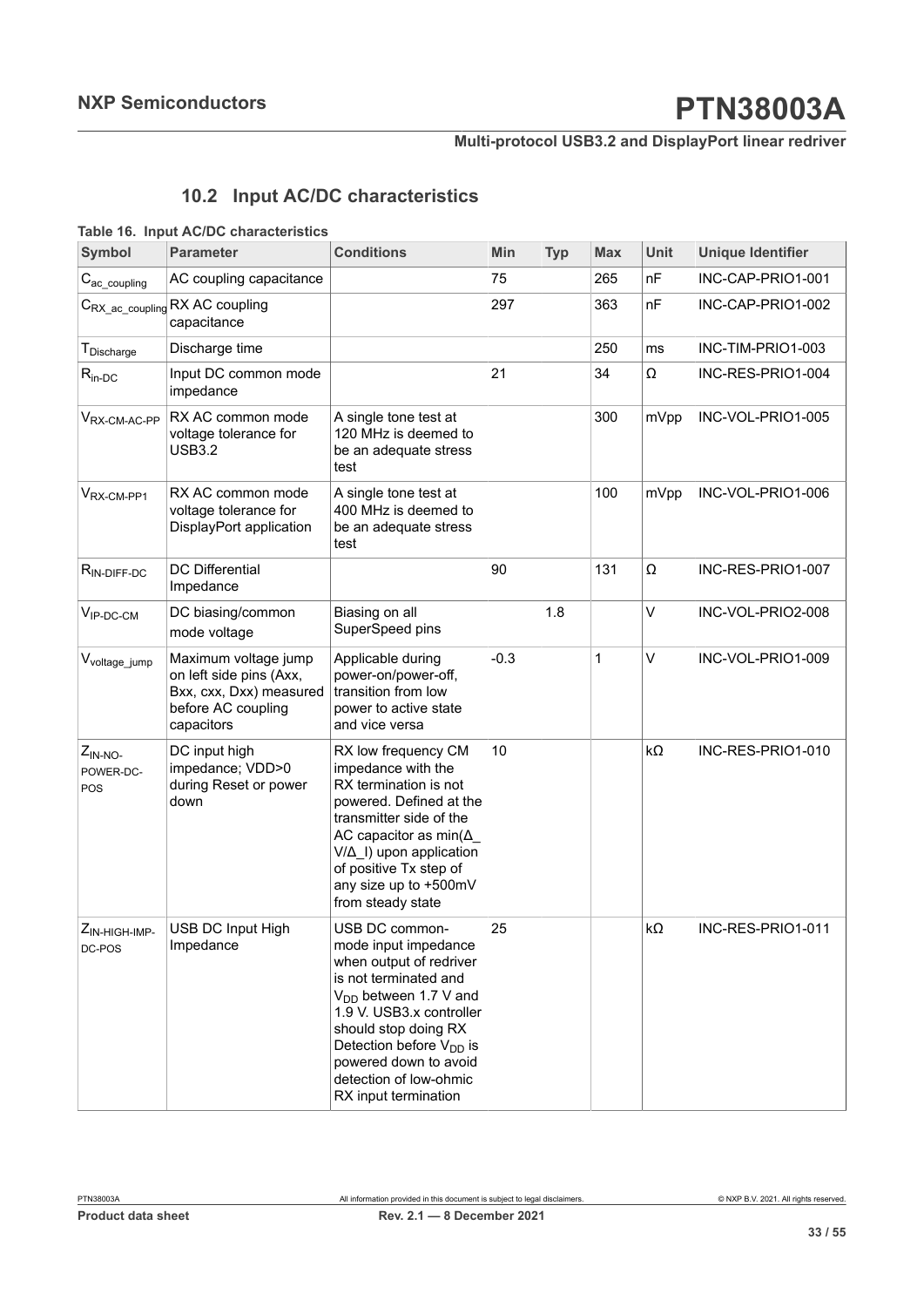### **Multi-protocol USB3.2 and DisplayPort linear redriver**

| Symbol                  | <b>Parameter</b>                                                   | <b>Conditions</b>   | <b>Min</b> | <b>Typ</b> | <b>Max</b> | <b>Unit</b> | <b>Unique Identifier</b>  |
|-------------------------|--------------------------------------------------------------------|---------------------|------------|------------|------------|-------------|---------------------------|
| V <sub>RX-DIFF-PP</sub> | USB Input voltage (peak<br>to peak differential<br>signal)         |                     | 45         |            | 1200       | mVppd       | INC-VOL-PRIO1-012         |
|                         | DisplayPort Input voltage<br>(peak to peak differential<br>signal) |                     | 45         |            | 1400       |             | mVppd   INC-VOL-PRIO1-013 |
| RL <sub>DD11, IN</sub>  | Input differential mode<br><b>Return Loss</b>                      | 100 MHz to 10.3 GHz |            | 15         |            | dВ          | INC-DB-PRIO2-014          |
| $RL_{\rm CC11, \, IN}$  | Input common mode<br><b>Return Loss</b>                            | 100 MHz to 10.3 GHz |            | 12         |            | dВ          | INC-DB-PRIO2-015          |

#### **Table 16. Input AC/DC characteristics***...continued*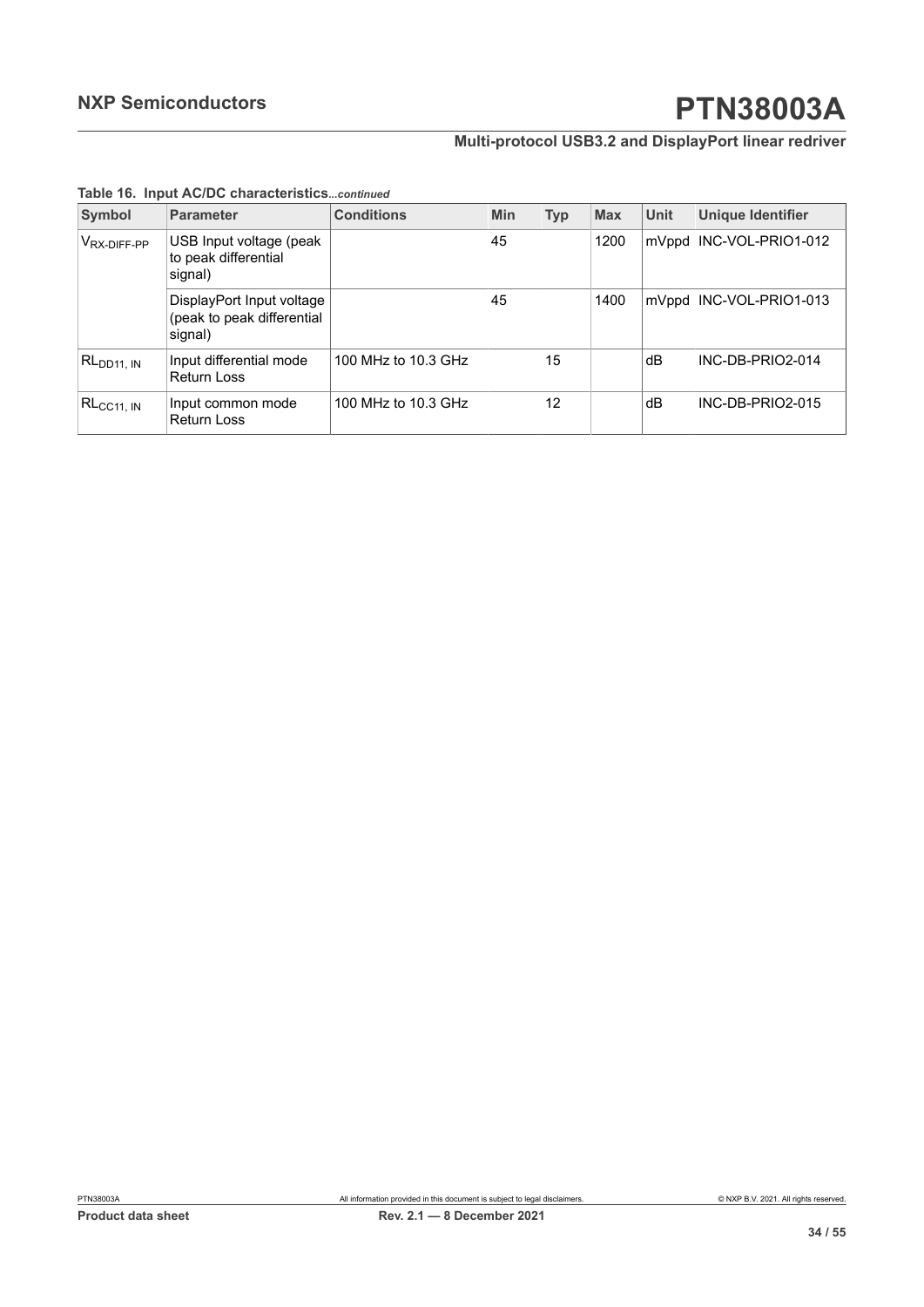**Multi-protocol USB3.2 and DisplayPort linear redriver**

## <span id="page-34-1"></span><span id="page-34-0"></span>**10.3 Output AC/DC characteristics**

#### **Table 17. Output AC/DC characteristics**

| Symbol                              | <b>Parameter</b>                                                                                            | <b>Conditions</b>                                                                                          | Min    | <b>Typ</b> | <b>Max</b> | Unit   | <b>Unique Identifier</b> |
|-------------------------------------|-------------------------------------------------------------------------------------------------------------|------------------------------------------------------------------------------------------------------------|--------|------------|------------|--------|--------------------------|
| $R_{OP-DC}$                         | Output DC common<br>mode Impedance                                                                          |                                                                                                            | 21     |            | 34         | Ω      | OUC-RES-PRIO1-001        |
| R <sub>OP-DIFF-DC</sub>             | <b>Output Differential</b><br>Impedance                                                                     |                                                                                                            | 89     |            | 131        | Ω      | OUC-RES-PRIO1-002        |
| $V_{OP-DC-CM}$                      | mode voltage                                                                                                | DC biasing/common Output swing linearity<br>selection of 950 mVppd                                         |        | 1.2        |            | V      | OUC-VOL-PRIO2-003        |
|                                     |                                                                                                             | Output swing linearity<br>selection of 800 mVppd                                                           |        | 1.3        |            | V      | OUC-VOL-PRIO2-004        |
|                                     |                                                                                                             | Output swing linearity<br>selection of 650 mVppd                                                           |        | 1.4        |            | $\vee$ | OUC-VOL-PRIO2-005        |
|                                     |                                                                                                             | Output swing linearity<br>selection of 500 mVppd                                                           |        | 1.5        |            | V      | OUC-VOL-PRIO2-006        |
| $VTX-CM-AC-$<br>PP_ACTIVE           | Output AC Common<br>mode output<br>voltage in active<br>state                                               | Device input fed with<br>differential signal                                                               |        |            | 20         | mVpp   | OUC-VOL-PRIO1-007        |
| V <sub>TX-IDLE-DIFF-AC-</sub><br>pp | Output AC<br>differential output<br>voltage                                                                 | When link is in<br>electrical idle                                                                         |        |            | 10         | mVppd  | OUC-VOL-PRIO1-008        |
| V <sub>voltage_jump</sub>           | Maximum voltage<br>jump on right<br>side pins (DTXyy,<br>DRXyy) measured<br>after AC coupling<br>capacitors | Applicable during<br>power-on/power-off,<br>transition from low<br>power to active state<br>and vice versa | $-0.3$ |            | 1          | V      | OUC-VOL-PRIO1-009        |
| VDETECT                             | Voltage change<br>allowed during USB<br>receiver detection                                                  | Positive voltage swing<br>to sense the receiver<br>termination detection                                   |        |            | 600        | mV     | OUC-VOL-PRIO1-010        |
| RL <sub>DD11, OP</sub>              | Output differential<br>mode Return Loss                                                                     | 100 MHz to 10.3 GHz                                                                                        |        | 18         |            | dB     | OUC-DB-PRIO2-011         |
| $RL_{CC11, OP}$                     | Output common<br>mode Return Loss                                                                           | 100 MHz to 10.3 GHz                                                                                        |        | 12         |            | dB     | OUC-DB-PRIO2-012         |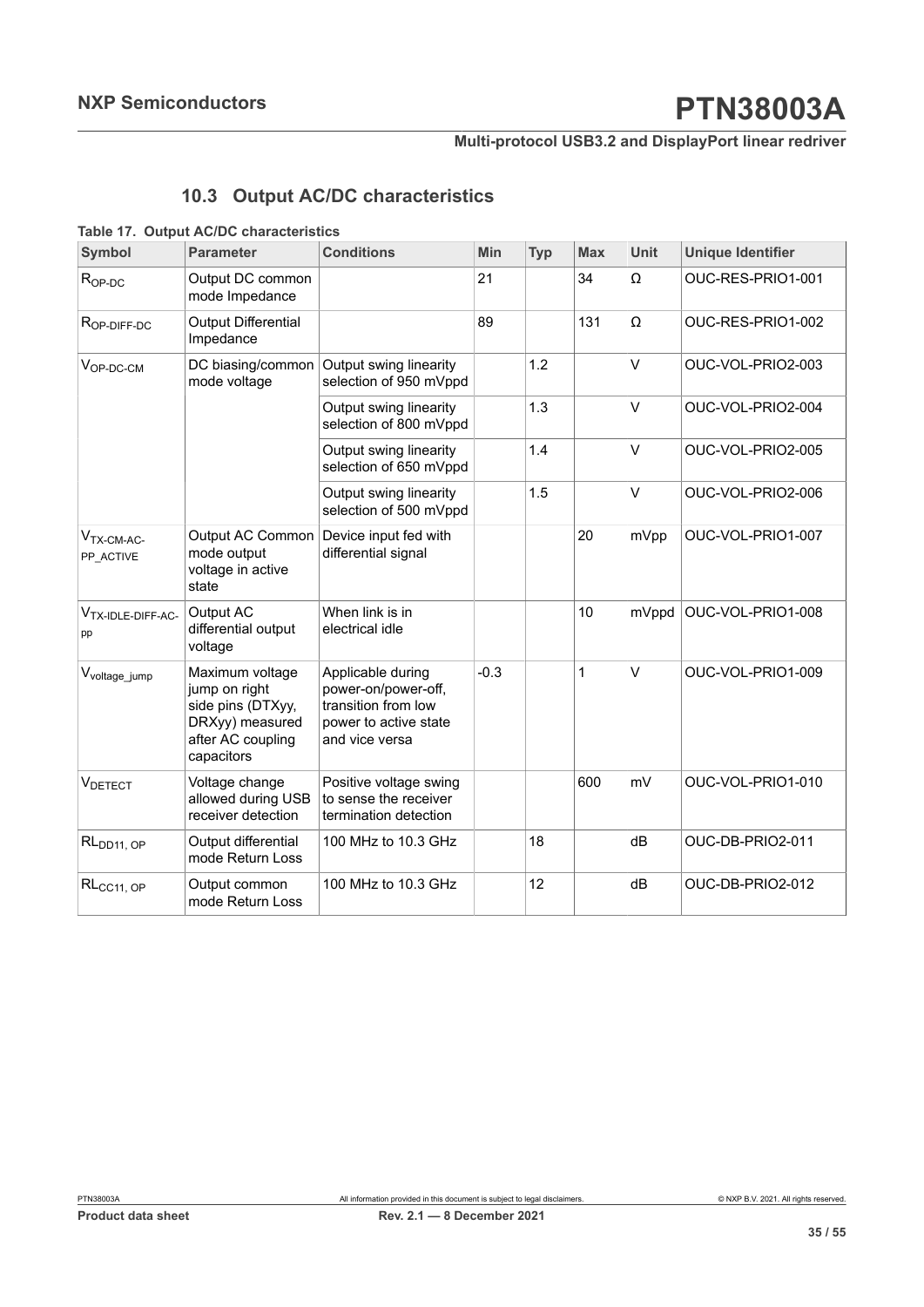#### **Multi-protocol USB3.2 and DisplayPort linear redriver**

### <span id="page-35-1"></span><span id="page-35-0"></span>**10.4 AUX snooping monitor characteristics**

#### **Table 18. AUX monitor characteristics**

| <b>Symbol</b>           | <b>Parameter</b>                                        | <b>Conditions</b>                                | <b>Min</b> | <b>Typ</b> | <b>Max</b> | Unit        | <b>Unique Identifier</b> |
|-------------------------|---------------------------------------------------------|--------------------------------------------------|------------|------------|------------|-------------|--------------------------|
| $V_{1}$                 | Bias Voltage at the<br>pin                              | <b>AUXP/AUXN pins</b>                            | 0          |            | 3.6        | V           | AUX-VOL-PRIO1-001        |
| <b>TAUX</b>             | AUX bit rate                                            |                                                  |            |            |            | <b>Mbps</b> | AUX-FRQ-PRIO2-002        |
| $V_{AUX-AC}$<br>DIFF-pp | <b>AUX AC differential</b><br>peak-to-peak              | <b>AUXP/AUXN pins</b>                            | 0.27       |            | 1.38       | $V_{ppd}$   | AUX-VOL-PRIO1-003        |
| Ι'n                     | Leakage current at<br>the pin                           | Pin voltage 3.6 V                                |            |            | $+19$      | μA          | AUX-CUR-PRIO1-004        |
| $I_{\text{bck}}$        | Back current sunk<br>from pin to powered<br>down supply | $V_{DD}$ =0, Pin voltage =<br>3.6V               |            |            | $+27$      | μA          | AUX-CUR-PRIO1-005        |
| $Z_{\text{in}}$         | AUX monitor<br>differential input<br>impedance          | Over frequency range of<br>interest DC to 50 MHz |            |            |            | MΩ          | AUX-RES-PRIO2-006        |
| $C_{Aux}$               | AUX AC coupling<br>capacitance                          |                                                  | 75         |            | 200        | nF          | AUX-CAP-PRIO1-007        |

All S-parameter measurements are with respect to 100Ω differential impedance reference and 50Ω single-ended impedance reference.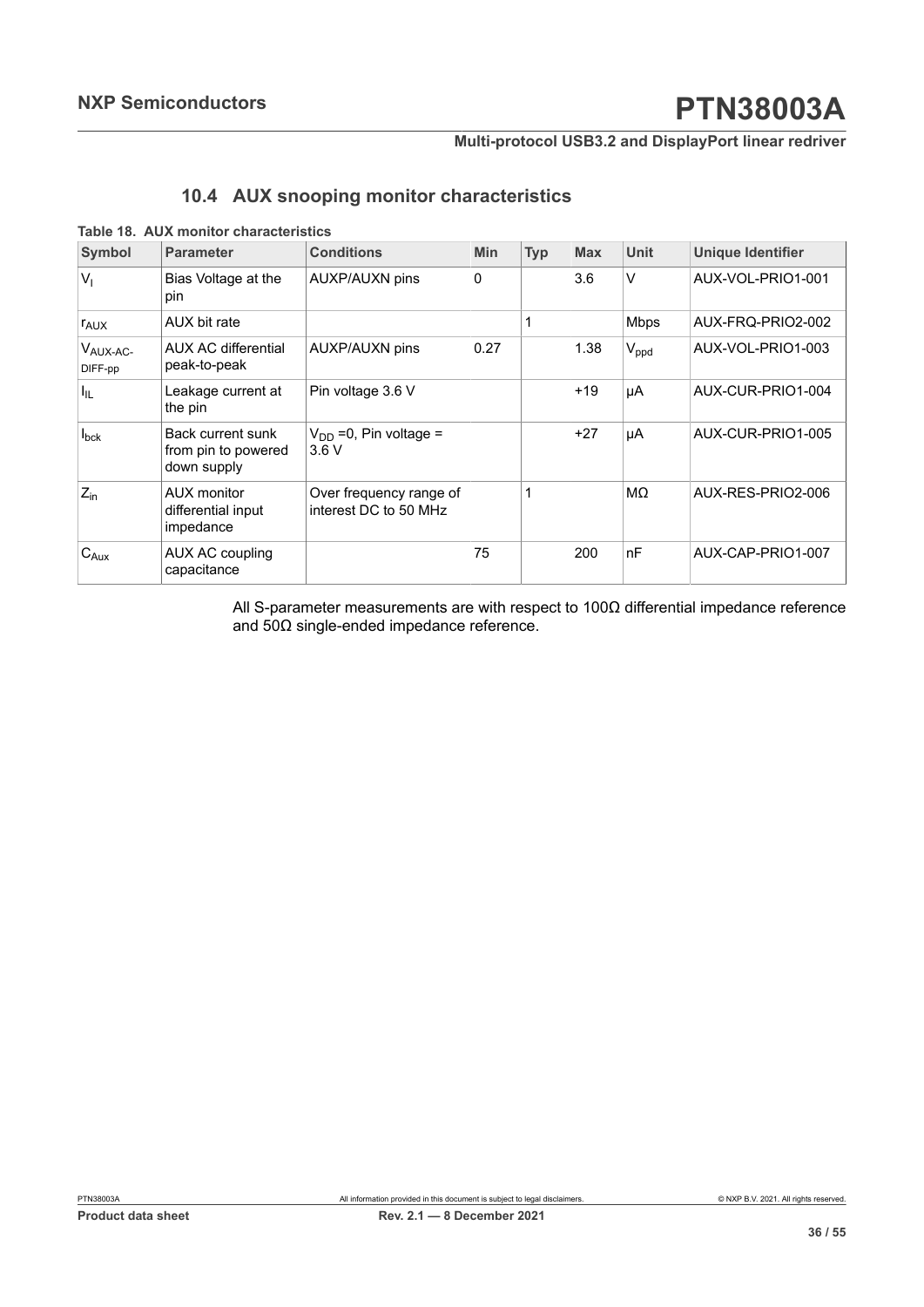## <span id="page-36-2"></span><span id="page-36-0"></span>**10.5 Control characteristics for AUTO\_ORIENT\_EN pin**

#### **Table** 19. Binary control input characteristics (external system voltage  $V_{SYS} = 1.7 V$  to 3.6 V)

| Symbol           | Parameter                                               | <b>Conditions</b>                          | <b>Min</b> | <b>Typ</b> | <b>Max</b>       | <b>Unit</b> | <b>Unique Identifier</b> |
|------------------|---------------------------------------------------------|--------------------------------------------|------------|------------|------------------|-------------|--------------------------|
| V <sub>IH</sub>  | High level voltage                                      |                                            | $0.7*VDD$  |            | V <sub>SYS</sub> | v           | BIN-VOL-PRIO1-001        |
| $V_{IL}$         | Low level voltage                                       |                                            |            |            | $0.3*VDD$        | V           | BIN-VOL-PRIO1-002        |
| $ I_{\rm IL} $   | Leakage current at<br>the pin                           | $V_{DD}$ = 1.8 V, pin<br>voltage = $3.6 V$ |            |            | $+14$            | μA          | BIN-CUR-PRIO1-003        |
|                  |                                                         | $V_{DD}$ = 1.8 V, pin<br>voltage = $1.8 V$ |            |            | $+1.5$           | μA          | BIN-CUR-PRIO1-004        |
| $I_{\text{bck}}$ | Back current sunk<br>from pin to powered<br>down supply | $V_{DD} = 0$ , $V_{SYS} = 3.6$ V           |            |            | $+24$            | μA          | BIN-CUR-PRIO1-005        |
| $C_{pin}$        | Maximum allowed<br>capacitance at the<br>pin            |                                            |            |            | 10               | pF          | BIN-CAP-PRIO1-006        |

<span id="page-36-1"></span>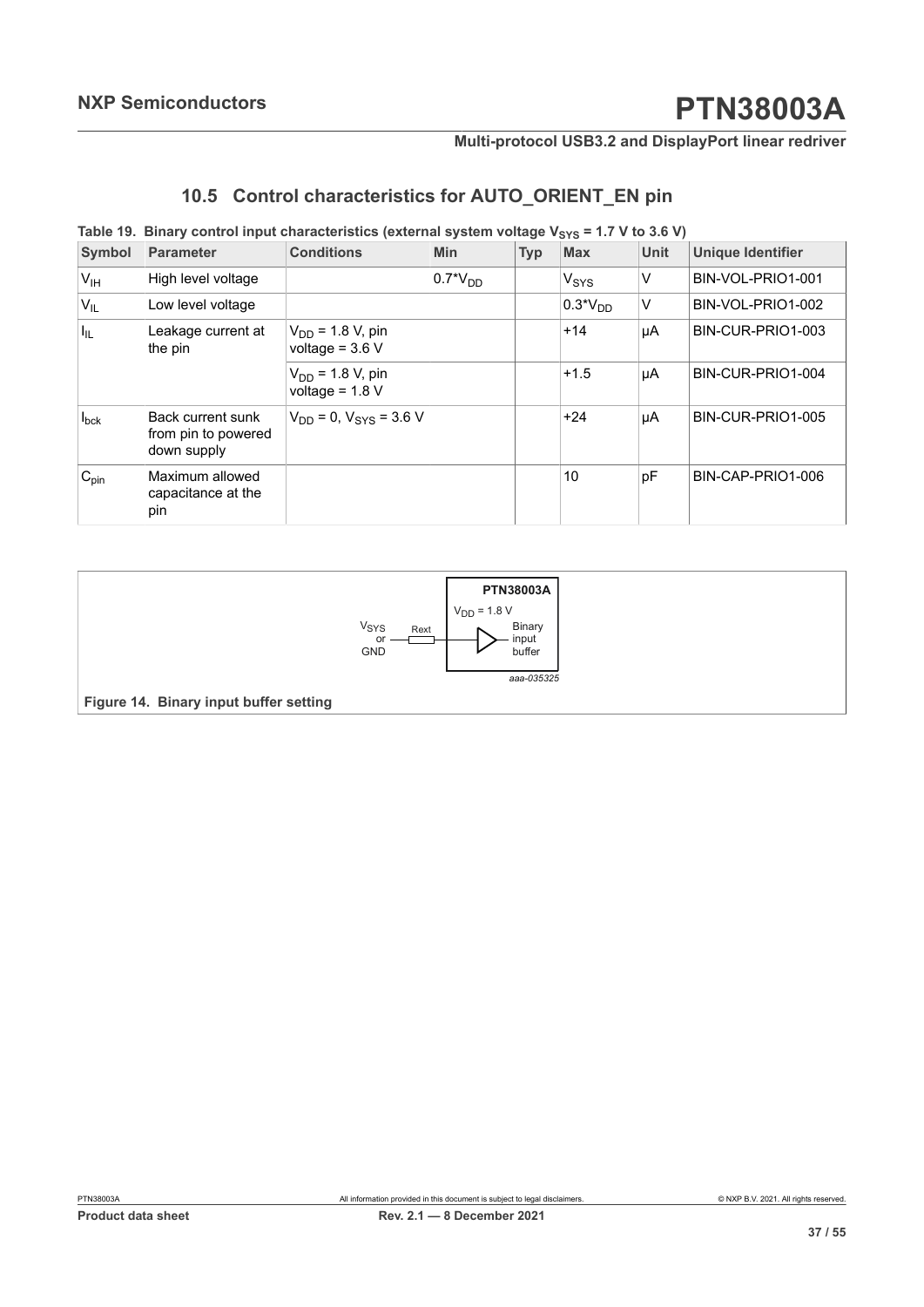## <span id="page-37-2"></span><span id="page-37-0"></span>**10.6 Ternary control characteristics for LCTL[1, 2, 3] and RCTL[1, 2, 3] pins**

| <b>Symbol</b>    | <b>Parameter</b>                                               | <b>Conditions</b>                                                            | Min           | <b>Typ</b> | <b>Max</b>       | <b>Unit</b> | <b>Unique Identifier</b> |
|------------------|----------------------------------------------------------------|------------------------------------------------------------------------------|---------------|------------|------------------|-------------|--------------------------|
| V <sub>IH</sub>  | High level voltage                                             | External pull-up $1k\Omega$<br>resistor to V <sub>SYS</sub>                  | $0.8*VDD$     |            | $V_{\text{SYS}}$ | $\vee$      | TER-VOL-PRIO1-001        |
| $V_{IM}$         | Unconnected or<br>open condition                               |                                                                              | $0.35*V_{DD}$ |            | $0.45*V_{DD}$    | $\vee$      | TER-VOL-PRIO1-002        |
| $V_{IL}$         | Low level voltage                                              | External pull-down<br>1 $k\Omega$ resistor to GND                            |               |            | $0.15*V_{DD}$    | V           | TER-VOL-PRIO1-003        |
| $I_{IL}$         | Leakage current<br>when pin is not<br>active                   | $VDD = 1.8 V$ , pull-up<br>resistor connected to<br>$V_{\text{SYS}}$ = 3.6 V |               |            | 15               | μA          | TER-CUR-PRIO1-004        |
|                  |                                                                | $VDD = 1.8 V$ , pull-up<br>resistor connected to<br>$V_{\text{SYS}}$ = 1.8 V |               |            | 1                | μA          | TER-CUR-PRIO1-005        |
|                  | Leakage current<br>when pin is active                          | $VDD = 1.8 V$ , pull-up<br>resistor connected to<br>$V_{\text{SYS}}$ = 3.6 V |               |            | 80               | μA          | TER-CUR-PRIO1-006        |
|                  |                                                                | $VDD = 1.8 V$ , pull-up<br>resistor connected to<br>$V_{SYS} = 1.8 V$        | $-25$         |            | 35               | μA          | TER-CUR-PRIO1-007        |
| $I_{\text{bck}}$ | <b>Back current sunk</b><br>from pin to powered<br>down supply | $V_{DD} = 0$ , $V_{SYS} = 3.6$ V                                             |               |            | 20               | μA          | TER-CUR-PRIO1-008        |
| $R_{pu}$         | Internal pull-up<br>resistance                                 |                                                                              |               | 120        |                  | $k\Omega$   | TER-RES-PRIO2-009        |
| $R_{pd}$         | Internal pull-down<br>resistance                               |                                                                              |               | 80         |                  | $k\Omega$   | TER-RES-PRIO2-010        |
| $C_{pin}$        | Maximum allowed<br>capacitance at the<br>pin                   |                                                                              |               |            | 10               | pF          | TER-CAP-PRIO1-011        |



<span id="page-37-1"></span>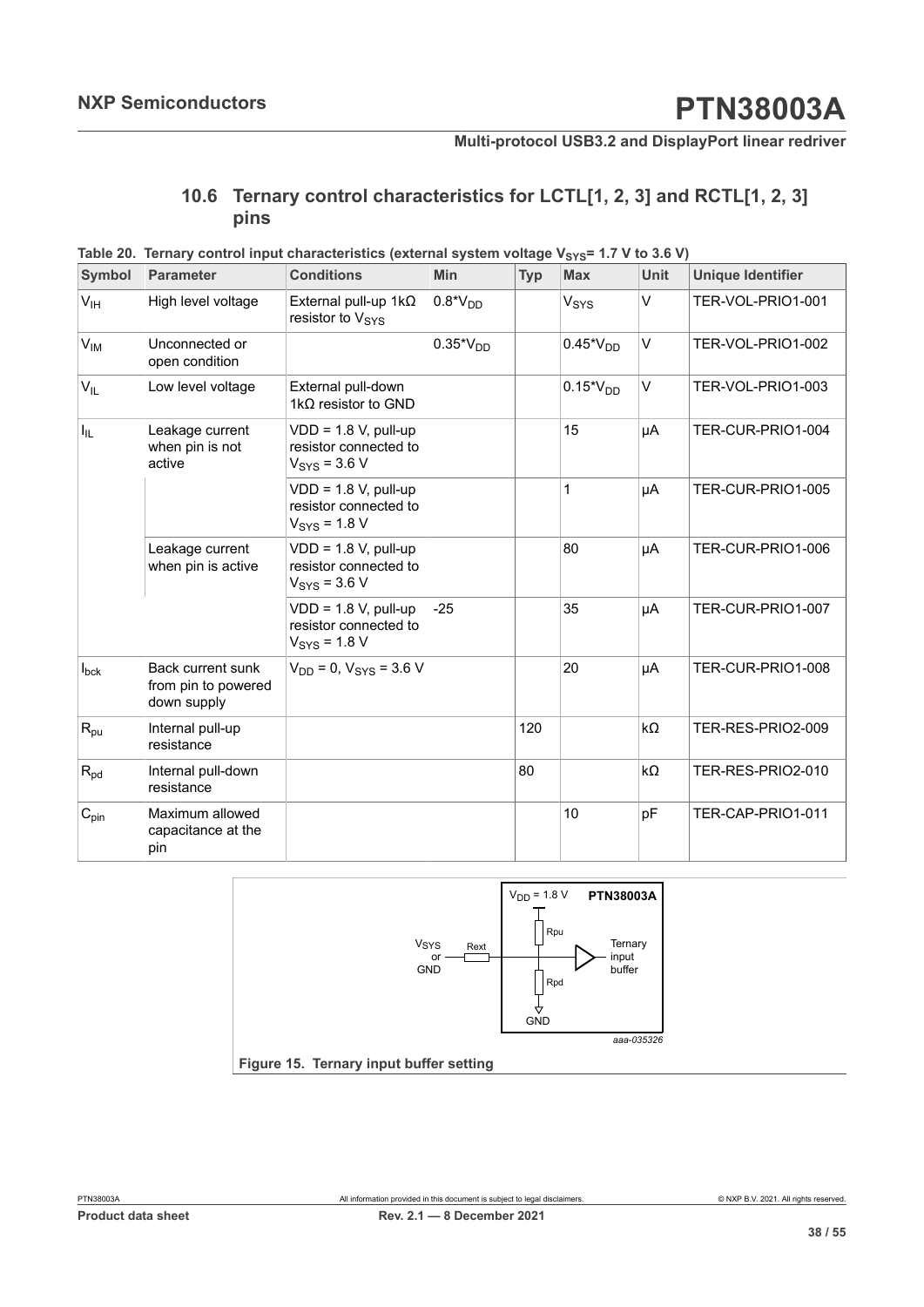### <span id="page-38-2"></span><span id="page-38-0"></span>**10.7 Quaternary control characteristics for ADDR pin**

| <b>Symbol</b>    | <b>Parameter</b>                                        | <b>Conditions</b>                                                           | <b>Min</b>     | <b>Typ</b> | <b>Max</b>     | Unit      | Unique Identifier |
|------------------|---------------------------------------------------------|-----------------------------------------------------------------------------|----------------|------------|----------------|-----------|-------------------|
| $V_{\sf IH1}$    | High level voltage                                      | Pin connected to $V_{DD}$                                                   | $0.9*VDD$      |            | $V_{DD}$ +0.3  | $\vee$    | QAT-VOL-PRIO1-001 |
| V <sub>IH2</sub> | High level voltage                                      | $R_{ext}$ = 56 kΩ (10 %<br>resistor) pull-up to<br>V <sub>DD</sub>          | $0.575*V_{DD}$ |            | $0.725*V_{DD}$ | $\vee$    | QAT-VOL-PRIO1-002 |
| $V_{IM}$         | Voltage at<br>unconnected/ open<br>condition            | $R_{ext}$ = 200 k $\Omega$ (10 %<br>resistor) pull-up to<br>V <sub>DD</sub> | $0.275*V_{DD}$ |            | $0.425*V_{DD}$ | V         | QAT-VOL-PRIO1-003 |
| V <sub>IL</sub>  | Low level voltage                                       | Pin connected to<br><b>GND</b>                                              |                |            | $0.1*VDD$      | $\vee$    | QAT-VOL-PRIO1-004 |
| I <sub>IL</sub>  | Leakage current at<br>the pin                           | Pin voltage = $3.6$ V                                                       |                |            | 20             | μA        | QAT-CUR-PRIO1-005 |
| $I_{\text{bck}}$ | Back current sunk<br>from pin to powered<br>down supply | $V_{DD} = 0$ ; Pin voltage<br>$= 3.6 V$                                     |                |            | 20             | μA        | QAT-CUR-PRIO1-006 |
| $R_{pd}$         | Internal pull-down<br>resistance                        |                                                                             |                | 105        |                | $k\Omega$ | QAT-RES-PRIO2-007 |
| $C_{pin}$        | Maximum allowed<br>capacitance at the<br>pin            |                                                                             |                |            | 10             | pF        | QAT-CAP-PRIO1-008 |

**Table 21. Ternary control input characteristics**

<span id="page-38-1"></span>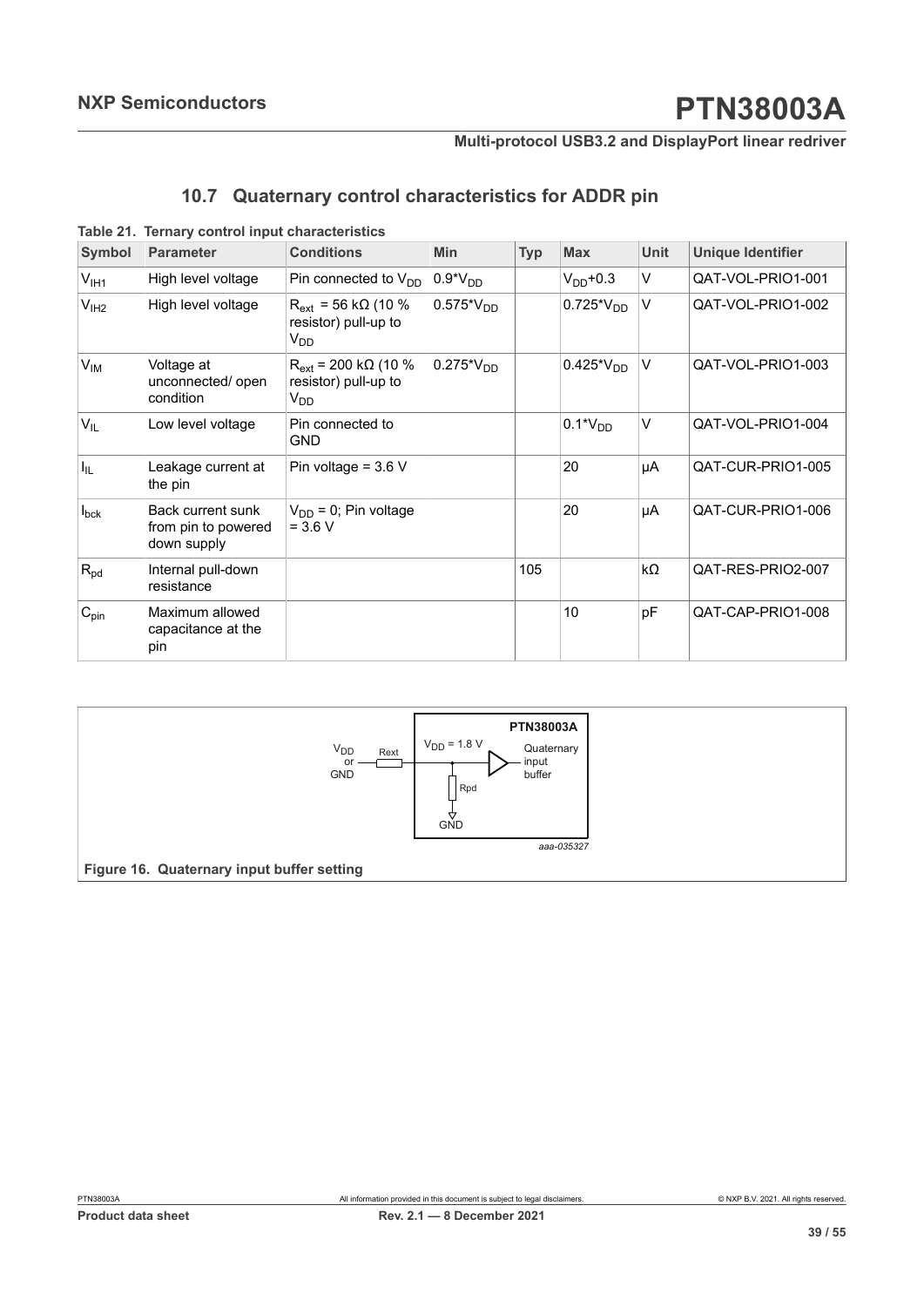### **Multi-protocol USB3.2 and DisplayPort linear redriver**

## <span id="page-39-1"></span><span id="page-39-0"></span>**10.8 I <sup>2</sup>C AC/DC characteristics**

#### **Table 22. I <sup>2</sup>C interface- AC/DC characteristics for SCL and SDA pins**

| <b>Symbol</b>                   | <b>Parameter</b>                                                      | <b>Conditions</b>                                                           | Min            | <b>Typ</b> | <b>Max</b> | <b>Unit</b> | <b>Unique Identifier</b> |
|---------------------------------|-----------------------------------------------------------------------|-----------------------------------------------------------------------------|----------------|------------|------------|-------------|--------------------------|
| $F_{12C}$                       | <sup>2</sup> C Clock frequency                                        |                                                                             | 0              |            | 1000       | kHz         | SER-FRQ-PRIO1-001        |
| $V_{\text{IH}}$                 | <b>HIGH-level Input</b><br>voltage                                    |                                                                             | 1.19           |            | 3.6        | $\vee$      | SER-VOL-PRIO1-002        |
| $V_{IL}$                        | LOW-level Input<br>voltage                                            |                                                                             |                |            | 0.57       | $\vee$      | SER-VOL-PRIO1-003        |
| $\rm V_{\rm hys}$               | Hysteresis of Schmitt $ V_{\text{pullup}}  < 3.6$ V<br>trigger inputs |                                                                             | 0.095          |            |            | $\vee$      | SER-VOL-PRIO1-004        |
| $V_{OL}$                        | LOW-level output<br>voltage at 2 mA sink<br>current                   | $V_{\text{pullup}}$ < 3.6 V                                                 | $\mathbf 0$    |            | 0.4        | $\vee$      | SER-VOL-PRIO1-005        |
| $I_{OL}$                        | LOW-level output<br>current                                           | $VOL = 0.4 V$ ; Standard<br>and Fast modes                                  | 3              |            |            | mA          | SER-CUR-PRIO1-006        |
|                                 |                                                                       | $VOL = 0.4 V$ ; Fast mode<br>plus                                           | 20             |            |            | mA          | SER-CUR-PRIO1-007        |
|                                 |                                                                       | $VOL = 0.6 V$ ; Fast mode                                                   | $6\phantom{1}$ |            |            | mA          | SER-CUR-PRIO1-008        |
| $I_{IL}$                        | LOW-level input<br>current                                            | Pin voltage - 0.1* V <sub>pullup</sub><br>to 0.9*V <sub>pullup, max</sub>   | $-10$          |            | 10         | μA          | SER-CUR-PRIO1-009        |
| C <sub>1</sub>                  | Capacitance of I/O<br>pin                                             |                                                                             |                |            | 10         | pF          | SER-CAP-PRIO1-010        |
| t <sub>HD,STA</sub>             | Hold time (repeated)<br><b>START</b> condition                        | Fast mode plus; After<br>this period, the first clock<br>pulse is generated | 0.26           |            |            | μs          | SER-TIM-PRIO1-011        |
| t <sub>LOW</sub>                | LOW period of $I^2C$<br>clock                                         | Fast mode plus                                                              | 0.5            |            |            | $\mu s$     | SER-TIM-PRIO1-012        |
| t <sub>HIGH</sub>               | HIGH period of I <sup>2</sup> C<br>clock                              | Fast mode plus                                                              | 0.26           |            |            | μs          | SER-TIM-PRIO1-013        |
| $T_{\text{SU,STA}}$             | Setup time<br>(repeated) START<br>condition                           | Fast mode plus                                                              | 0.26           |            |            | μs          | SER-TIM-PRIO1-014        |
| T <sub>HD,DAT</sub>             | Data Hold time                                                        | Fast mode plus                                                              | $\mathbf 0$    |            |            | $\mu s$     | SER-TIM-PRIO1-015        |
| $T_{\text{SU,DAT}}$             | Data Setup time                                                       | Fast mode plus                                                              | 50             |            |            | ns          | SER-TIM-PRIO1-016        |
| $T_{\rm r}$                     | Rise time of I <sup>2</sup> C SCL<br>and $I^2C$ SDA signals           | Fast mode plus                                                              |                |            | 120        | ns          | SER-TIM-PRIO1-017        |
| $T_f$                           | Fall time of I <sup>2</sup> C SCL<br>and $I^2C$ SDA signals           | Fast mode plus                                                              |                |            | 120        | ns          | SER-TIM-PRIO1-018        |
| $T_{\scriptstyle\text{SU,STO}}$ | Setup time for STOP<br>condition                                      | Fast mode plus                                                              | 0.26           |            |            | μs          | SER-TIM-PRIO1-019        |
| $t_{\text{BUF}}$                | Bus free time<br>between STOP and<br><b>START</b> condition           | Fast mode plus                                                              | 0.5            |            |            | μs          | SER-TIM-PRIO1-020        |
| t <sub>VD,DAT</sub>             | Data valid time                                                       | Fast mode plus                                                              |                |            | 0.45       | $\mu s$     | SER-TIM-PRIO1-021        |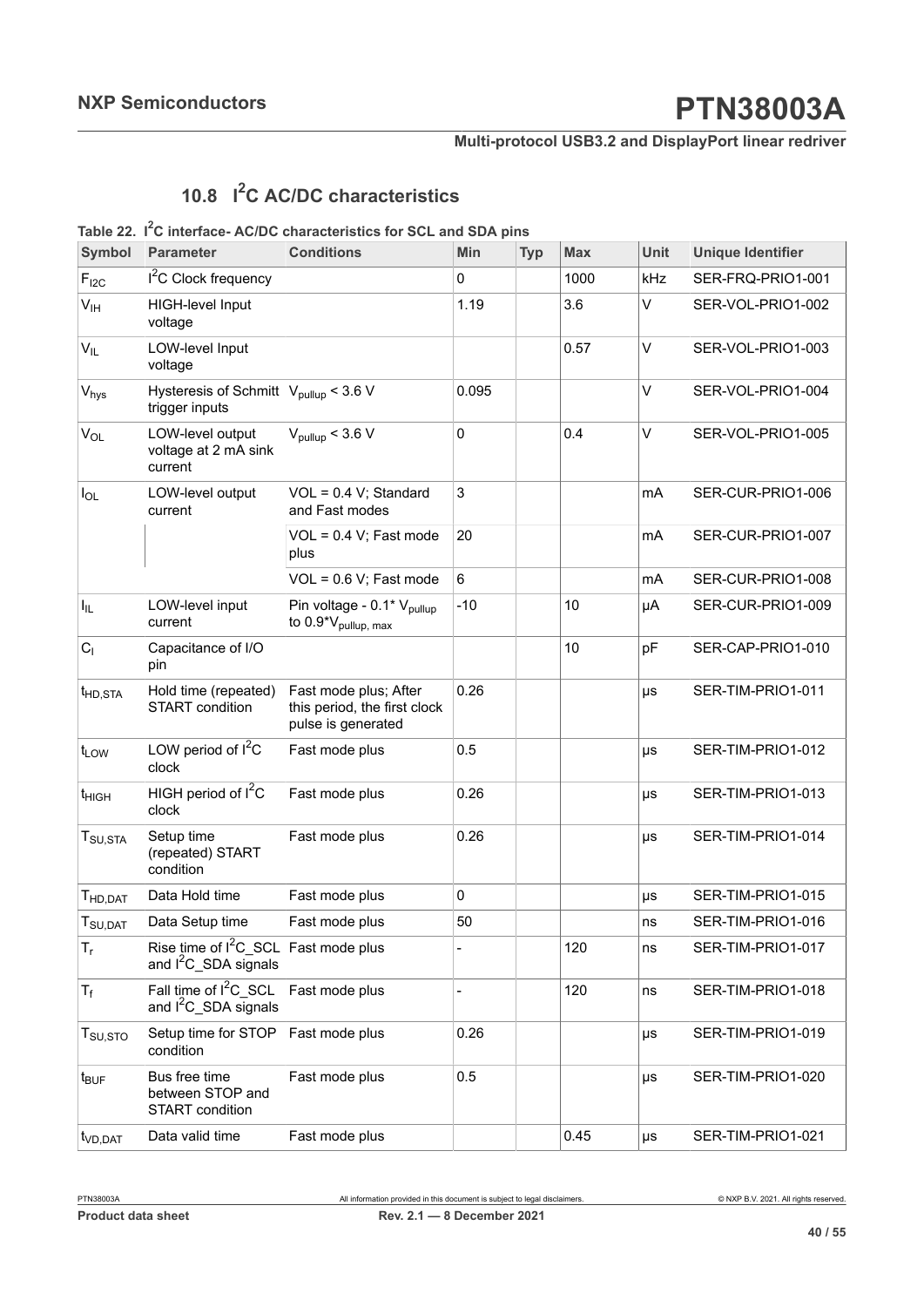### **Multi-protocol USB3.2 and DisplayPort linear redriver**

| Symbol              | Parameter                                                              | <b>Conditions</b> | <b>Min</b> | <b>Typ</b> | <b>Max</b> | <b>Unit</b> | <b>Unique Identifier</b> |
|---------------------|------------------------------------------------------------------------|-------------------|------------|------------|------------|-------------|--------------------------|
| <sup>t</sup> VD.ACK | Data valid<br>acknowledge time                                         | Fast mode plus    |            |            | 0.45       | μs          | SER-TIM-PRIO1-022        |
| t <sub>SP</sub>     | Pulse width of<br>spikes that must be<br>suppressed by input<br>filter |                   | U          |            | 50         | ns          | SER-TIM-PRIO1-023        |

**Table 22. I <sup>2</sup>C interface- AC/DC characteristics for SCL and SDA pins***...continued*

Note: V<sub>pullup</sub> is external pull-up voltage on SCL and SDA pins. The voltage can be up to 3.3 V from another power supply.

<span id="page-40-0"></span>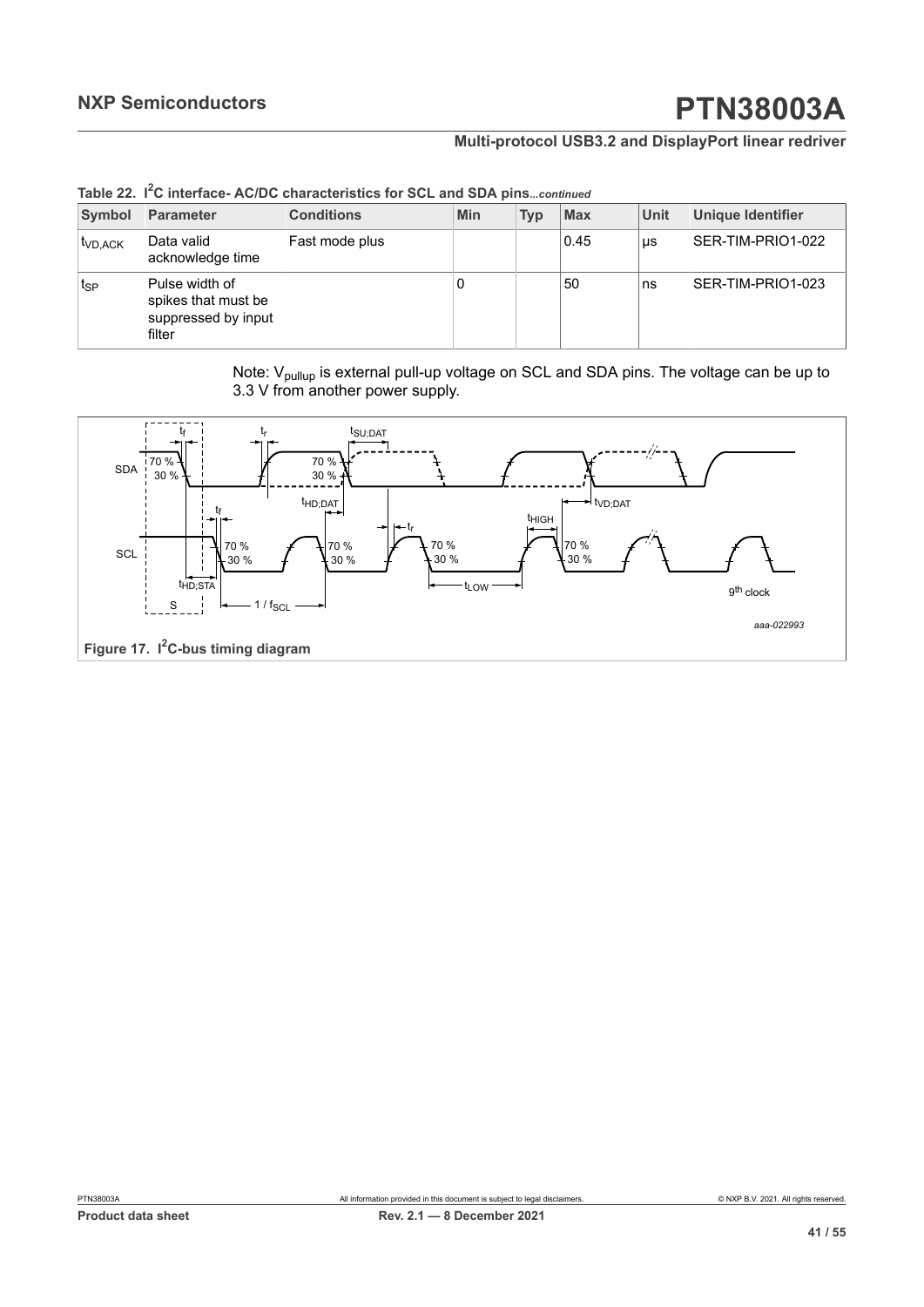**Multi-protocol USB3.2 and DisplayPort linear redriver**

## <span id="page-41-1"></span>**11 Package outline**

<span id="page-41-0"></span>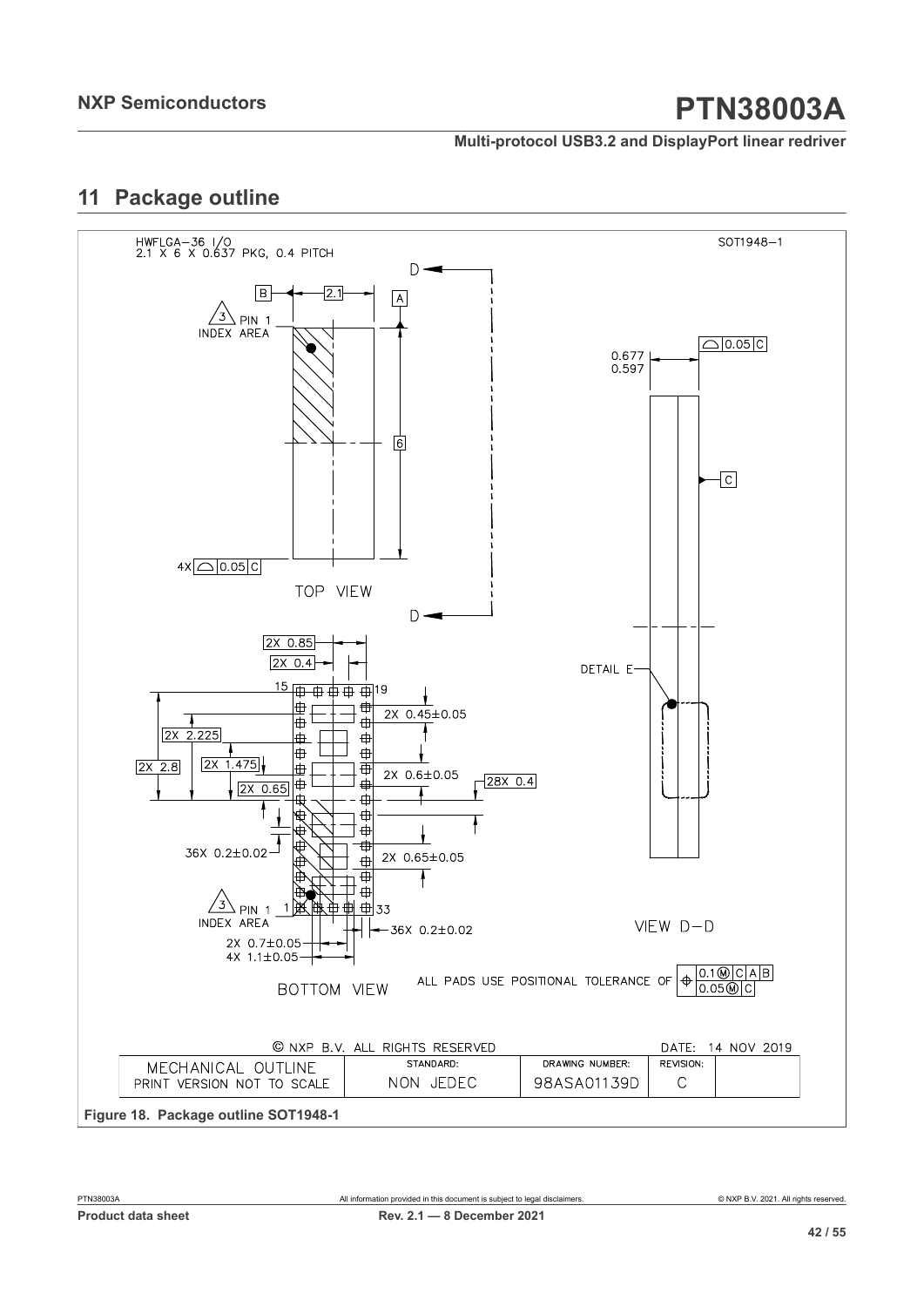### **Multi-protocol USB3.2 and DisplayPort linear redriver**

<span id="page-42-0"></span>

| HWFLGA-36 I/O<br>2.1 X 6 X 0.637 PKG, 0.4 PITCH                            |                                                            | SOT1948-1         |
|----------------------------------------------------------------------------|------------------------------------------------------------|-------------------|
|                                                                            |                                                            |                   |
|                                                                            |                                                            |                   |
|                                                                            |                                                            |                   |
|                                                                            |                                                            |                   |
|                                                                            |                                                            |                   |
|                                                                            | $-42x$ $0.02/4$                                            |                   |
| SOLDER MASK SURFACE                                                        | $\Box$ 0.05 $c$                                            |                   |
|                                                                            | $\overline{C}$<br>SEATING PLANE                            |                   |
| LGA PAD METAL SURFACE                                                      |                                                            |                   |
|                                                                            |                                                            |                   |
| DETAIL E                                                                   |                                                            |                   |
| VIEW ROTATED 90' CW                                                        |                                                            |                   |
|                                                                            |                                                            |                   |
|                                                                            |                                                            |                   |
|                                                                            |                                                            |                   |
|                                                                            |                                                            |                   |
|                                                                            |                                                            |                   |
|                                                                            |                                                            |                   |
|                                                                            |                                                            |                   |
|                                                                            |                                                            |                   |
|                                                                            |                                                            |                   |
|                                                                            |                                                            |                   |
|                                                                            |                                                            |                   |
|                                                                            |                                                            |                   |
|                                                                            |                                                            |                   |
|                                                                            |                                                            |                   |
|                                                                            |                                                            |                   |
| © NXP B.V. ALL RIGHTS RESERVED                                             |                                                            | DATE: 14 NOV 2019 |
| STANDARD:<br>MECHANICAL OUTLINE<br>NON JEDEC<br>PRINT VERSION NOT TO SCALE | DRAWING NUMBER:<br>REVISION:<br>98ASA01139D<br>$\mathsf C$ |                   |
|                                                                            |                                                            |                   |

PTN38003A All information provided in this document is subject to legal disclaimers. © NXP B.V. 2021. All rights reserved.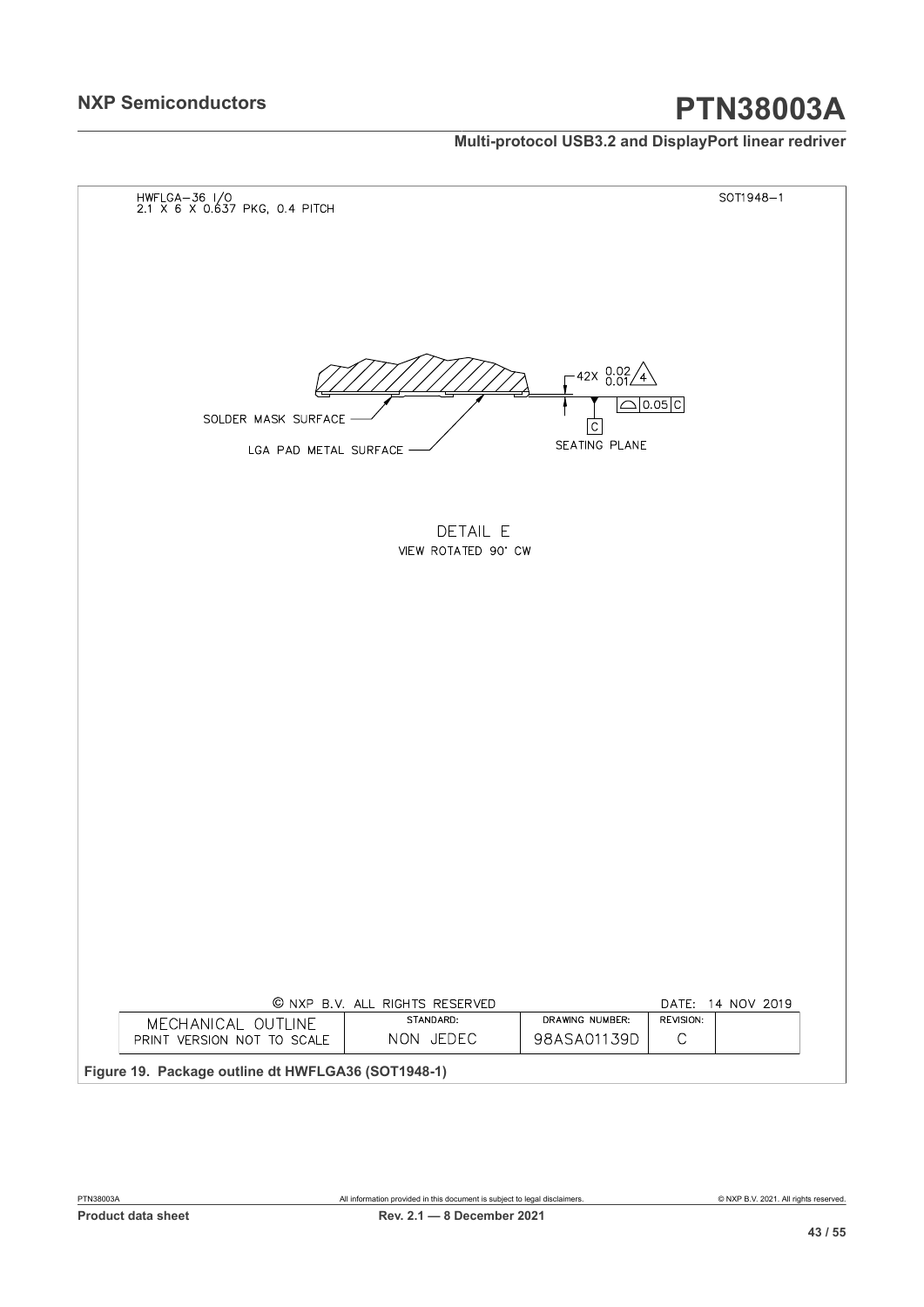**Multi-protocol USB3.2 and DisplayPort linear redriver**

<span id="page-43-0"></span>

| HWFLGA-36 I/O<br>2.1 X 6 X 0.637 PKG, 0.4 PITCH          |                                             |                 |             | SOT1948-1         |
|----------------------------------------------------------|---------------------------------------------|-----------------|-------------|-------------------|
|                                                          |                                             |                 |             |                   |
| NOTES:                                                   |                                             |                 |             |                   |
| 1. ALL DIMENSIONS ARE IN MILLIMETERS.                    |                                             |                 |             |                   |
| DIMENSIONING AND TOLERANCING PER ASME Y14.5M-1994.<br>2. |                                             |                 |             |                   |
| ′3.<br>PIN 1 CONFIGURATION MAY VARY.                     |                                             |                 |             |                   |
| DIMENSION APPLIES TO ALL LEADS.<br>4.                    |                                             |                 |             |                   |
|                                                          |                                             |                 |             |                   |
|                                                          |                                             |                 |             |                   |
|                                                          |                                             |                 |             |                   |
|                                                          |                                             |                 |             |                   |
|                                                          |                                             |                 |             |                   |
|                                                          |                                             |                 |             |                   |
|                                                          |                                             |                 |             |                   |
|                                                          |                                             |                 |             |                   |
|                                                          |                                             |                 |             |                   |
|                                                          |                                             |                 |             |                   |
|                                                          |                                             |                 |             |                   |
|                                                          |                                             |                 |             |                   |
|                                                          |                                             |                 |             |                   |
|                                                          |                                             |                 |             |                   |
|                                                          |                                             |                 |             |                   |
|                                                          |                                             |                 |             |                   |
|                                                          |                                             |                 |             |                   |
|                                                          |                                             |                 |             |                   |
|                                                          |                                             |                 |             |                   |
|                                                          |                                             |                 |             |                   |
|                                                          |                                             |                 |             |                   |
|                                                          |                                             |                 |             |                   |
|                                                          |                                             |                 |             |                   |
|                                                          |                                             |                 |             |                   |
|                                                          | © NXP B.V. ALL RIGHTS RESERVED<br>STANDARD: | DRAWING NUMBER: | REVISION:   | DATE: 14 NOV 2019 |
| MECHANICAL OUTLINE<br>PRINT VERSION NOT TO SCALE         | NON JEDEC                                   | 98ASA01139D     | $\mathsf C$ |                   |
| Figure 20. Package outline note HWFLGA36 (SOT1948-1)     |                                             |                 |             |                   |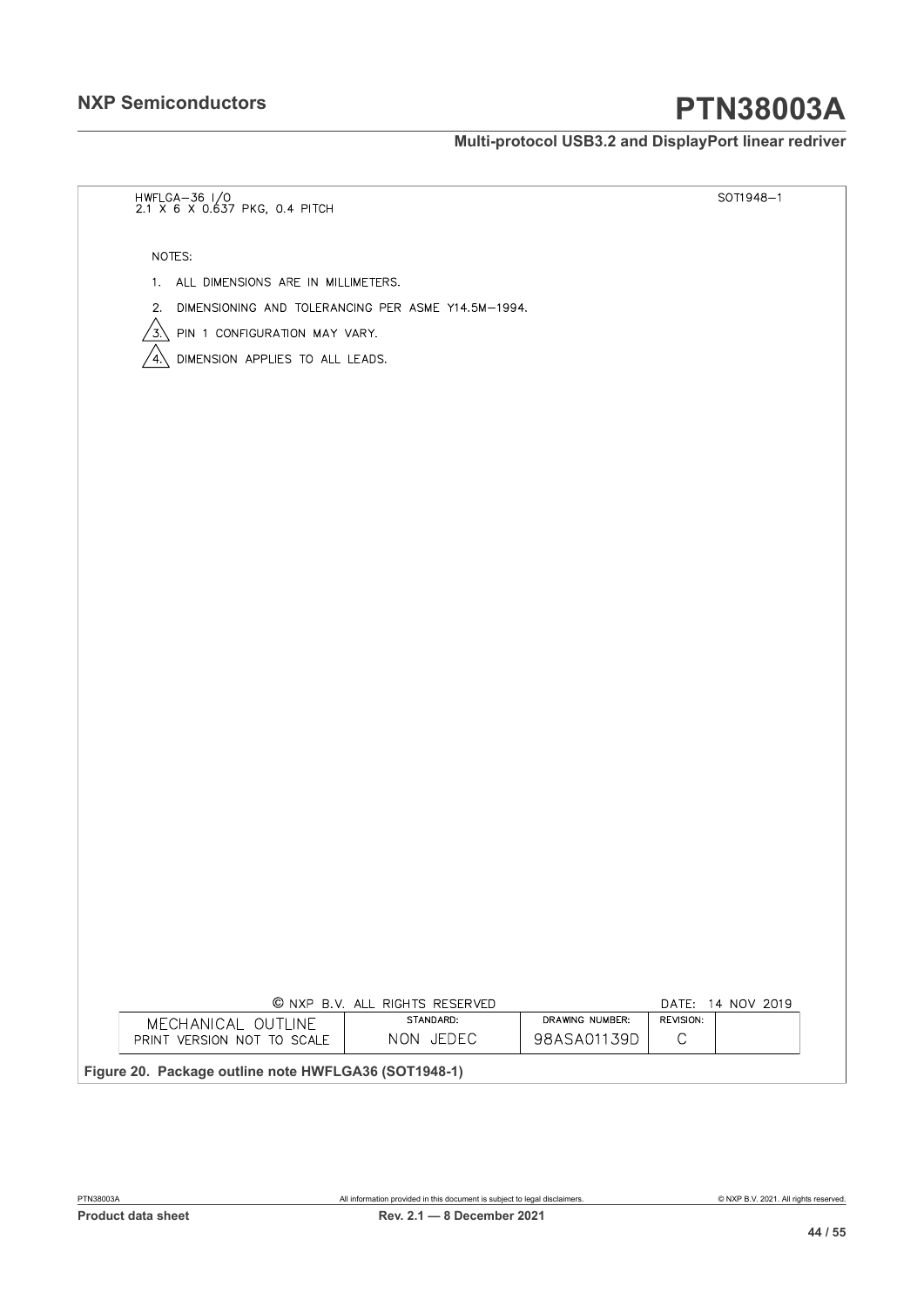## <span id="page-44-6"></span>**12 Packing information**

### <span id="page-44-7"></span><span id="page-44-1"></span><span id="page-44-0"></span>**12.1 SOT1948-1; HWFLGA36; reel dry pack, SMD, 13" Q1 standard product orientation ordering code (12NC) ending 019**

#### **12.1.1 Dimensions and quantities**

#### <span id="page-44-8"></span><span id="page-44-2"></span>**Table 23. Dimensions and quantities**

| <b>Reel dimensions</b><br>$d \times w$ (mm) <sup>[1]</sup> | $ $ SPQ/PQ $(pcs)^{[2]}$ | <b>Reels</b><br>per box |
|------------------------------------------------------------|--------------------------|-------------------------|
| $ 330 \times 12 $                                          | 7000                     |                         |

[1]  $d =$  reel diameter;  $w =$  tape width.<br>[2] Packing quantity dependent on sp

Packing quantity dependent on specific product type. View ordering and availability details at [NXP order portal](http://www.nxp.com/order-portal/), or contact your local NXP representative.

#### **12.1.2 Product orientation**

<span id="page-44-9"></span><span id="page-44-4"></span>

#### **12.1.3 Carrier tape dimensions**

<span id="page-44-10"></span><span id="page-44-5"></span>

<span id="page-44-3"></span>*In accordance with IEC 60286-3/EIA-481.* **Table 24. Carrier tape dimensions**

| $A_0$ (mm)      | $B_0$ (mm)      | $K_0$ (mm)     | $T$ (mm)        | $P_1$ (mm)  | W (mm)         |
|-----------------|-----------------|----------------|-----------------|-------------|----------------|
| $2.30 \pm 0.05$ | $6.30 \pm 0.05$ | $0.85 + 1/-05$ | $0.30 \pm 0.05$ | $8 \pm 0.1$ | l 12 +0.3/-0.1 |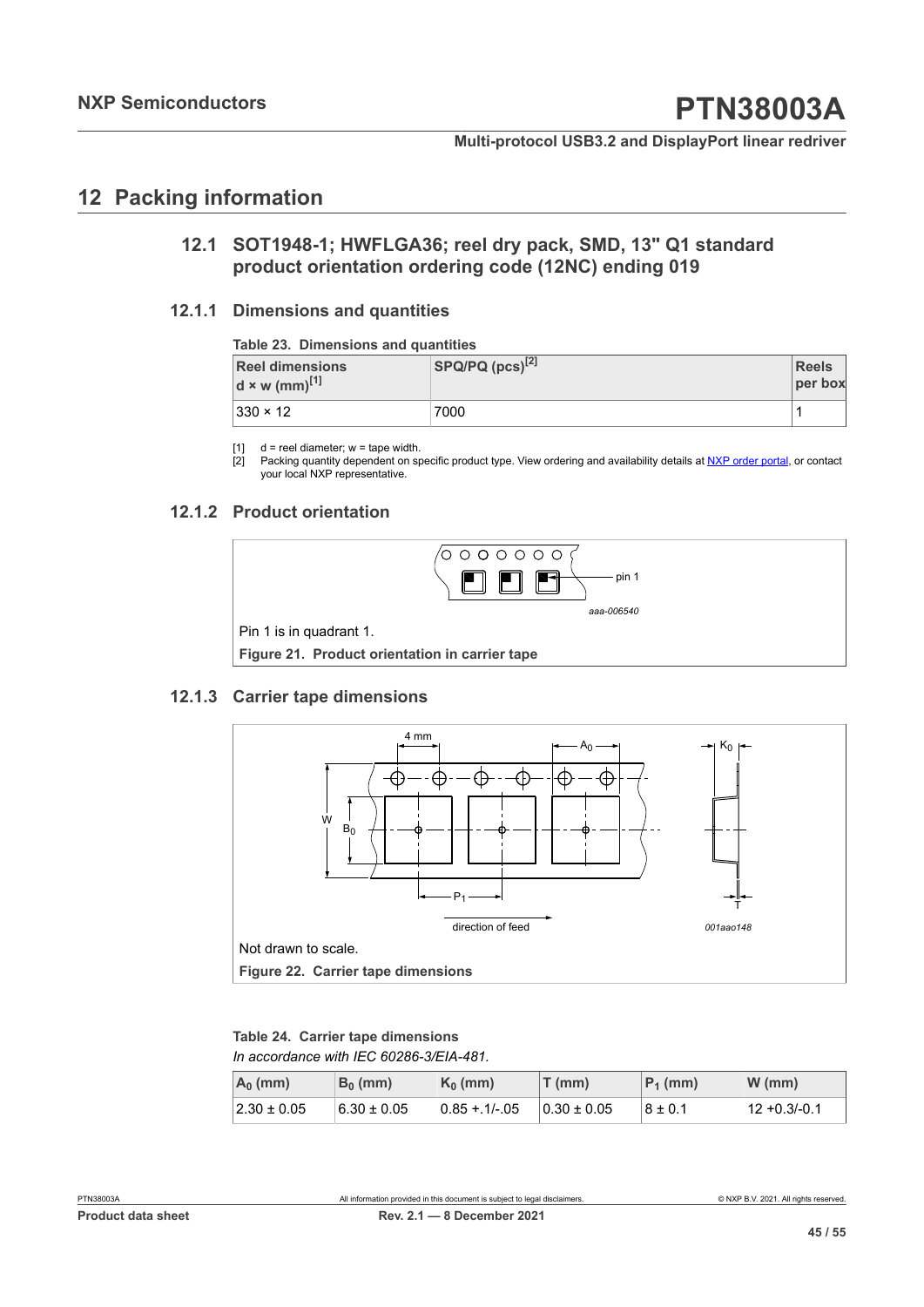#### **Multi-protocol USB3.2 and DisplayPort linear redriver**

## <span id="page-45-1"></span>**13 Soldering**

<span id="page-45-0"></span>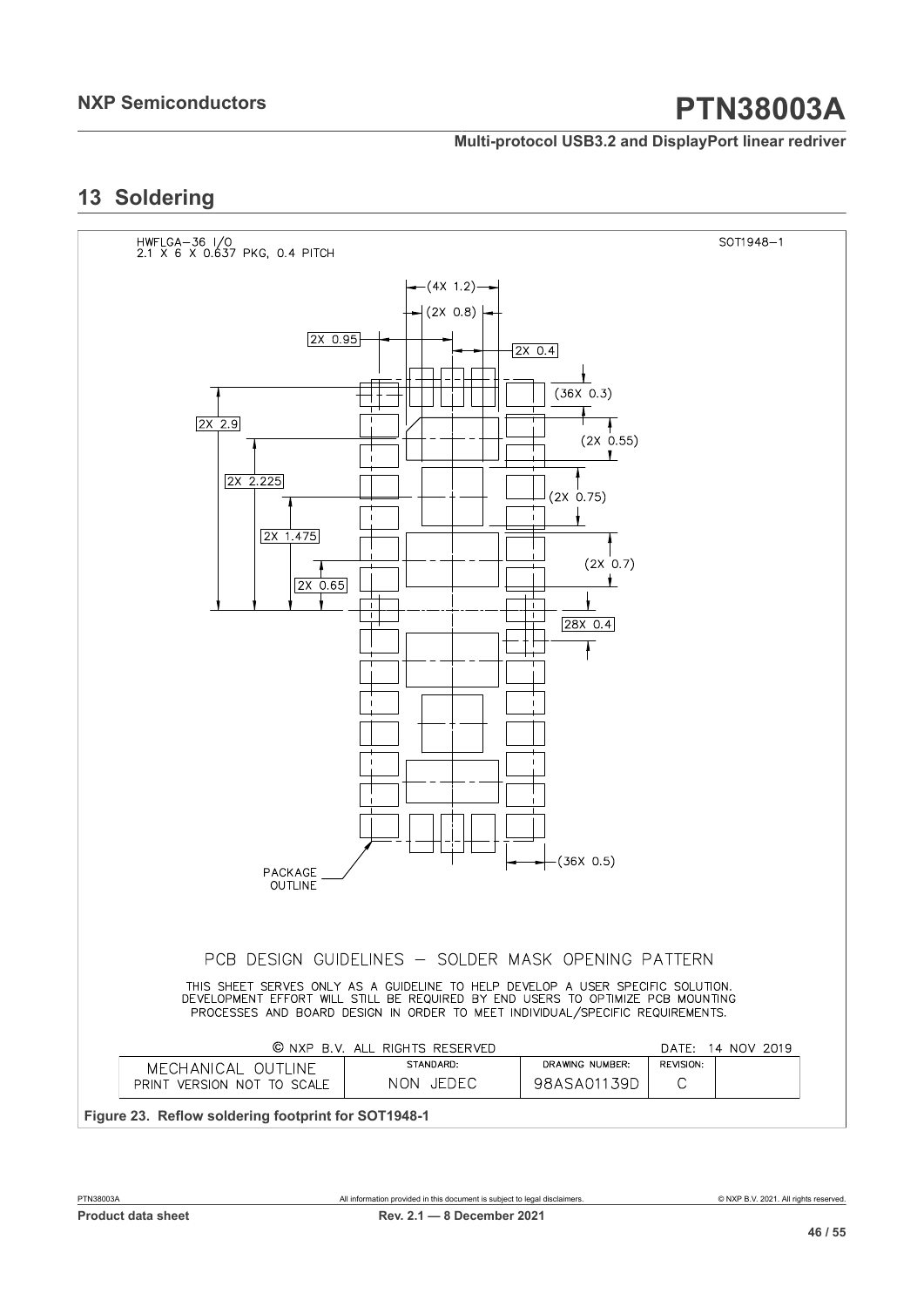#### **Multi-protocol USB3.2 and DisplayPort linear redriver**

<span id="page-46-0"></span>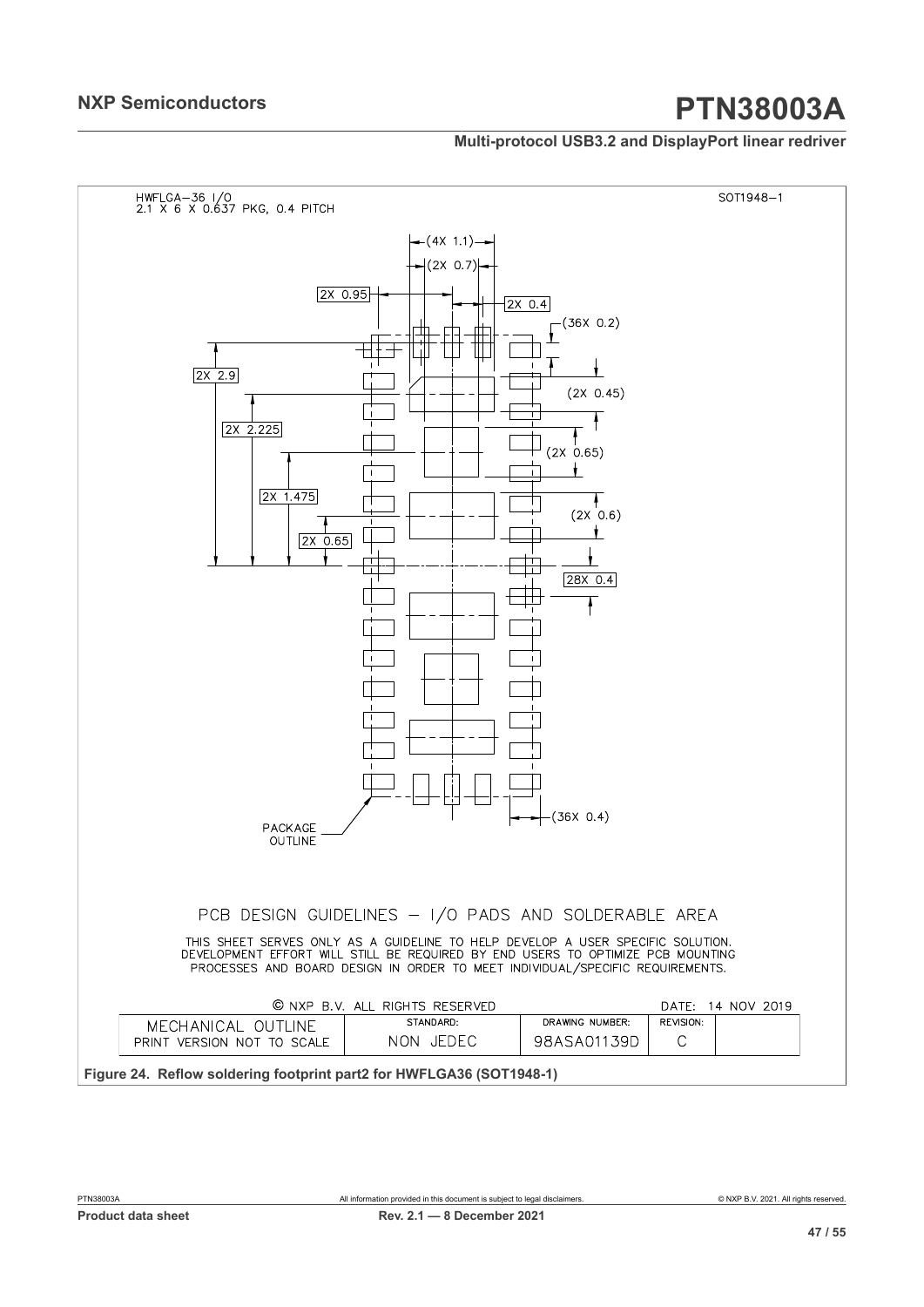#### **Multi-protocol USB3.2 and DisplayPort linear redriver**

<span id="page-47-0"></span>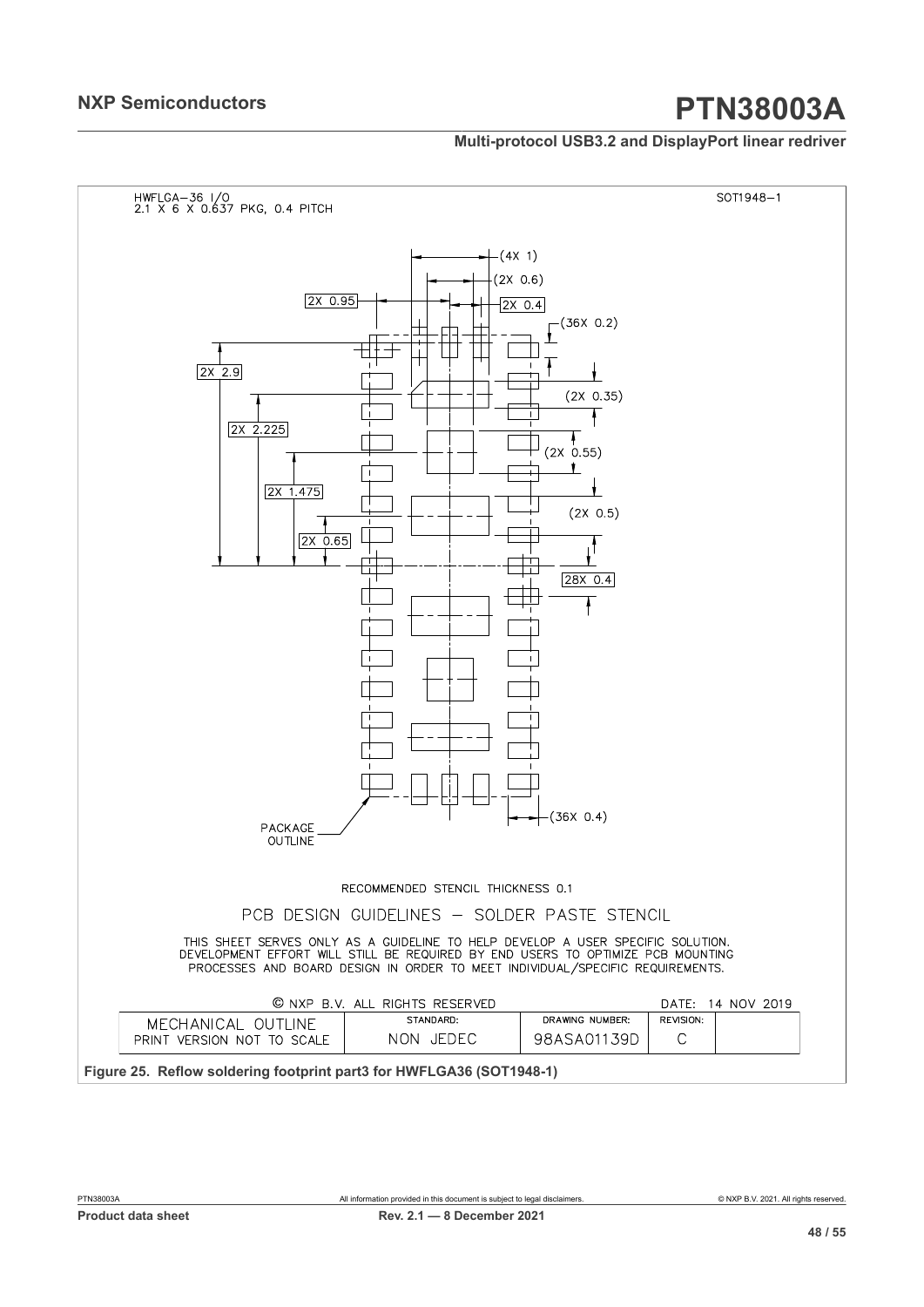**Multi-protocol USB3.2 and DisplayPort linear redriver**

## <span id="page-48-1"></span>**14 Abbreviations**

<span id="page-48-0"></span>

| <b>Table 25. Abbreviations</b> |                                       |
|--------------------------------|---------------------------------------|
| Acronym                        | <b>Description</b>                    |
| CDM                            | <b>Charged Device Model</b>           |
| USB4                           | Converged IO specification (aka USB4) |
| <b>DFP</b>                     | Downstream Facing Port                |
| DP.                            | DisplayPort                           |
| Gbps                           | Gigabits per second                   |
| HBM                            | Human Body Model                      |
| LBPM                           | LFPS Based PWM Message                |
| <b>LFPS</b>                    | Low Frequency Periodic Signaling      |
| LPM                            | Link Power Management                 |
| NC.                            | No Connect                            |
| Rx                             | Receiver                              |
| SI                             | Signal Integrity                      |
| TX                             | Transmitter                           |
| <b>UFP</b>                     | Upstream Facing Port                  |
| <b>USB</b>                     | <b>Universal Serial Bus</b>           |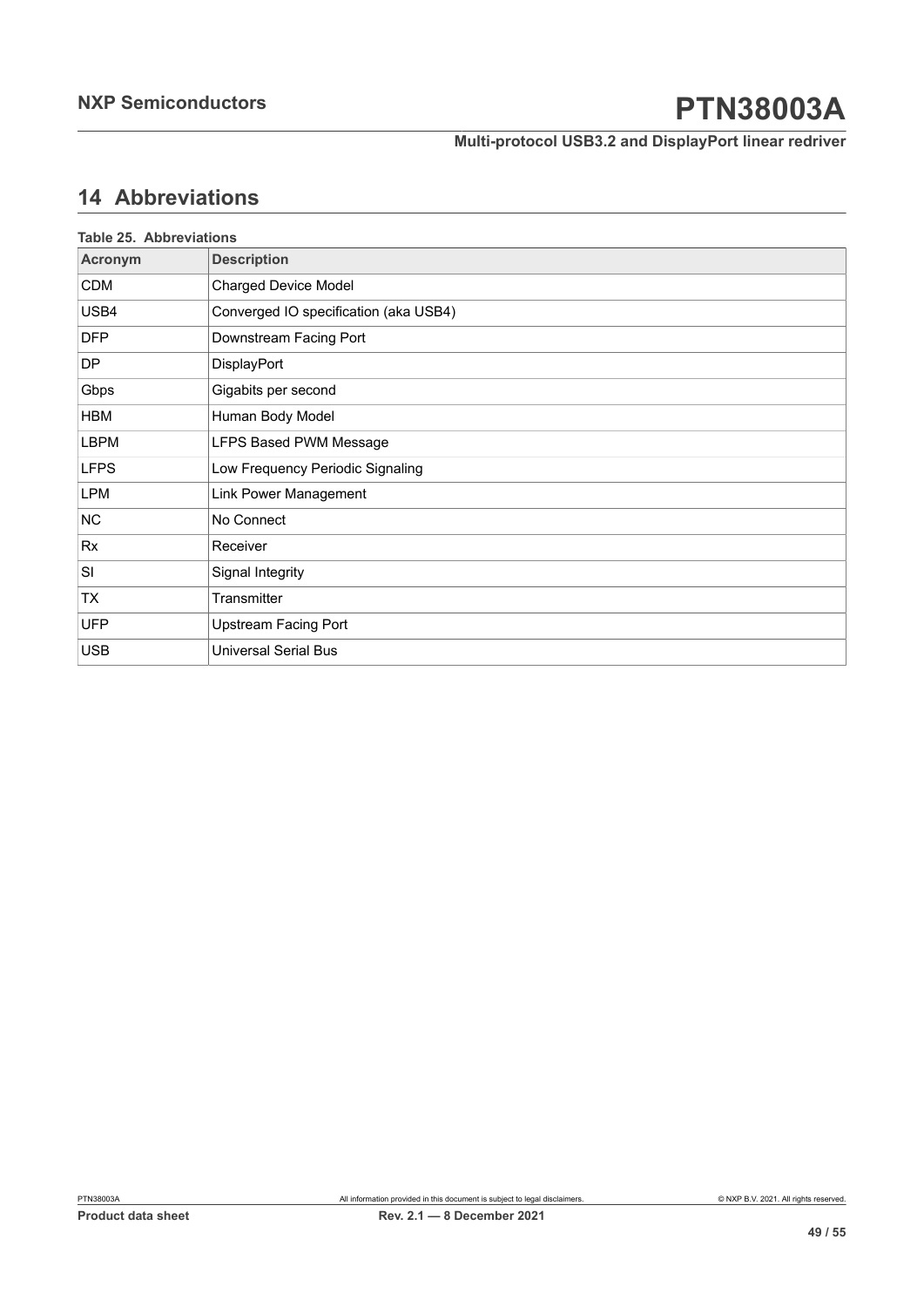#### **Multi-protocol USB3.2 and DisplayPort linear redriver**

## <span id="page-49-0"></span>**15 References**

- [1] USB3.2 Specification, Revision 1.0, Sep 22, 2017
- [2] VESA DisplayPort v1.4a, Apr 19, 2018 (with the addition of additional data rates 10/13.5/20 Gbps from DisplayPort v2.0 specification
- [3] UM10204, "I<sup>2</sup>C-bus specification and user manual"; NXP Semiconductors, Rev 6, April 4, 2014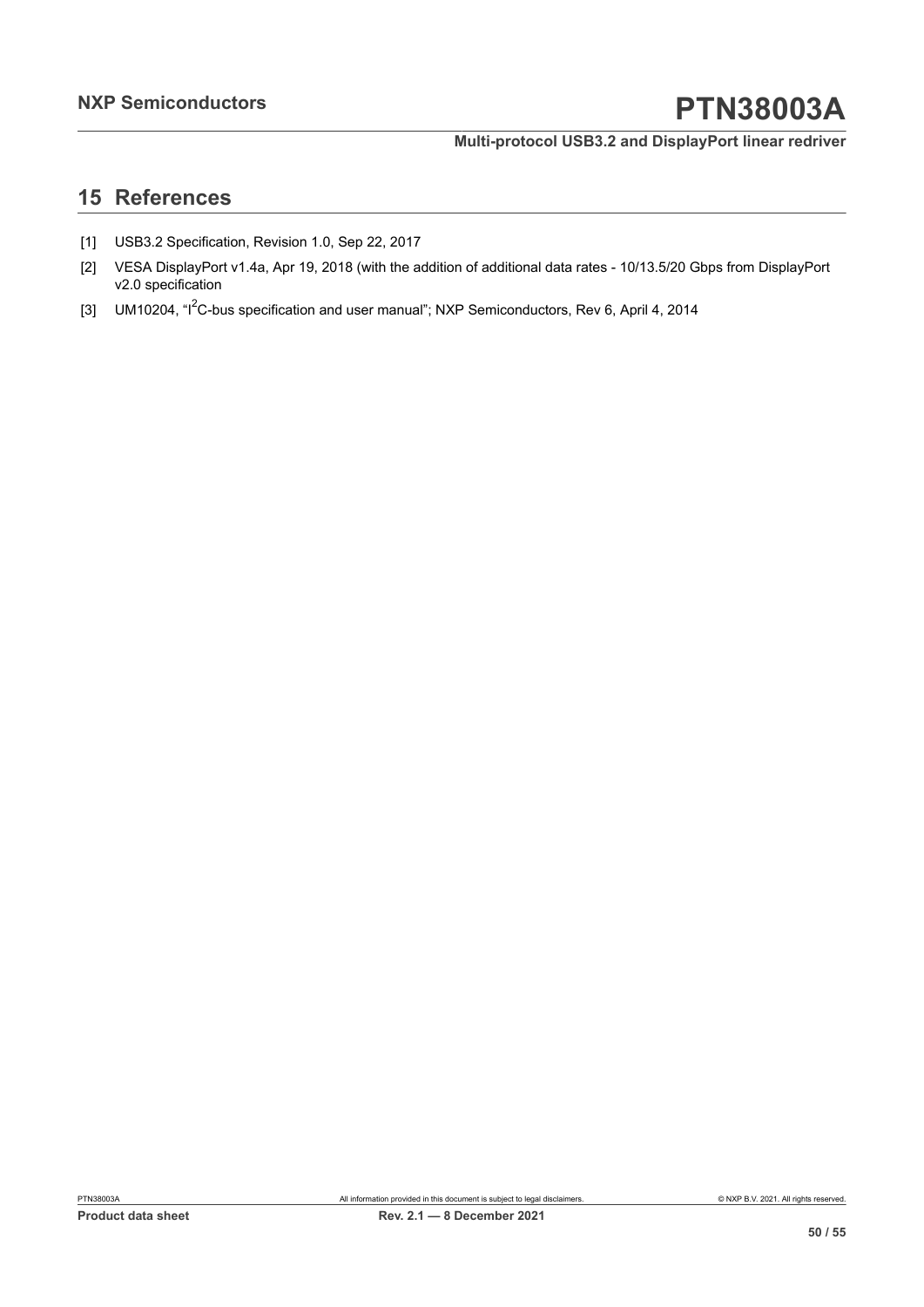### **Multi-protocol USB3.2 and DisplayPort linear redriver**

## <span id="page-50-1"></span>**16 Revision history**

<span id="page-50-0"></span>

| Table 26. Revision history |                                                                                                                                                   |                    |                          |                   |  |  |
|----------------------------|---------------------------------------------------------------------------------------------------------------------------------------------------|--------------------|--------------------------|-------------------|--|--|
| <b>Document ID</b>         | <b>Release Date</b>                                                                                                                               | Data sheet status  | <b>Change notice</b>     | <b>Supersedes</b> |  |  |
| PTN38003A v2.1             | 20211208                                                                                                                                          | Product data sheet |                          |                   |  |  |
| Modifications:             | • Section 7.7.6: Corrected description for 0x0F bits [5:4] and [1:0]                                                                              |                    |                          |                   |  |  |
| PTN38003A v2.0             | 20211022                                                                                                                                          | Product data sheet | 2021100051               |                   |  |  |
| Modifications:             | • Changed "DP1.4" to "DisplayPort" throughout<br>• Updated with DP2.0 link rates<br>• Table 8, Table 9: Added 6.75 GHz and 10 GHz data for UHBR20 |                    |                          |                   |  |  |
| PTN38003A v1.0             | 20210607                                                                                                                                          | Product data sheet | $\overline{\phantom{0}}$ |                   |  |  |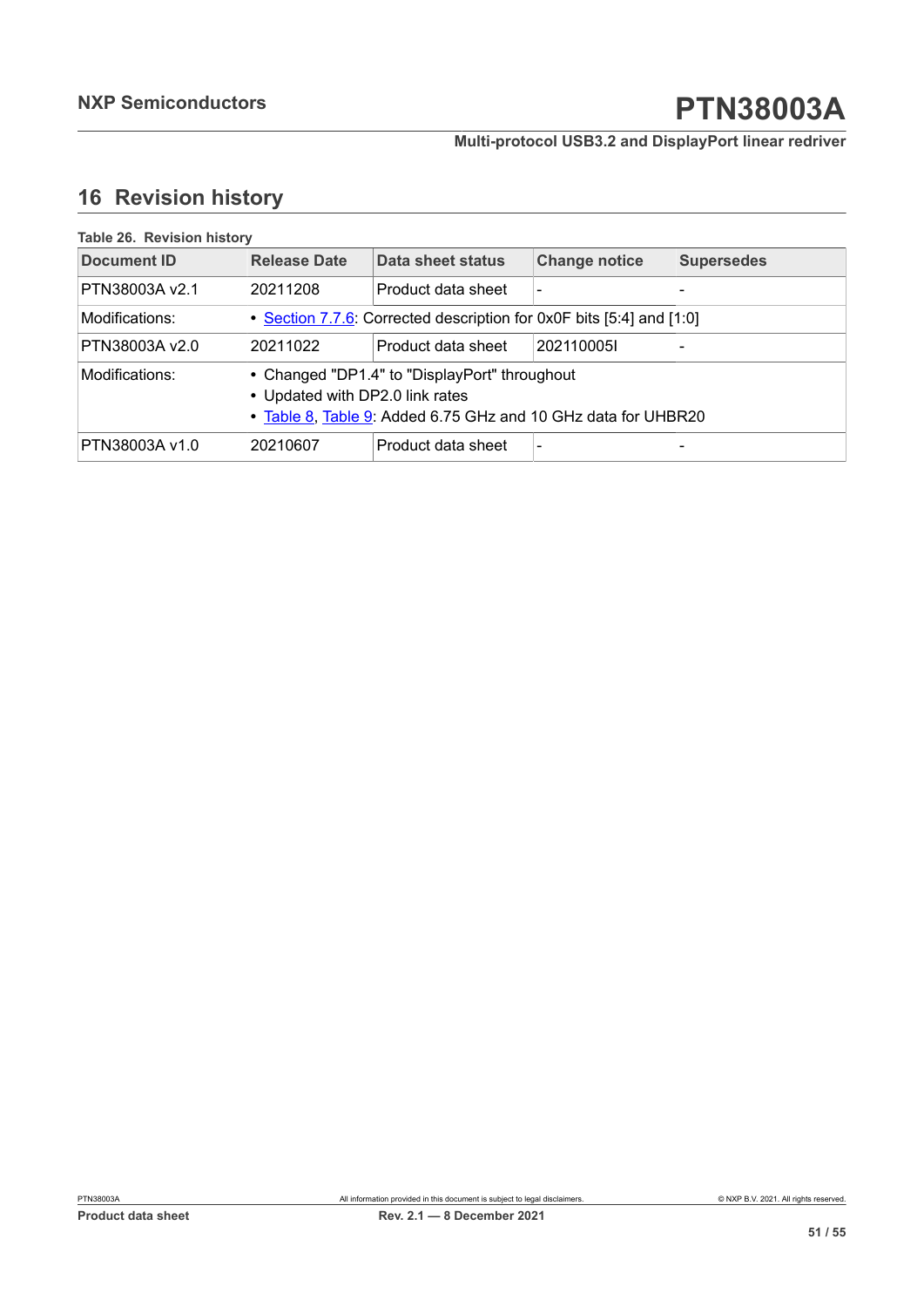## <span id="page-51-0"></span>**17 Legal information**

### **17.1 Data sheet status**

| Document status <sup>[1][2]</sup> | Product status <sup>[3]</sup> | <b>Definition</b>                                                                        |
|-----------------------------------|-------------------------------|------------------------------------------------------------------------------------------|
| Objective [short] data sheet      | Development                   | This document contains data from the objective specification for product<br>development. |
| Preliminary [short] data sheet    | Qualification                 | This document contains data from the preliminary specification.                          |
| Product [short] data sheet        | Production                    | This document contains the product specification.                                        |

[1] Please consult the most recently issued document before initiating or completing a design.<br>[2] The term 'short data sheet' is explained in section "Definitions".

[2] The term 'short data sheet' is explained in section "Definitions".<br>[2] The term 'short data sheet' is explained in section "Definitions".

[3] The product status of device(s) described in this document may have changed since this document was published and may differ in case of multiple devices. The latest product status information is available on the Internet at URL http://www.nxp.com.

### **17.2 Definitions**

**Draft** — A draft status on a document indicates that the content is still under internal review and subject to formal approval, which may result in modifications or additions. NXP Semiconductors does not give any representations or warranties as to the accuracy or completeness of information included in a draft version of a document and shall have no liability for the consequences of use of such information.

**Short data sheet** — A short data sheet is an extract from a full data sheet with the same product type number(s) and title. A short data sheet is intended for quick reference only and should not be relied upon to contain detailed and full information. For detailed and full information see the relevant full data sheet, which is available on request via the local NXP Semiconductors sales office. In case of any inconsistency or conflict with the short data sheet, the full data sheet shall prevail.

**Product specification** — The information and data provided in a Product data sheet shall define the specification of the product as agreed between NXP Semiconductors and its customer, unless NXP Semiconductors and customer have explicitly agreed otherwise in writing. In no event however, shall an agreement be valid in which the NXP Semiconductors product is deemed to offer functions and qualities beyond those described in the Product data sheet.

### **17.3 Disclaimers**

**Limited warranty and liability** — Information in this document is believed to be accurate and reliable. However, NXP Semiconductors does not give any representations or warranties, expressed or implied, as to the accuracy or completeness of such information and shall have no liability for the consequences of use of such information. NXP Semiconductors takes no responsibility for the content in this document if provided by an information source outside of NXP Semiconductors.

In no event shall NXP Semiconductors be liable for any indirect, incidental, punitive, special or consequential damages (including - without limitation lost profits, lost savings, business interruption, costs related to the removal or replacement of any products or rework charges) whether or not such damages are based on tort (including negligence), warranty, breach of contract or any other legal theory.

Notwithstanding any damages that customer might incur for any reason whatsoever, NXP Semiconductors' aggregate and cumulative liability towards customer for the products described herein shall be limited in accordance with the Terms and conditions of commercial sale of NXP Semiconductors.

**Right to make changes** — NXP Semiconductors reserves the right to make changes to information published in this document, including without limitation specifications and product descriptions, at any time and without notice. This document supersedes and replaces all information supplied prior to the publication hereof.

**Suitability for use** — NXP Semiconductors products are not designed, authorized or warranted to be suitable for use in life support, life-critical or safety-critical systems or equipment, nor in applications where failure or malfunction of an NXP Semiconductors product can reasonably be expected to result in personal injury, death or severe property or environmental damage. NXP Semiconductors and its suppliers accept no liability for inclusion and/or use of NXP Semiconductors products in such equipment or applications and therefore such inclusion and/or use is at the customer's own risk.

**Applications** — Applications that are described herein for any of these products are for illustrative purposes only. NXP Semiconductors makes no representation or warranty that such applications will be suitable for the specified use without further testing or modification.

Customers are responsible for the design and operation of their applications and products using NXP Semiconductors products, and NXP Semiconductors accepts no liability for any assistance with applications or customer product design. It is customer's sole responsibility to determine whether the NXP Semiconductors product is suitable and fit for the customer's applications and products planned, as well as for the planned application and use of customer's third party customer(s). Customers should provide appropriate design and operating safeguards to minimize the risks associated with their applications and products.

NXP Semiconductors does not accept any liability related to any default, damage, costs or problem which is based on any weakness or default in the customer's applications or products, or the application or use by customer's third party customer(s). Customer is responsible for doing all necessary testing for the customer's applications and products using NXP Semiconductors products in order to avoid a default of the applications and the products or of the application or use by customer's third party customer(s). NXP does not accept any liability in this respect.

**Limiting values** — Stress above one or more limiting values (as defined in the Absolute Maximum Ratings System of IEC 60134) will cause permanent damage to the device. Limiting values are stress ratings only and (proper) operation of the device at these or any other conditions above those given in the Recommended operating conditions section (if present) or the Characteristics sections of this document is not warranted. Constant or repeated exposure to limiting values will permanently and irreversibly affect the quality and reliability of the device.

**Terms and conditions of commercial sale** — NXP Semiconductors products are sold subject to the general terms and conditions of commercial sale, as published at http://www.nxp.com/profile/terms, unless otherwise agreed in a valid written individual agreement. In case an individual agreement is concluded only the terms and conditions of the respective agreement shall apply. NXP Semiconductors hereby expressly objects to applying the customer's general terms and conditions with regard to the purchase of NXP Semiconductors products by customer.

**No offer to sell or license** — Nothing in this document may be interpreted or construed as an offer to sell products that is open for acceptance or the grant, conveyance or implication of any license under any copyrights, patents or other industrial or intellectual property rights.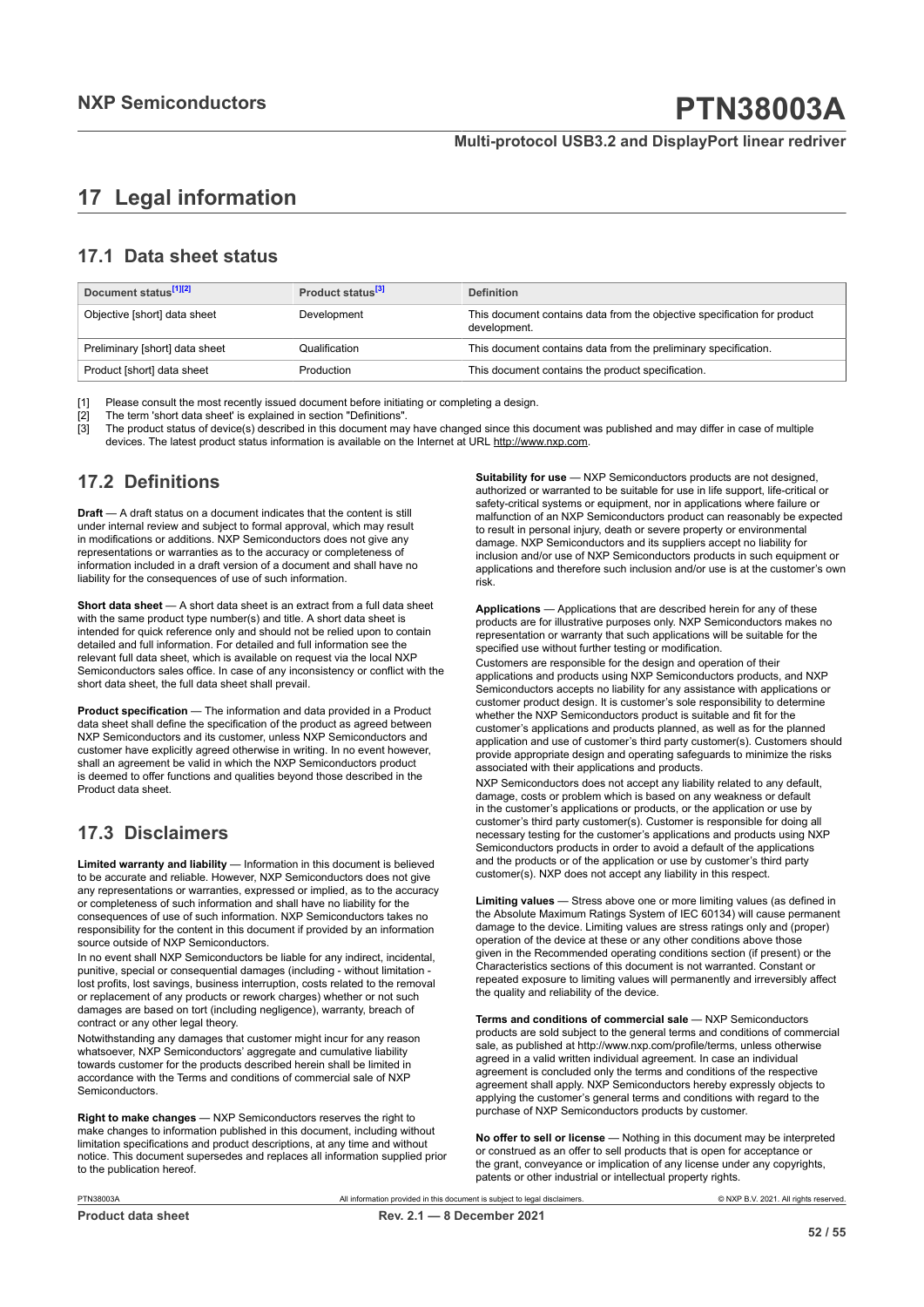#### **Multi-protocol USB3.2 and DisplayPort linear redriver**

**Quick reference data** — The Quick reference data is an extract of the product data given in the Limiting values and Characteristics sections of this document, and as such is not complete, exhaustive or legally binding.

**Export control** — This document as well as the item(s) described herein may be subject to export control regulations. Export might require a prior authorization from competent authorities.

**Suitability for use in non-automotive qualified products** — Unless this data sheet expressly states that this specific NXP Semiconductors product is automotive qualified, the product is not suitable for automotive use. It is neither qualified nor tested in accordance with automotive testing or application requirements. NXP Semiconductors accepts no liability for inclusion and/or use of non-automotive qualified products in automotive equipment or applications.

In the event that customer uses the product for design-in and use in automotive applications to automotive specifications and standards, customer (a) shall use the product without NXP Semiconductors' warranty of the product for such automotive applications, use and specifications, and (b) whenever customer uses the product for automotive applications beyond NXP Semiconductors' specifications such use shall be solely at customer's own risk, and (c) customer fully indemnifies NXP Semiconductors for any liability, damages or failed product claims resulting from customer design and use of the product for automotive applications beyond NXP Semiconductors' standard warranty and NXP Semiconductors' product specifications.

**Translations** — A non-English (translated) version of a document is for reference only. The English version shall prevail in case of any discrepancy between the translated and English versions.

**Security** — Customer understands that all NXP products may be subject to unidentified vulnerabilities or may support established security standards or specifications with known limitations. Customer is responsible for the design and operation of its applications and products throughout their lifecycles to reduce the effect of these vulnerabilities on customer's applications and products. Customer's responsibility also extends to other open and/or proprietary technologies supported by NXP products for use in customer's applications. NXP accepts no liability for any vulnerability. Customer should regularly check security updates from NXP and follow up appropriately. Customer shall select products with security features that best meet rules, regulations, and standards of the intended application and make the ultimate design decisions regarding its products and is solely responsible for compliance with all legal, regulatory, and security related requirements concerning its products, regardless of any information or support that may be provided by NXP.

NXP has a Product Security Incident Response Team (PSIRT) (reachable at [PSIRT@nxp.com](mailto:PSIRT@nxp.com)) that manages the investigation, reporting, and solution release to security vulnerabilities of NXP products.

### **17.4 Trademarks**

Notice: All referenced brands, product names, service names, and trademarks are the property of their respective owners. **NXP** — wordmark and logo are trademarks of NXP B.V.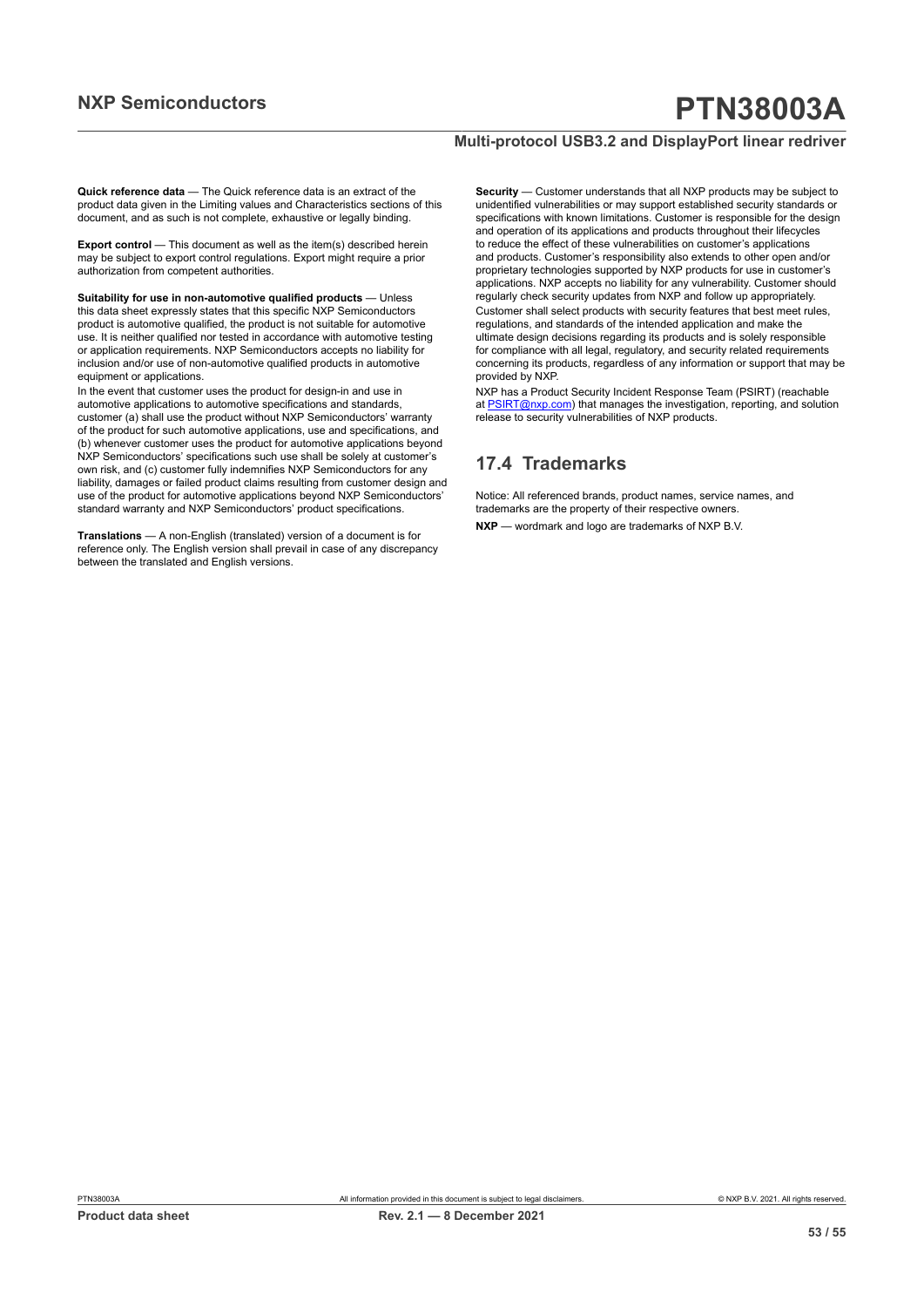**Multi-protocol USB3.2 and DisplayPort linear redriver**

## **Tables**

| Tab. 1.  |                                             |  |
|----------|---------------------------------------------|--|
| Tab. 2.  |                                             |  |
| Tab. 3.  |                                             |  |
| Tab. 4.  | Downstream pin connection to Type-C         |  |
|          |                                             |  |
| Tab. 5.  | Upstream pin connection to host processor   |  |
|          |                                             |  |
| Tab. 6.  | Upstream pin connection to Type-C           |  |
|          |                                             |  |
| Tab. 7.  | Downstream pin connection to device         |  |
|          | processor in UFP receptacle application  13 |  |
| Tab. 8.  | LCTL[2:1] and RCTL[2:1] Channel             |  |
|          |                                             |  |
| Tab. 9.  | LCTL[2:1] and RCTL[2:1] Channel             |  |
|          |                                             |  |
| Tab. 10. | LCTL3/RCTL3 channel configuration  18       |  |
| Tab. 11. |                                             |  |
| Tab. 12. | I2C registers and description  19           |  |
| Tab. 13. |                                             |  |

| Tab. 14. |                                          |    |
|----------|------------------------------------------|----|
| Tab. 15. |                                          |    |
| Tab. 16. | Input AC/DC characteristics  33          |    |
| Tab. 17. | Output AC/DC characteristics  35         |    |
| Tab. 18. | AUX monitor characteristics 36           |    |
| Tab. 19. | Binary control input characteristics     |    |
|          | (external system voltage VSYS = 1.7 V to |    |
|          |                                          |    |
| Tab. 20. | Ternary control input characteristics    |    |
|          | (external system voltage VSYS = 1.7 V to |    |
|          |                                          | 38 |
| Tab. 21. | Ternary control input characteristics 39 |    |
| Tab. 22. | I2C interface- AC/DC characteristics for |    |
|          |                                          |    |
| Tab. 23. | Dimensions and quantities  45            |    |
| Tab. 24. |                                          |    |
| Tab. 25. |                                          |    |
| Tab. 26. |                                          |    |

## **Figures**

| Fig. 1.  |                                               |
|----------|-----------------------------------------------|
| Fig. 2.  | PTN38003A pinning (transparent top view) 5    |
| Fig. 3.  | Connection illustration when PTN38003A in     |
|          | DFP receptacle application  10                |
| Fig. 4.  | Connection illustration when PTN38003A in     |
|          | UFP receptacle application  12                |
| Fig. 5.  | AUTO ORIENT_EN control flow diagram  14       |
| Fig. 6.  |                                               |
| Fig. 7.  | Mode transition state diagram  16             |
| Fig. 8.  | LCTL/RCTL signals to corresponding            |
|          |                                               |
| Fig. 9.  |                                               |
| Fig. 10. |                                               |
| Fig. 11. | Reading one or more consecutive registers  26 |
| Fig. 12. | Writing one or more consecutive registers  26 |
| Fig. 13. |                                               |

| Fig. 14. | Binary input buffer setting  37              |  |
|----------|----------------------------------------------|--|
| Fig. 15. | Ternary input buffer setting 38              |  |
| Fig. 16. | Quaternary input buffer setting 39           |  |
| Fig. 17. |                                              |  |
| Fig. 18. | Package outline SOT1948-1  42                |  |
| Fig. 19. | Package outline dt HWFLGA36                  |  |
|          |                                              |  |
| Fig. 20. | Package outline note HWFLGA36                |  |
|          |                                              |  |
| Fig. 21. | Product orientation in carrier tape 45       |  |
| Fig. 22. |                                              |  |
| Fig. 23. | Reflow soldering footprint for SOT1948-1  46 |  |
| Fig. 24. | Reflow soldering footprint part2 for         |  |
|          | HWFLGA36 (SOT1948-1)  47                     |  |
| Fig. 25. | Reflow soldering footprint part3 for         |  |
|          | HWFLGA36 (SOT1948-1)  48                     |  |
|          |                                              |  |